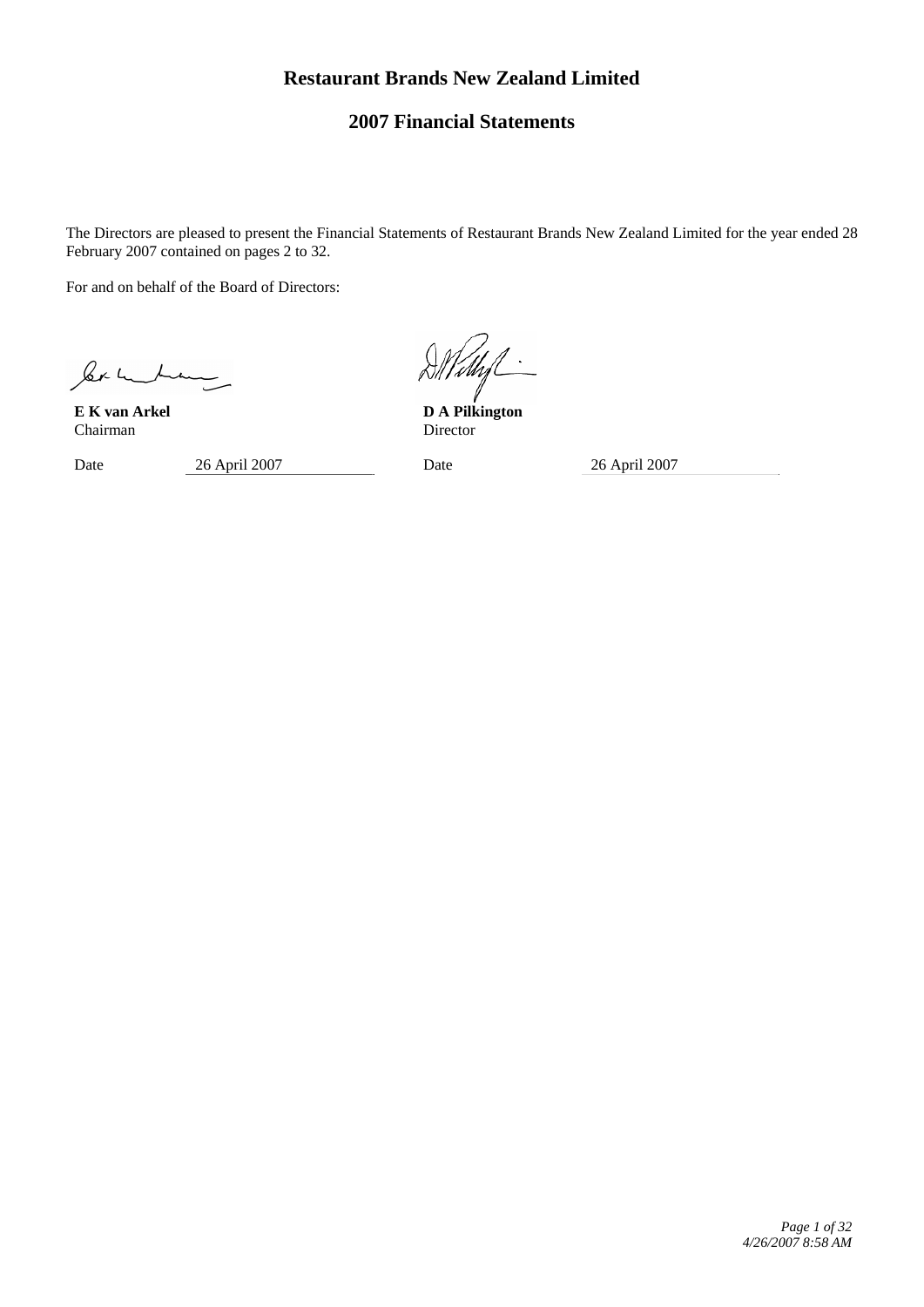## RESTAURANT BRANDS NEW ZEALAND LIMITED BALANCE SHEET AS AT 28 FEBRUARY 2007

|                                         |                | Group   | Group   | Company   | Company  |
|-----------------------------------------|----------------|---------|---------|-----------|----------|
|                                         | Note           | 2007    | 2006    | 2007      | 2006     |
|                                         |                | \$'000  | \$'000  | \$'000    | \$'000   |
| <b>Non-current assets</b>               |                |         |         |           |          |
| Property, plant and equipment           | 6              | 82,006  | 73,869  |           |          |
| Investments in subsidiaries             | 8              |         |         | 150,396   | 150,396  |
| Intangible assets                       | $\overline{7}$ | 27,886  | 27,404  |           |          |
| Deferred tax asset                      | 9              | 2,098   | 1,380   |           |          |
| Total non-current assets                |                | 111,990 | 102,653 | 150,396   | 150,396  |
| <b>Current assets</b>                   |                |         |         |           |          |
| Inventories                             | 10             | 2,022   | 2,253   |           |          |
| Trade and other receivables             | 11             | 891     | 1,653   |           |          |
| Income tax receivable                   |                | 1,294   | 698     |           |          |
| Cash                                    |                | 1,100   | 2,033   |           |          |
| Assets classified as held for sale      | 3              | 437     |         |           |          |
| <b>Total current assets</b>             |                | 5,744   | 6,637   |           |          |
| <b>Total assets</b>                     |                | 117,734 | 109,290 | 150,396   | 150,396  |
| <b>Equity</b>                           |                |         |         |           |          |
| Share capital                           | 14             | 25,622  | 25,576  | 25,622    | 25,576   |
| Reserves                                | 12             | 187     | 189     | 85        | 70       |
| Retained earnings                       | 12             | 6,822   | 18,145  | (21, 477) | (18,999) |
| <b>Total equity</b>                     | 12             | 32,631  | 43,910  | 4,230     | 6,647    |
| <b>Non-current liabilities</b>          |                |         |         |           |          |
| Provisions and deferred income          | 18             | 5,189   | 4,086   |           |          |
| Loans and finance leases                | 16             | 49,171  | 33,100  | 48,580    | 32,365   |
| <b>Total non-current liabilities</b>    |                | 54,360  | 37,186  | 48,580    | 32,365   |
| <b>Current liabilities</b>              |                |         |         |           |          |
| Bank overdraft                          |                |         |         | 981       | 504      |
| Loans and finance leases                | 16             | 795     | 674     |           |          |
| Creditors and accruals                  | 17             | 24,550  | 25,524  | 312       | 207      |
| Provisions and deferred income          | 18             | 1,868   | 1,996   |           |          |
| Amounts payable to subsidiary companies |                |         |         | 96,293    | 110,673  |
| Liabilities classified as held for sale | 3              | 3,530   |         |           |          |
| <b>Total current liabilities</b>        |                | 30,743  | 28,194  | 97,586    | 111,384  |
| <b>Total liabilities</b>                |                | 85,103  | 65,380  | 146,166   | 143,749  |
| <b>Total equity and liabilities</b>     |                | 117,734 | 109,290 | 150,396   | 150,396  |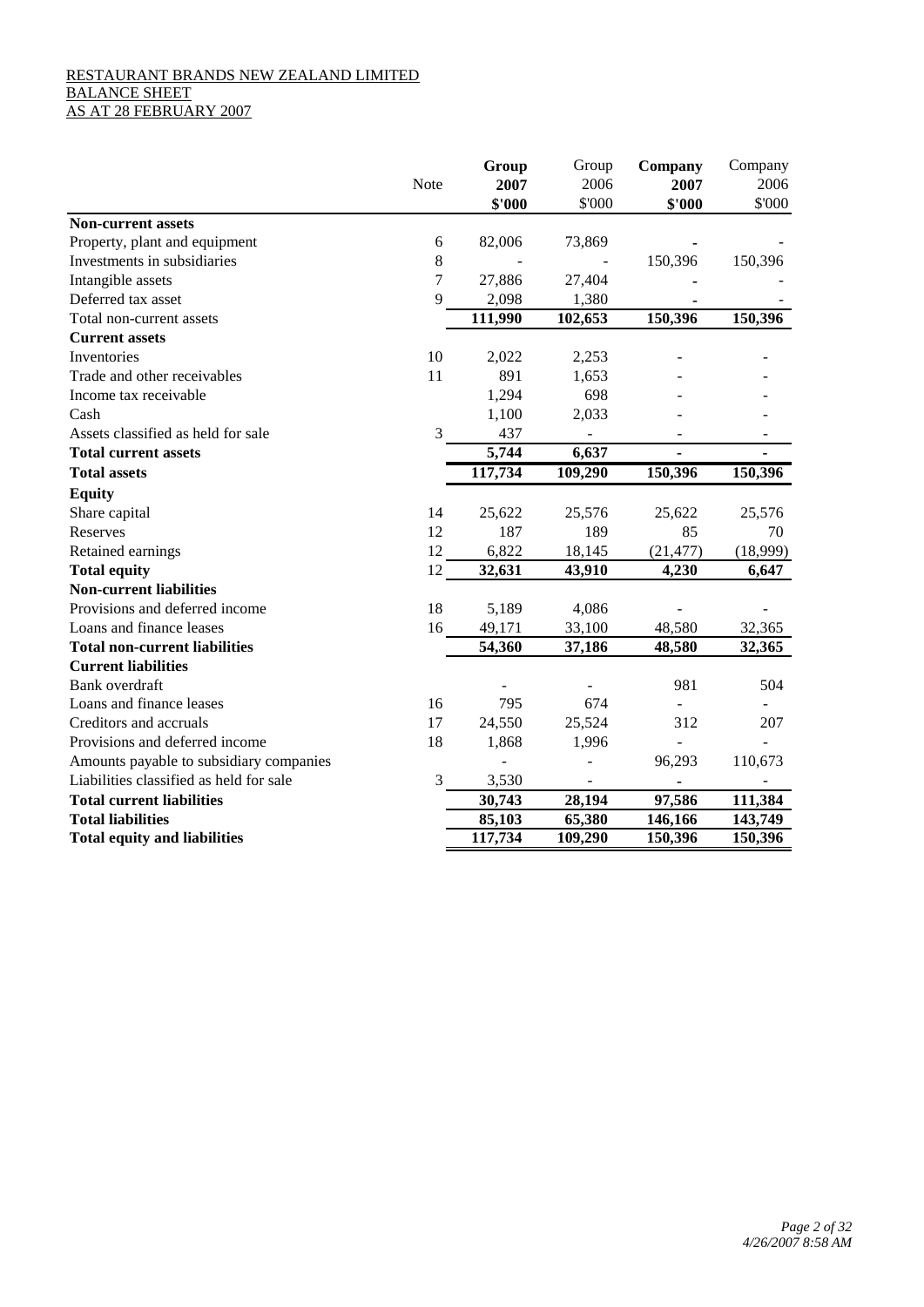## RESTAURANT BRANDS NEW ZEALAND LIMITED INCOME STATEMENT FOR THE YEAR ENDED 28 FEBRUARY 2007

|                                                                  |                | Group     | Group     | Company | Company |
|------------------------------------------------------------------|----------------|-----------|-----------|---------|---------|
|                                                                  | Note           | 2007      | 2006      | 2007    | 2006    |
|                                                                  |                | \$'000    | \$'000    | \$'000  | \$'000  |
| <b>Continuing operations</b>                                     |                |           |           |         |         |
| Store sales revenue                                              | 1              | 293,646   | 288,763   |         |         |
| Other revenue                                                    |                | 415       | 389       | 7,769   | 9,694   |
| <b>Total operating revenue</b>                                   |                | 294,061   | 289,152   | 7,769   | 9,694   |
| Cost of goods sold                                               |                | (239,750) | (226,097) |         |         |
| <b>Gross profit</b>                                              |                | 54,311    | 63,055    | 7,769   | 9,694   |
| Distribution expenses                                            |                | (5,965)   | (6,977)   |         |         |
| Marketing expenses                                               |                | (19, 329) | (19, 288) |         |         |
| General and administrative expenses                              |                | (11,082)  | (11, 694) |         |         |
| Results from operating activities (EBIT) before non trading      |                | 17,935    | 25,096    | 7,769   | 9,694   |
| Non trading                                                      |                | (4, 424)  | (1,935)   |         |         |
| Earnings before interest and taxation (EBIT)                     |                | 13,511    | 23,161    | 7,769   | 9,694   |
| Interest revenue                                                 |                | 440       | 13        |         |         |
| Interest expense                                                 |                | (3,847)   | (2,503)   | (3,697) | (2,534) |
| Net foreign exchange gain                                        |                |           | 95        |         |         |
| Net financing expenses                                           |                | (3,407)   | (2,395)   | (3,697) | (2,534) |
| <b>Profit before taxation</b>                                    |                | 10,104    | 20,766    | 4,072   | 7,160   |
| Taxation expense                                                 | 5              | (3,797)   | (6,684)   | 1,219   | 836     |
| Profit after taxation from continuing operations                 |                | 6,307     | 14,082    | 5,291   | 7,996   |
| <b>Discontinued operations</b>                                   |                |           |           |         |         |
| Loss from discontinued operations (net of taxation)              | $\overline{c}$ | (9, 861)  | (8, 885)  |         |         |
| Total (loss)/ profit after taxation attributable to shareholders |                | (3,554)   | 5,197     | 5,291   | 7,996   |
| Basic earnings per share from continuing operations (cents)      | 15             | 6.49      | 14.52     | 5.45    | 8.25    |
| Basic earnings per store from discontinued operations (cents)    | 15             | (10.15)   | (9.16)    |         |         |
| Basic earnings per share from total operations (cents)           | 15             | (3.66)    | 5.36      | 5.45    | 8.25    |

The difference between basic and diluted earnings per share is not material.

## RESTAURANT BRANDS NEW ZEALAND LIMITED STATEMENT OF RECOGNISED INCOME AND EXPENSES FOR THE YEAR ENDED 28 FEBRUARY 2007

|                                        |      | Group   | Group  | Company | Company |
|----------------------------------------|------|---------|--------|---------|---------|
|                                        | Note | 2007    | 2006   | 2007    | 2006    |
|                                        |      | \$'000  | \$'000 | \$'000  | \$'000  |
| (Loss)/ profit after taxation          |      | (3,554) | 5,197  | 5,291   | 7,996   |
| Foreign currency translation reserve   | 12   | (9)     | 111    |         |         |
| Other movements in reserves            |      | (8)     | (49)   |         | (57)    |
| Total recognised revenues and expenses |      | (3,571) | 5.259  | 5.291   | 7.939   |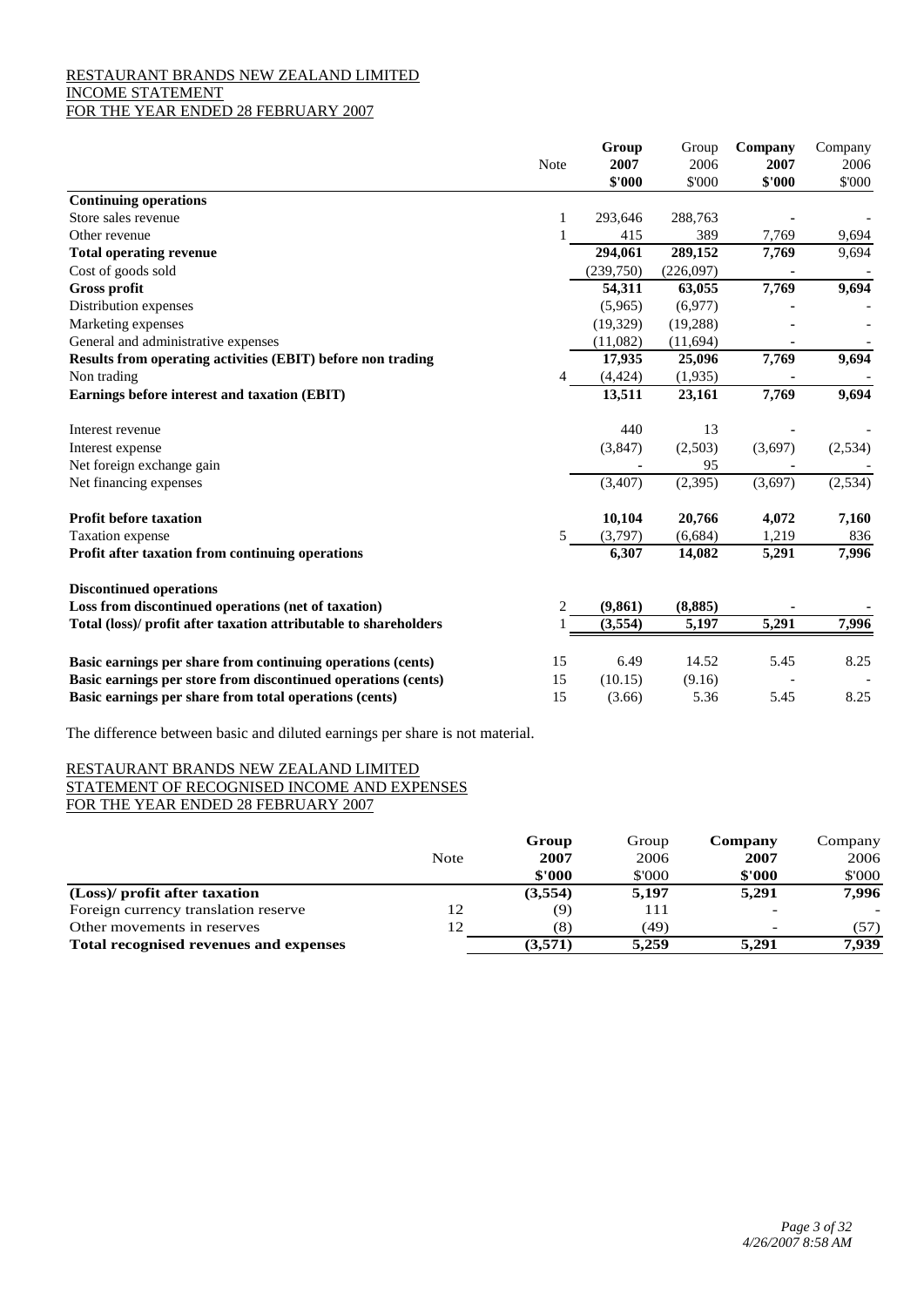# RESTAURANT BRANDS NEW ZEALAND LIMITED STATEMENT OF CASH FLOWS

# FOR THE YEAR ENDED 28 FEBRUARY 2007

|                                                             |                | Group      | Group     | Company   | Company  |
|-------------------------------------------------------------|----------------|------------|-----------|-----------|----------|
|                                                             | Note           | 2007       | 2006      | 2007      | 2006     |
|                                                             |                | \$'000     | \$'000    | \$'000    | \$'000   |
| <b>Cash flows from operating activities</b>                 |                |            |           |           |          |
| Cash was provided by (applied to):                          |                |            |           |           |          |
| Receipts from customers                                     |                | 320,014    | 318,542   |           |          |
| Payments to suppliers and employees                         |                | (295, 870) | (283,000) |           |          |
| Dividends received                                          |                |            |           | 7,769     | 9,694    |
| Net interest paid                                           |                | (3,301)    | (2,300)   | (3,590)   | (2, 412) |
| Receipt/ (payment) of income tax                            |                | 5          | (4,998)   | 1,808     | 1,569    |
| Net cash from operating activities                          | 21             | 20,848     | 28,244    | 5,987     | 8,851    |
| <b>Cash flows from investing activities</b>                 |                |            |           |           |          |
| Cash was provided by (applied to):                          |                |            |           |           |          |
| Payment of intangibles                                      | 7              | (2,860)    | (690)     |           |          |
| Purchase of property, plant and equipment                   |                | (24,987)   | (22, 133) |           |          |
| Net proceeds from disposal of property, plant and equipment |                | 33         | 97        |           |          |
| Sale of discontinued operations                             | $\overline{c}$ | (1, 851)   |           |           |          |
| Advances to subsidiary company                              |                |            |           | (14, 366) | (3,624)  |
| Net cash (used in) investing activities                     |                | (29,665)   | (22, 726) | (14, 366) | (3,624)  |
| <b>Cash flows from financing activities</b>                 |                |            |           |           |          |
| Cash was provided by (applied to):                          |                |            |           |           |          |
| Cash received on the exercise of options                    | 12             | 46         | 279       | 46        | 279      |
| Net increase loans                                          | 16             | 16,405     | 5,020     | 16,215    | 5,020    |
| Net decrease finance leases                                 | 16             | (213)      |           |           |          |
| Dividends paid to shareholders                              |                | (7,769)    | (9,694)   | (7,769)   | (9,694)  |
| Supplementary dividends paid                                |                | (590)      | (733)     | (590)     | (733)    |
| Net cash used in financing activities                       |                | 7,879      | (5, 128)  | 7,902     | (5, 128) |
| Net (decrease)/ increase in cash held                       |                | (938)      | 390       | (477)     | 99       |
| Effect of exchange rate fluctuations on cash held           |                | 5          | 1         |           |          |
|                                                             |                |            |           |           |          |
| Net (decrease)/ increase in cash held                       |                | (933)      | 391       | (477)     | 99       |
| <b>Reconciliation of cash balances</b>                      |                | Group      | Group     | Company   | Company  |
|                                                             |                | 2007       | 2006      | 2007      | 2006     |
|                                                             |                | \$'000     | \$'000    | \$'000    | \$'000   |
| Cash at the beginning of the year:                          |                | 2,033      | 1,642     | (504)     | (603)    |
| Cash at the end of the year:                                |                |            |           |           |          |
| Cash on hand                                                |                | 358        | 381       |           |          |
| Cash at bank                                                |                | 742        | 1,652     | (981)     | (504)    |
|                                                             |                | 1,100      | 2,033     | (981)     | (504)    |
|                                                             |                |            |           |           |          |
| Net (decrease)/ increase in cash held                       |                | (933)      | 391       | (477)     | 99       |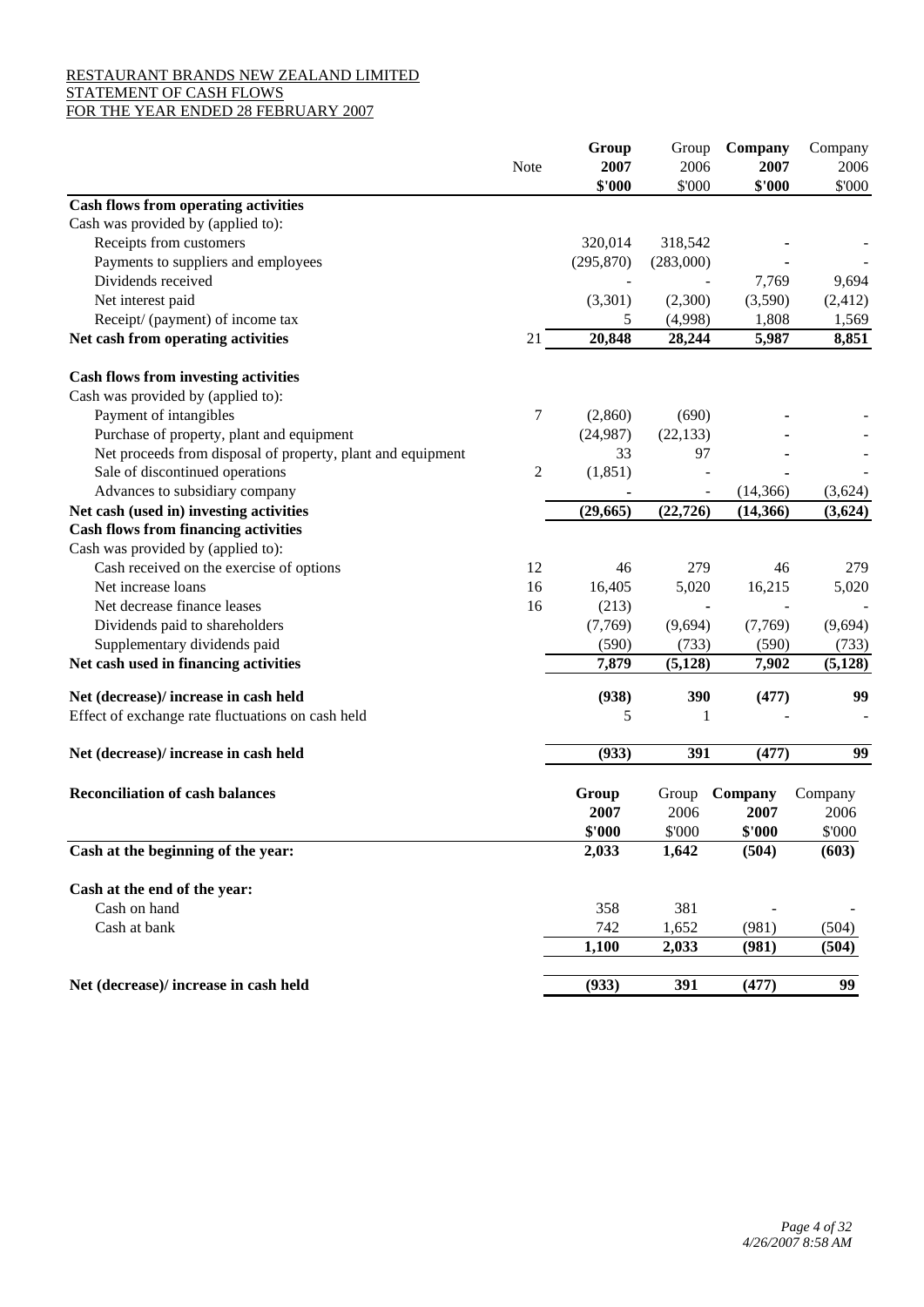## **STATEMENT OF SIGNIFICANT ACCOUNTING POLICIES FOR THE YEAR ENDED 28 FEBRUARY 2007**

## **Reporting Entity**

Restaurant Brands New Zealand Limited, a company domiciled in New Zealand, is registered under the Companies Act 1993 and is listed on the New Zealand Stock Exchange ("NZX"). The company is an issuer in terms of the Financial Reporting Act 1993. The consolidated financial statements presented are those for Restaurant Brands New Zealand Limited (the Company) and the Restaurant Brands Group (the Group). The Group consists of the Company and its subsidiaries.

## **Statement of Compliance**

The financial statements have been prepared in accordance with New Zealand Generally Accepted Accounting Practice ("NZGAAP"). They comply with New Zealand equivalents to International Financial Reporting Standards ("NZ IFRS"), and other applicable Financial Reporting Standards, as appropriate for profit-oriented entities. Compliance with NZ IFRS ensures that the financial statements also comply with International Financial Reporting Standards ("IFRS"). These are the Group's first full year audited financial statements under NZ IFRS and NZ IFRS 1 has been applied. The financial statements were approved by the Board of Directors on 26 April 2007.

An explanation of how the transition to NZ IFRS has affected the reported financial position and financial performance is provided in Note 26.

#### **Basis of Preparation**

The consolidated financial statements comply with the Financial Reporting Act 1993 and comprise statements of the following: income statement, statement of recognised income and expenses, balance sheet, cash flows, significant accounting policies, as well as the notes to these statements.

The consolidated financial statements are presented in New Zealand dollars which is the Company's functional currency. The financial information has been rounded to the nearest thousand.

The Group divides its financial year into thirteen 4-week periods. The 2007 full year results are for 52 weeks (364 days). Occasionally a "leap year" of 53 weeks is required to adjust the accounting year to a calendar basis.

#### **Accounting Convention**

The consolidated financial statements have been prepared on the historical cost basis, except for financial derivatives which are stated at their fair value and are discussed further below.

The policies set out as follows have been consistently applied to the comparative year and opening balance sheet as at 1 March 2005, and have been applied consistently by Group entities.

## **Estimates and Judgments**

The preparation of financial statements requires management to make judgment, estimates and assumptions that affect the application of accounting policies and the reported amounts of assets, liabilities, income and expenses. Actual results may differ from these estimates.

In particular, information about significant areas of estimation, uncertainty and critical judgment in applying accounting policies that have the most significant effect on the amount recognised in the financial statements are: goodwill impairment in note 7 in relation to Pizza Hut New Zealand, and costs related to the exit of Pizza Hut Victoria in note 2.

Estimates and underlying assumptions are reviewed on an ongoing basis. Revisions to accounting estimates are recognised in the period in which the estimate is revised and in any future periods affected.

## **BASIS OF RECOGNISING COMPONENTS OF THE FINANCIAL STATEMENTS**

The following significant accounting policies have been adopted:

#### **Basis of Consolidation**

Subsidiaries are entities controlled by the Group. Control exists when the Group has the power to govern the financial and operating policies of an entity so as to obtain benefits from its activities. In assessing control, potential voting rights that presently are exercisable are taken into account. The financial statements of subsidiaries are included in the consolidated financial statements from the date that control commences until the date that control ceases.

Intra group balances and profits resulting from intra group transactions are eliminated in preparing the consolidated financial statements.

## **Foreign Currency**

Transactions in foreign currencies are translated to the respective functional currencies of individual Group entities at exchange rates at the dates of the transactions. Monetary assets and liabilities denominated in foreign currencies at the reporting date are retranslated to the functional currency at the exchange rate at that date. The foreign currency gain or loss on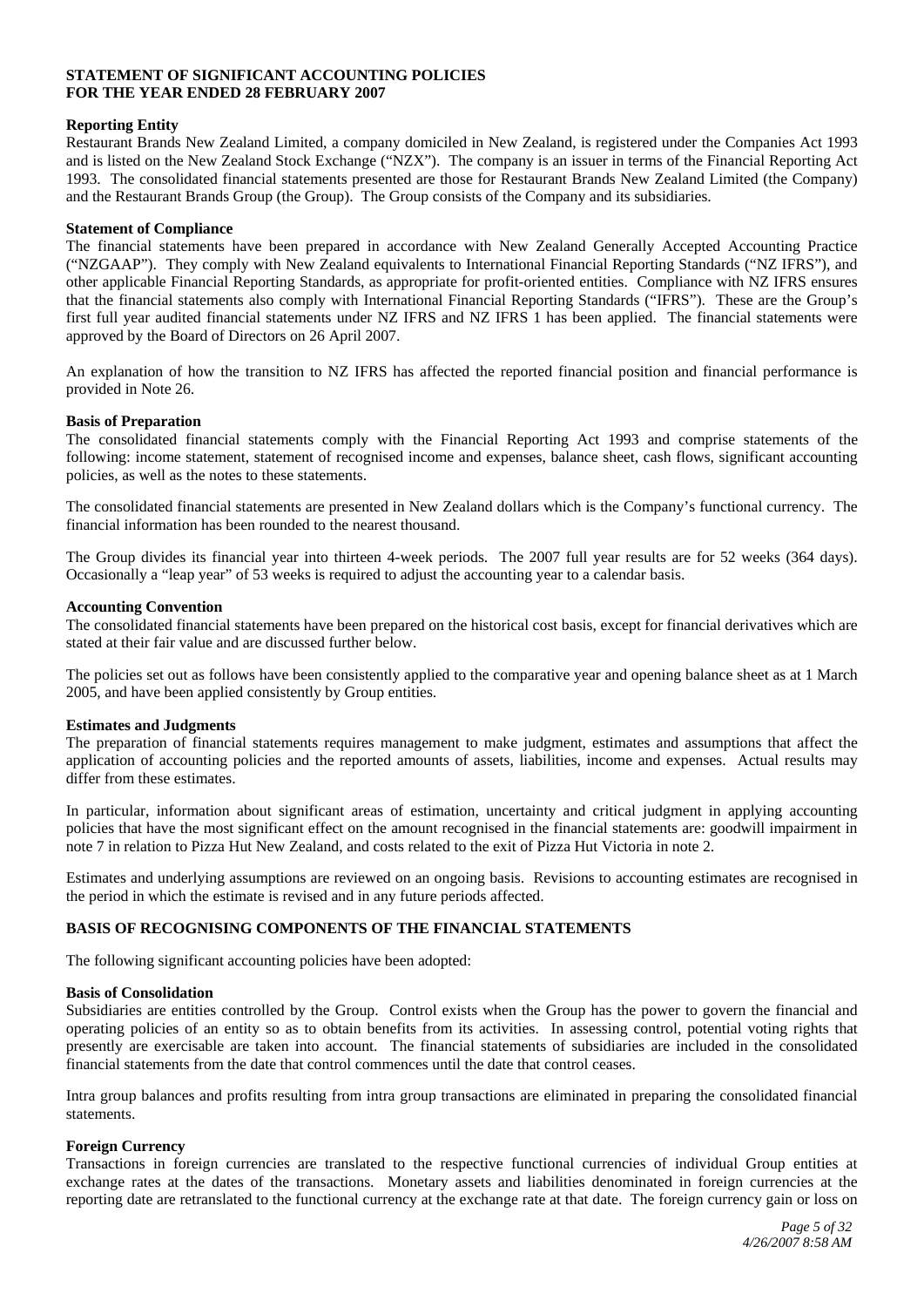monetary items is the difference between amortised cost in the functional currency at the beginning of the period, adjusted for effective interest and payments during the period, and the amortised cost in foreign currency translated at the exchange rate at the end of the period. Non-monetary assets and liabilities denominated in foreign currencies that are measured at fair value are retranslated to the functional currency at the exchange rate at the date that the fair value was determined. Foreign currency differences arising on retranslation are recognised in profit or loss, except for differences in respect of the net investment in foreign operations (see below).

The assets and liabilities of foreign operations, including goodwill and fair value adjustments arising on acquisition, are translated to New Zealand dollars at exchange rates at the reporting date. The income and expenses of foreign operations, are translated to New Zealand dollars at exchange rates at the dates of the transactions.

Exchange differences arising from the translation of the net investment in foreign operations are recognised in the foreign currency translation reserve and are released to the income statement upon disposal. All differences which arose prior to 1 March 2005 have, upon adoption of NZ IFRS, been transferred to retained earnings.

#### **Financial Instruments**

## *Non-derivative financial instruments*

Non-derivative financial instruments comprise trade and other receivables, which are recognised at cost less impairment losses, cash and cash equivalents, loans and borrowing, and trade and other payables which are stated at cost.

Non-derivative financial instruments are recognised initially at fair value plus, any directly attributable transaction costs, except as described below. All changes in fair value are recorded through the income statement.

A financial instrument is recognised if the Group becomes a party to the contractual provisions of the instrument. Financial assets are derecognised if the Group's contractual rights to the cash flows from the financial assets expire or if the Group transfers the financial asset to another party without retaining control or substantially all risks and rewards of the asset. Regular way purchases and sales of financial assets are accounted for at trade date, i.e. the date that the Group commits itself to purchase or sell the asset. Financial liabilities are derecognised if the Group's obligations specified in the contract expire or are discharged or cancelled.

Cash and cash equivalents comprise cash balances and call deposits. Bank overdrafts that are repayable on demand and form an integral part of the Group's cash management are included as a component of cash and cash equivalents for the purpose of the statement of cash flows.

Accounting for finance income and expense is discussed below.

#### *Derivative financial instruments*

The Group holds derivative financial instruments to hedge its foreign currency and interest rate risks arising from operational, financing and investment activities. The Group does not hold derivative financial instruments for trading purposes. However, derivatives that do not qualify for hedge accounting are accounted for as trading instruments. Embedded derivatives are separated from the host contract and accounted for separately if the economic characteristics and risks of the host contract and the embedded derivative are not closely related. A separate instrument with the same terms as the embedded derivative would meet the definition of a derivative, and the combined instrument is not measured at fair value through profit or loss.

Derivatives are recognised initially at fair value, attributable transaction costs are recognised in profit or loss when incurred. Subsequent to initial recognition, derivatives are measured at fair value, and changes therein are accounted for as described below.

The fair value of forward exchange contracts is based on their listed market price, if available. If a listed market price is not available, then fair value is estimated by discounting the difference between the contractual forward price and the current forward price for the residual maturity of the contract using a risk-free interest rate (based on government bonds). The fair value of interest rate swaps is based on broker quotes. Those quotes are tested for reasonableness by discounting estimated future cash flows based on the terms and maturity of each contract and using market interest rates for a similar instrument at the measurement date.

#### *Cash flow hedges*

Changes in the fair value of the derivative hedging instrument designated as a cash flow hedge are recognised directly in equity to the extent that the hedge is effective. To the extent that the hedge is ineffective, changes in fair value are recognised in profit or loss.

If the hedging instrument no longer meets the criteria for hedge accounting, expires or is sold, terminated or exercised, then hedge accounting is discontinued prospectively. The cumulative gain or loss previously recognised in equity remains there until the forecast transaction occurs. When the hedged item is a non-financial asset, the amount recognised in equity is transferred to the carrying amount of the asset when it is recognised. In other cases the amount recognised in equity is transferred to profit or loss in the same period that the hedged item affects profit or loss.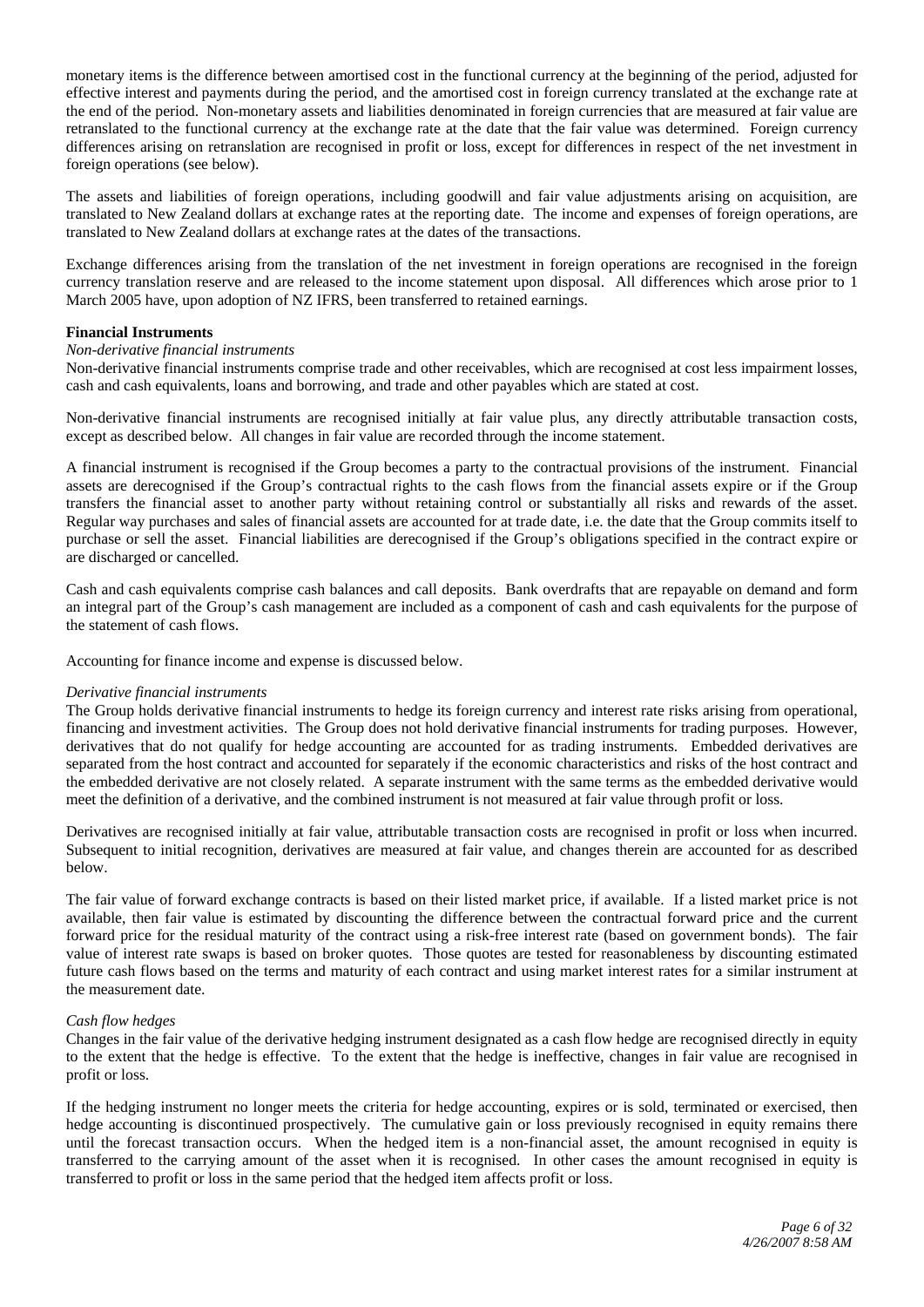## **Revenue Recognition**

## *Goods sold and services rendered*

Revenue from the sale of goods is measured at the fair value of the consideration received or receivable, net of returns and allowances, discounts and volume rebates. Revenue is recognised when the significant risks and rewards of ownership have been transferred to the buyer, recovery of the consideration is probable, the associated costs of possible return of goods can be estimated reliably, and there is no continuing management involvement with the goods.

#### *Grants*

A grant is recognised in the balance sheet initially as deferred income when there is reasonable assurance that it will be received and that the Group will comply with the conditions associated with the grant. Grants that compensate the Group for the cost of an asset are recognised in the income statement on a systematic basis over the useful life of the asset.

#### *Net funding costs*

Net funding costs comprise: interest payable on borrowings calculated using the effective interest rate method; interest received on funds invested calculated using the effective interest rate method; foreign exchange gains and losses; gains and losses on certain financial instruments that are recognised (ie unhedged derivatives) in the income statement; unwinding of the discount on provisions and impairment losses on financial assets.

#### *Lease Payments*

#### • *Finance leases*

Minimum lease payments under finance leases are apportioned between the finance charge and the reduction of the outstanding liability. The finance expense is allocated to each period during the lease term so as to produce a constant periodic rate of interest on the remaining balance of the liability. Contingent lease payments are accounted for by revising the minimum lease payments over the remaining term of the lease when the lease adjustment is confirmed.

#### • *Operating leases*

Payments made under operating leases are recognised in the income statement on a straight line basis over the term of the lease. Lease incentives received are recognised as an integral part of the total lease expense, over the term of the lease.

#### *Income tax expense*

Income tax expense comprises current and deferred tax. Income tax expense is recognised in profit or loss except to the extent that it relates to items recognised directly in equity, in which case it is recognised in equity. Current tax is the expected tax payable on the taxable income for the year, using tax rates enacted or substantively enacted at the reporting date, and any adjustment to tax payable in respect of previous years. Deferred tax is recognised using the balance sheet method, providing for temporary differences between the carrying amounts of assets and liabilities for financial reporting purposes and the amounts used for taxation purposes. Deferred tax is not recognised for the following temporary differences: the initial recognition of goodwill, the initial recognition of assets or liabilities in a transaction that is not a business combination and that affects neither accounting nor taxable profit, and differences relating to investments in subsidiaries and jointly controlled entities to the extent that they probably will not reverse in the foreseeable future. Deferred tax is measured at the tax rates that are expected to be applied to the temporary differences when they reverse, based on the laws that have been enacted or substantively enacted by the reporting date. A deferred tax asset is recognised to the extent that it is probable that future taxable profits will be available against which temporary difference can be utilised. Deferred tax assets are reviewed at each reporting date and are reduced to the extent that it is no longer probable that the related tax benefit will be realised. Additional income taxes that arise from the distribution of dividends are recognised at the same time as the liability to pay the related dividend is recognised.

## **Intangible Assets**

#### *Goodwill*

Goodwill arises on the acquisition of subsidiaries and business combinations.

## • *Acquisitions prior to 1 March 2005*

As part of its transition to NZ IFRS, the Group elected to restate only those business combinations that occurred on or after 1 March 2005. In respect of acquisitions prior to 1 March 2005, goodwill represents the amount recognised under previous NZ GAAP.

## • *Acquisitions on or after 1 March 2005.*

For acquisitions on or after 1 March 2005, goodwill represents the excess of the cost of the acquisition over the Group's interest in the net fair value of the identifiable assets, liabilities and contingent liabilities of the acquiree. When the excess is negative (negative goodwill), it is recognised immediately in profit or loss.

Goodwill is measured at cost, less accumulated impairment losses. Goodwill is allocated to cash generating units and is tested annually for impairment.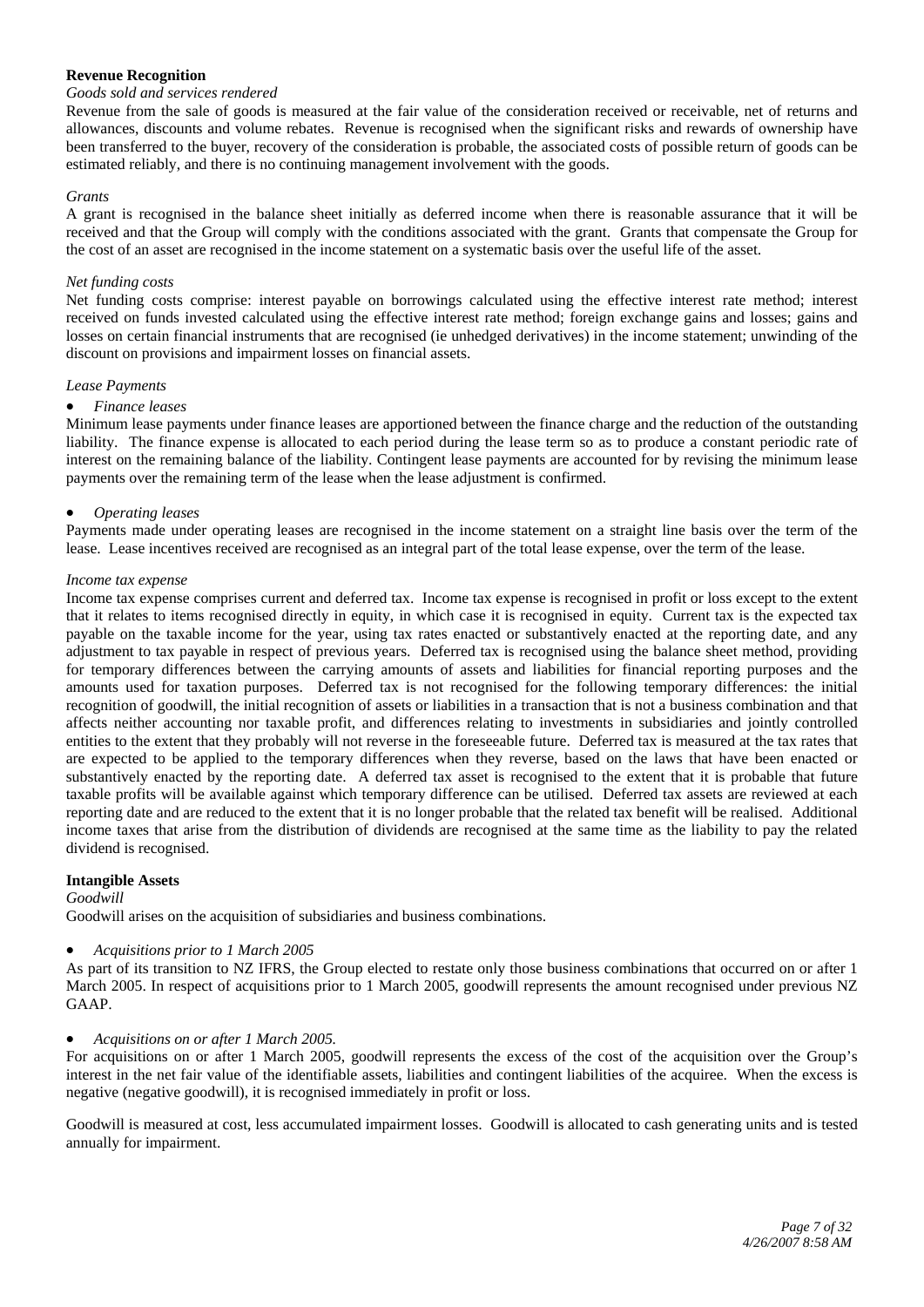## *Franchise costs*

Franchise costs are those incurred in obtaining franchise rights or licences to operate quick service and take-away restaurant concepts. They include, for example, the initial fee paid to a system franchisor when a new store is opened. These are measured at cost less accumulated amortisation and accumulated impairment losses. Amortisation is on a straight-line basis over the life of the applicable franchise or license agreement.

#### *Concept development costs and fees*

Concept development costs and fees include certain costs, other than the direct cost of obtaining the franchise, associated with the establishment of quick service and take-away restaurant concepts. These include, for example, professional fees and consulting costs associated with the establishment of a new brand or business acquisition.

These costs are capitalised where the concept is proven to be commercially feasible and the related future economic benefits are expected to exceed those costs with reasonable certainty. These are subsequently measured at cost less accumulated amortisation and accumulated impairment losses. Amortisation is recognised on a straight line basis over the period which future economic benefits are reasonably expected to be derived.

## **Property, Plant and Equipment**

#### *Owned assets*

Property plant and equipment are measured at cost less accumulated depreciation and impairment losses. Where appropriate, the cost of property, plant and equipment includes site preparation costs, installation costs and the cost of obtaining resource consents.

When parts of an item of property, plant and equipment have different useful lives, they are accounted for as separate items (major components) of property, plant and equipment.

The cost of replacing part of an item of property, plant and equipment is recognised in the carrying amount of the item if it is probable that the future economic benefits embodied within the part will flow to the Group and its cost can be measured reliably. The costs of the day-to-day servicing of property, plant and equipment are recognised in profit or loss as incurred.

#### *Leased assets*

Leases in terms of which the Group assumes substantially all the risks and rewards of ownership are classified as finance leases. Assets acquired by way of finance leases are stated initially at an amount equal to the lower of its fair value and present value of the future minimum lease payments. Subsequent to initial recognition the asset is accounted for in accordance with the accounting policy applicable to that asset.

Other leases are operating leases and are not recognised on the Group's balance sheet. The Group also leases certain plant and equipment and land and buildings by way of operating lease. The cost of improvements to leasehold assets is capitalised as buildings or leasehold improvements and then depreciated as outlined below.

#### *Capital work in progress*

All costs relating to an asset are first recorded in capital work in progress. Once all associated costs for an asset are established with relative certainty, the asset is then transferred from work in progress and capitalised into fixed assets.

#### *Store start up costs*

Costs incurred in connection with the assessing the feasibility of new sites are expensed as incurred with the exception of franchise costs and certain development costs and fees as discussed above.

#### *Depreciation*

Depreciation recognised in the income statement and is calculated on a straight line basis to allocate the cost of an asset, less any residual value, over its estimated useful life. Leased assets are depreciated over the shorter of the lease term and their useful lives. The estimated useful lives of fixed assets are as follows:

| Leasehold improvements | $5 - 20$ years   |
|------------------------|------------------|
| Plant and equipment    | $3 - 12.5$ years |
| Motor vehicles         | 4 years          |
| Furniture and fittings | $3 - 10$ years   |
| Computer equipment     | $3 - 5$ years    |

Depreciation methods, useful lives and residual values are reassessed at the reporting date.

## **Inventories**

Inventories are measured at the lower of cost and net realisable value. Net realisable value is the estimated selling price less the estimated costs of marketing, selling and distribution. The cost of inventories is based on the first-in first-out principle and includes expenditure incurred in acquiring the inventories and bringing them to their existing condition and location.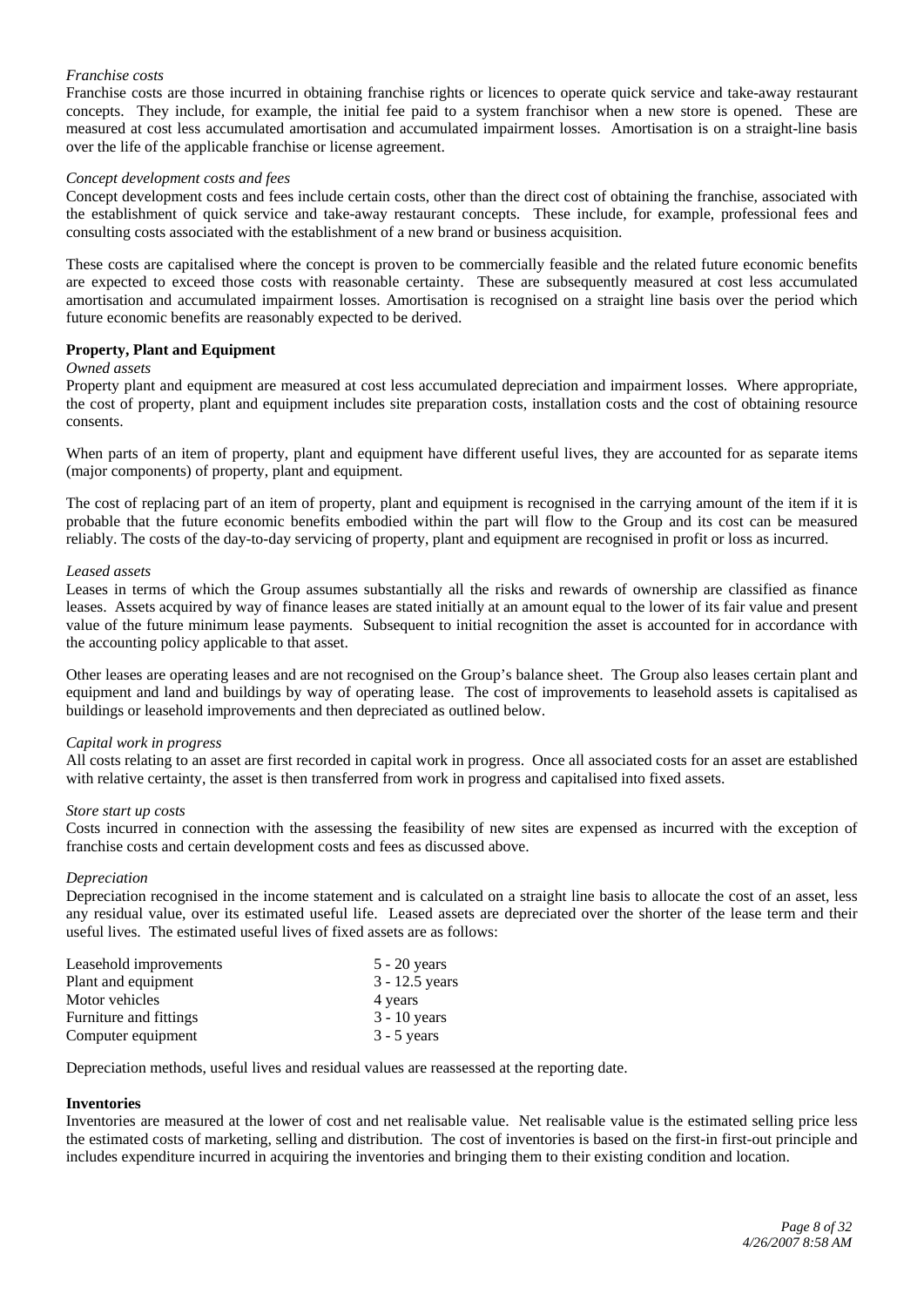## **Statement of Cash Flows**

The following are definitions of the terms used in the Statement of cash flows:

- a) Cash comprises; cash at bank, cash on hand and overdraft balances;
- b) Investing activities are those activities relating to the acquisition, holding and disposal of fixed assets and of investments; Investments can include securities not falling within the definition of cash;
- c) Financing activities are those activities which result in changes in the size and composition of the capital structure of the company;
- d) Operating activities include all transactions and other events that are not investing or financing activities.

#### **Dividends**

Dividends are accrued in the period that they are authorised.

#### **Impairment**

The carrying amounts of the Group's assets except for inventories and deferred tax assets are reviewed at each balance sheet date to determine whether there is any indication of impairment. If any such indication exists then the asset's Cash Generating Unit's or (CGU's) recoverable amount is estimated. For goodwill and intangible assets that have indefinite lives or that are not yet available for use, recoverable amount is estimated at each reporting date. An impairment loss is recognised whenever the carrying amount of an asset or CGU exceeds its recoverable amount. A CGU is the smallest identifiable asset group that generates cash flows that are largely independent from other assets and groups.

The recoverable amount of an asset or CGU is the greater of its value in use and its fair value less costs to sell. In assessing value in use, the estimated future cash flows are discounted to their present value using a discount rate that reflects current market assessments of the time value of money and the risks specific to the asset. Impairment losses directly reduce the carrying amount of assets and are recognised in the income statement. Impairment losses recognised in respect of CGU's are allocated first to reduce the carrying amount of any goodwill allocated to the units and then to reduce the carrying amount of the other assets in the unit (group of units) on a pro rata basis.

Except for impairment losses on goodwill, impairment losses recognised in prior periods are assessed at each reporting date for any indications that the loss has decreased or no longer exists. An impairment loss is reversed if there has been a change in the estimates used to determine the recoverable amount. An impairment loss is reversed only to the extent that the asset's carrying amount does not exceed the carrying amount that would have been determined, net of depreciation or amortisation, if no impairment loss had been recognised. An impairment loss in respect of goodwill is not reversed.

#### **Share Capital**

Incremental costs directly attributable to the issue of ordinary shares and share options are recognised as a deduction from equity.

#### **Earnings Per Share**

The Group presents basic and diluted earnings per share (EPS) data for its ordinary shares. Basic EPS is calculated by dividing the profit or loss attributable to ordinary shareholders of the Company by the weighted average number of ordinary shares outstanding during the period. Diluted EPS is determined by adjusting the profit or loss attributable to ordinary shareholders and the weighted average number of ordinary shares outstanding for the effects of all dilutive potential ordinary shares, which comprise share options granted to employees.

#### **Employee Benefits**

## *Other long-term employee benefits*

The Group's net obligation in respect of long-term employee benefits is the amount of future benefit that employees have earned in return for their service in the current and prior periods. The benefit is discounted to determine its present value.

## *Share-based payment transactions*

The grant date fair value of options granted to employees is recognised as an employee expense, with a corresponding increase in equity, over the period in which the employees become unconditionally entitled to the options. The amount recognised as an expense is adjusted to reflect the actual number of share options that vest. The fair value of the options granted is measured using an options pricing model, taking into account the terms and conditions upon which the options were granted. The amount recognised as an expense is adjusted to reflect the actual number of share options that vest except where forfeiture is only due to share prices not achieving the threshold for vesting.

#### *Short-term benefits*

Short-term employee benefit obligations are measured on an undiscounted basis and are expensed as the related service is provided. A provision is recognised for the amount expected to be paid under short-term cash bonus if the Group has a present legal or constructive obligation to pay this amount as a result of past service provided by the employee and the obligation can be estimated reliably.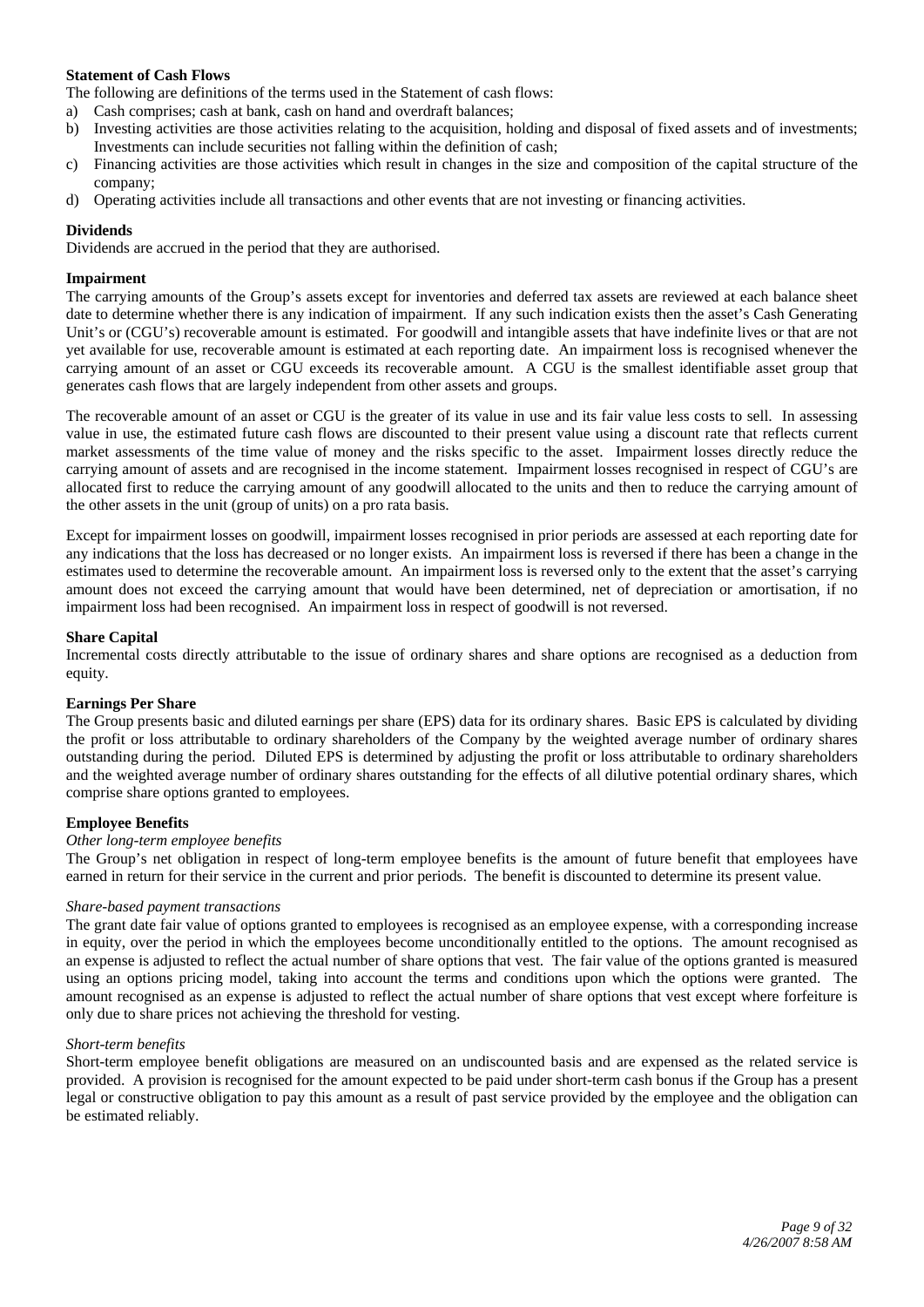## **Segment Reporting**

Segment information is presented in respect of the Group's business and geographical segments. The primary format, business segments, is based on the Group's management and internal reporting structure. Inter-segment pricing is determined on an arm's length basis. Segment results, assets and liabilities include items directly attributable to a segment as well as those that can be allocated on a reasonable basis. Unallocated items comprise mainly investments and related revenue, loans and borrowings and related expenses, corporate assets (primarily the Company's) and head office expenses, and income tax assets and liabilities. Segment capital expenditure is the total cost incurred during the period to acquire property, plant and equipment, and intangible assets other than goodwill.

## *Business segments*

The Group comprises the following main business segments:

- KFC
- Pizza Hut New Zealand
- Starbucks Coffee
- Pizza Hut Victoria

The main activities of these business segments is the operation of quick-service and take-away restaurant concepts.

## *Geographical segments*

The KFC, Pizza Hut New Zealand and Starbucks Coffee segments are managed and operated in New Zealand. Pizza Hut Victoria is managed and operated in the state of Victoria, Australia.

#### **Goods and Services Tax**

The income statement and statement of cashflow have been prepared exclusive of Goods and Services Taxation.

## **Non-Current Assets Held for Sale**

Non-current assets (or disposal groups comprising assets and liabilities) that are expected to be recovered primarily through sale rather than through continuing use are classified as held for sale. Immediately before classification as held for sale, the assets (or components of a disposal group) are remeasured in accordance with the Group's accounting policies. Thereafter generally the assets (or disposal group) are measured at the lower of their carrying amount and fair value less cost to sell. Impairment losses on initial classification as held for sale and subsequent gains or losses on re-measurement are recognised in profit or loss. Gains are not recognised in excess of any cumulative impairment loss.

#### **Discontinued Operations**

A discontinued operation is a component of the Group's business that represents a separate major line of business or geographical area of operations that has been disposed of, or is held for sale, or is a subsidiary acquired exclusively with a view to resale. Classification as a discontinued operation occurs upon disposal or when the operation meets the criteria to be classified as held for sale, if earlier. When an operation is classified as a discontinued operation, the comparative income statement is restated as if the operation has been discontinued from the start of the comparative period.

## **Provisions**

A provision is recognised if, as a result of a past event, the Group has a present legal or constructive obligation that can be estimated reliably, and it is probable that an outflow of economic benefits will be required to settle the obligation. Provisions are determined by discounting the expected future cash flows at a pre-tax rate that reflects current market assessments of the time value of money and the risks specific to the liability.

#### *Restructuring*

A provision for restructuring is recognised when the Group has approved a detailed and formal restructuring plan, and the restructuring either has commenced or has been announced publicly. Future operating costs are not provided for.

#### *Onerous contracts*

A provision for onerous contracts is recognised when the expected benefits to be derived by the Group from a contract are lower than the unavoidable cost of meeting its obligations under the contract. The provision is measured at the present value of the lower of the expected cost of terminating the contract and the expected net cost of continuing with the contract. Before a provision is established, the Group recognises any impairment loss on the assets associated with that contract.

#### **New Standards and Interpretations not yet Adopted**

A number of new standards, amendments to standards and interpretations are not yet effective for the year ended 28 February 2007, and have not been applied in preparing these consolidated financial statements:

• NZ IFRS 7 *Financial Instruments: Disclosures and the Amendment to NZ IAS 1 Presentation of Financial Statements: Capital Disclosures* require extensive disclosures about the significance of financial instruments for an entity's financial position and performance, and qualitative and quantitative disclosures on the nature and extent of risks. NZ IFRS 7 and amended NZ IAS 1, which becomes mandatory for the Group's 2008 financial statements, will require additional disclosures with respect to Group's financial instruments and share capital.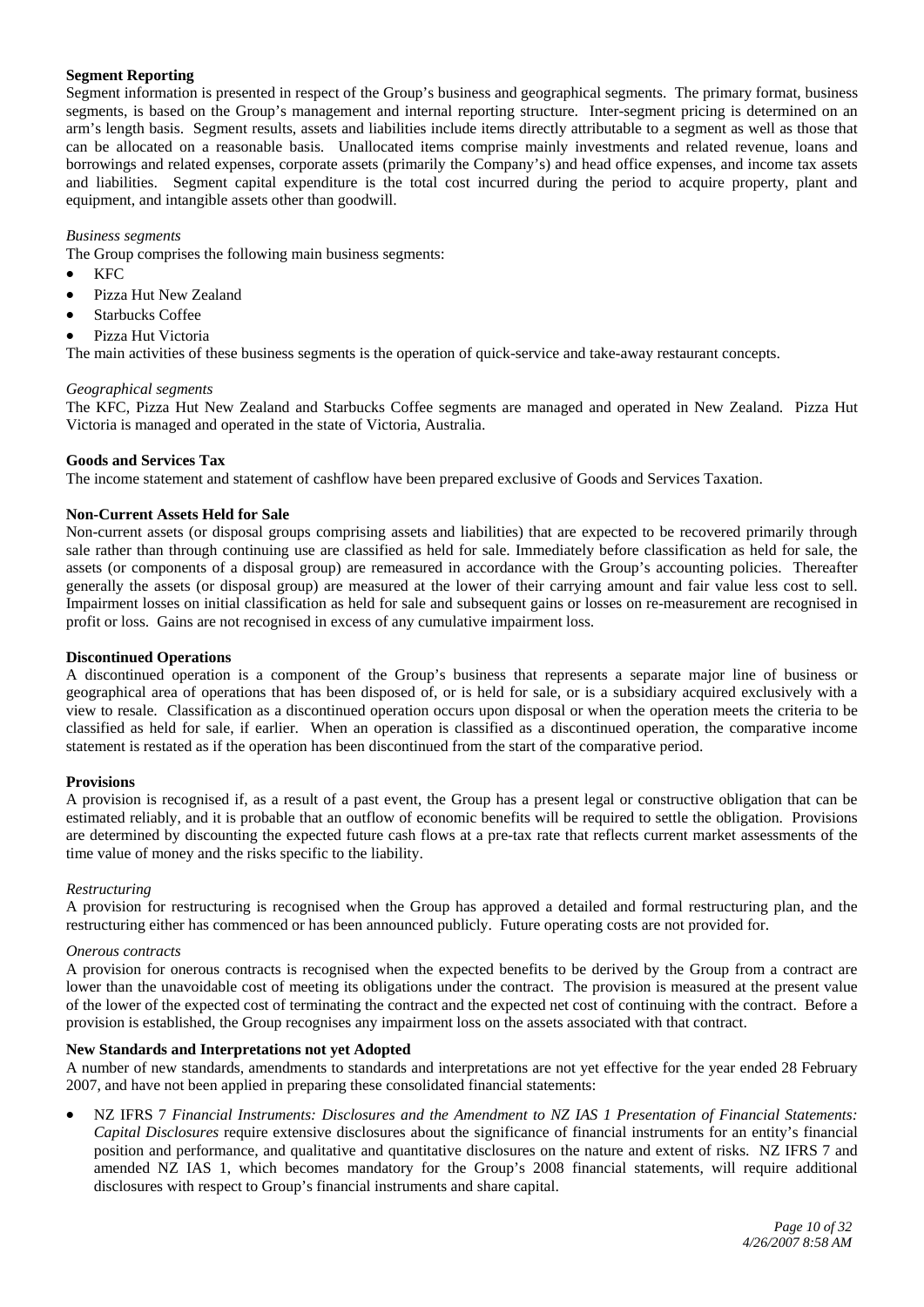- NZ IFRIC 8 *Scope of NZ IFRS 2 Share-based Payment* addresses the accounting for share-based payment transactions in which some or all of goods or services received cannot be specifically identified. NZ IFRIC 8 which becomes mandatory for the Group's 2008 financial statements, with retrospective application required. The adoption of this interpretation is not expected to have any impact on the consolidated financial statements.
- NZ IFRIC 9 *Reassessment of Embedded Derivatives* requires that a reassessment of whether embedded derivative should be separated from the underlying host contract should be made only when there are changes to the contract. NZ IFRIC 9, which becomes mandatory for the Group's 2008 financial statements, is not expected to have any impact on the consolidated financial statements.
- NZ IFRIC 10 *Interim Financial Reporting and Impairment* prohibits the reversal of an impairment loss recognised in a previous interim period in respect of goodwill, and investment in an equity instrument or a financial asset carried at cost. NZ IFRIC 10, becomes mandatory for the Group's 2008 financial statements, and will apply to goodwill, investments in equity instruments, and financial assets carried at cost prospectively from the date that the Group first applied the measurement criteria of NZ IAS 36 and NZ IAS 39 respectively (i.e. 1 March 2005), and is not expected to have any impact on the consolidated financial statements.
- NZ IFRIC 11 *NZ IFRS 2 Group and Treasury Shares Transactions* requires a share-based payment arrangement in which an entity receives goods or services as consideration for its own equity-instruments to be accounted for as an equity-settled share-based payment transaction, regardless of how the equity instruments needed are obtained. NZ IFRIC 11 becomes mandatory for the Group's 2008 financial statements, with retrospective application required. The Group has not yet determined the potential impact of the interpretation.
- NZ IFRIC 12 *Service Concession Arrangements* addresses how service concession operators should apply existing New Zealand Equivalents to International Financial Reporting Standards (NZ IFRS) to account for the obligations they undertake and rights they receive in service concession arrangements. NZ IFRIC 12 becomes mandatory for the Group's 2009 financial statements. NZ IFRIC 12 is not relevant to the Group's operation.
- NZ IFRS 8 *Operating Segments* requires an entity to adopt the 'management approach' to reporting on the financial performance of its operating segments. Generally, the information to be reported would be what management uses internally for evaluating segment performance and deciding how to allocate resources to operating segments. Such information may be different from what is used to prepare the income statement and balance sheet and would therefore require explanation of the basis on which the segment information is prepared and reconciliations to the amounts recognised in the income statement and balance sheet. NZ IFRS 8 is effective for accounting periods beginning 1 January 2009. The Group has not yet determined the potential impact of the standard.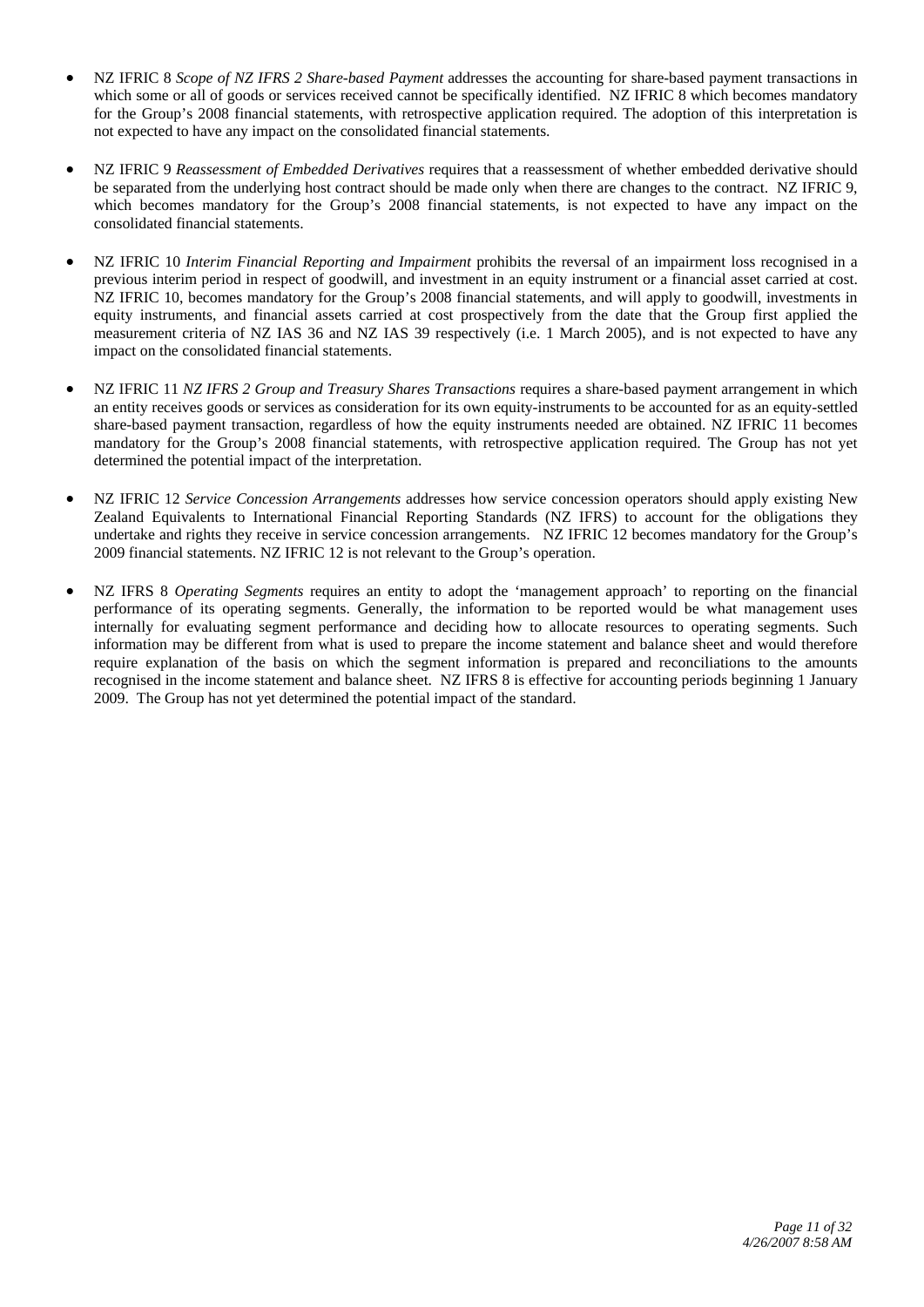**Note 1 - Segmental Reporting** 

|                                                               | KFC                        |         | Pizza Hut NZ |                   | <b>Starbucks</b> |          | <b>Pizza Hut Victoria</b> |                     | Other*                   |                          | Consolidated         |          | <b>Continued</b> | <b>Discontinued</b> | Continued | <b>Discontinued</b> |
|---------------------------------------------------------------|----------------------------|---------|--------------|-------------------|------------------|----------|---------------------------|---------------------|--------------------------|--------------------------|----------------------|----------|------------------|---------------------|-----------|---------------------|
| <b>NZ\$'000s</b>                                              | 2007                       | 2006    | 2007         | 2006              | 2007             | 2006     | 2007                      | 2006                | 2007                     | 2006                     | 2007                 | 2006     | 2007             | 2007                | 2006      | 2006                |
| <b>Business Segments</b>                                      |                            |         |              |                   |                  |          |                           |                     |                          |                          |                      |          |                  |                     |           |                     |
| Store sales revenue                                           | 182,673                    | 171,812 | 79,721       | 89,086            | 31,252           | 27,865   | 25,068                    | 27,589              |                          |                          | 318,714              | 316,352  | 293,646          | 25,068              | 288,763   | 27,589              |
| Other revenue                                                 |                            |         |              |                   |                  |          |                           |                     | 415                      | 389                      | 41:                  | 389      | 415              |                     | 389       |                     |
| <b>Total operating revenue</b>                                | 182,673                    | 171.812 | 79,721       | 89,086            | 31.252           | 27,865   | 25.068                    | 27,589              | 415                      | 389                      | 319,129              | 316.741  | 294.061          | 25,068              | 289.152   | 27,589              |
| Concept EBITDA before general and administration              |                            |         |              |                   |                  |          |                           |                     |                          |                          |                      |          |                  |                     |           |                     |
| expenses                                                      | 31,216                     | 29.630  | 5.060        | 11,812            | 3.645            | 3,946    | (2,931)                   | (330)               |                          | $\sim$                   | 36.990               | 45.058   | 39.921           | (2,931)             | 45.388    | (330)               |
| Depreciation                                                  | (4,922)                    | (3,846) | (3,686)      | (2,890)           | (1,722)          | (1, 463) | $\overline{\phantom{a}}$  | (1, 838)            | (732)                    | (961)                    | (11,062)             | (10,998) | (11,062)         |                     | (9,102)   | (1,896)             |
| Amortisation                                                  | (186)                      | (41)    | (183)        | (154)             | (206)            | (208)    | ٠                         | (158)               | $\overline{\phantom{a}}$ | $\overline{\phantom{a}}$ | (575)                | (561)    | (575)            |                     | (403)     | (158)               |
| Segment result (EBIT) before non trading                      | 24,171                     | 23,883  | (417)        | 7,044             | 733              | 1,342    | (3,921)                   | (3,548)             | (7,264)                  | (8,130)                  | 13,302               | 20,591   | 17,935           | (4, 633)            | 25,096    | (4,505)             |
| Impairment on property, plant and equipment                   | (840)                      | (429)   | (502)        | (786)             |                  | (425)    | (5,862)                   | (3,681)             | $\overline{\phantom{a}}$ |                          | (7,204)              | (5,321)  | (1, 342)         | (5,862)             | (1,640)   | (3,681)             |
| Impairment on intangibles                                     | $\sim$                     | $\sim$  | (1,142)      | $\sim$            |                  | $\sim$   | (702)                     | (3, 434)            | $\sim$                   | $\sim$                   | (1, 844)             | (3, 434) | (1,142)          | (702)               |           | (3, 434)            |
| Other non trading                                             | (1,188)                    | (105)   | 213          | (436)             | $\sim$           | $\sim$   | (3,371)                   | (167)               | (965)                    | 246                      | (5,311)              | (462)    | (1,940)          | (3, 371)            | (295)     | (167)               |
| <b>Segment result</b>                                         | 22,143                     | 23,349  | (1, 848)     | 5,822             | 733              | 917      | (13, 856)                 | (10, 830)           | (8,229)                  | (7, 884)                 | (1,057)              | 11,374   | 13,511           | (14, 568)           | 23,161    | (11,787)            |
|                                                               |                            |         |              |                   |                  |          |                           |                     |                          |                          | (1,057)              | 11,374   | 13,511           | (14, 568)           | 23,161    | (11,787)            |
| Operating profit (loss) (EBIT)                                |                            |         |              |                   |                  |          |                           |                     |                          |                          | (3,409)              | (2,310)  | (3,407)          | (2)                 | (2,395)   | 85                  |
| Net financing costs<br>Net profit (loss) before taxation      |                            |         |              |                   |                  |          |                           |                     |                          |                          | (4, 466)             | 9,064    | 10,104           | (14, 570)           | 20,766    | (11,702)            |
| Income tax (expense)                                          |                            |         |              |                   |                  |          |                           |                     |                          |                          | 912                  | (3,867)  | (3,797)          | 4,709               | (6,684)   | 2,817               |
| Net profit (loss) after taxation                              |                            |         |              |                   |                  |          |                           |                     |                          |                          | (3,554)              | 5,197    | 6,307            | (9, 861)            | 14,082    | (8,885)             |
|                                                               |                            |         |              |                   |                  |          |                           |                     |                          |                          | 6.542                | 12,326   | 9.645            |                     |           |                     |
| Net profit after taxation excl non - trading                  |                            |         |              |                   |                  |          |                           |                     |                          |                          |                      |          |                  | (3,103)             | 15,316    | (2,990)             |
| Segment assets                                                | 48,516                     | 33,136  | 48,990       | 50,085            | 15,595           | 15,972   | 437                       | 8,387               | 1,770                    | 331                      | 115,308              | 107,911  |                  |                     |           |                     |
| <b>Unallocated</b> assets                                     |                            |         |              |                   |                  |          |                           |                     |                          |                          | 2,426                | 1,379    |                  |                     |           |                     |
| <b>Total assets</b>                                           |                            |         |              |                   |                  |          |                           |                     |                          |                          | 117,734              | 109,290  |                  |                     |           |                     |
| <b>Segment liabilities</b>                                    | 13,754                     | 8,605   | 6,170        | 6,880             | 1,493            | 1,564    | 3,530                     | 3,799               | 1,628                    | 1,239                    | 26,575               | 22,087   |                  |                     |           |                     |
| <b>Unallocated liabilities</b>                                |                            |         |              |                   |                  |          |                           |                     |                          |                          | 58,528               | 43,293   |                  |                     |           |                     |
| <b>Total liabilities</b>                                      |                            |         |              |                   |                  |          |                           |                     |                          |                          | 85,103               | 65,380   |                  |                     |           |                     |
| Capital expenditure including intangibles                     | 22,028                     | 9,408   | 5,310        | 8,186             | 1,715            | 2,942    | 97                        | 1,272               | 1,345                    | 530                      | 30,495               | 22,338   |                  |                     |           |                     |
| * Other is general and administration support centre expenses |                            |         |              |                   |                  |          |                           |                     |                          |                          |                      |          |                  |                     |           |                     |
| <b>Geographical Segments</b>                                  |                            |         |              |                   |                  |          |                           |                     |                          |                          |                      |          |                  |                     |           |                     |
| <b>NZ\$'000s</b>                                              | <b>New Zealand</b><br>2007 | 2006    |              | Australia<br>2007 | 2006             |          |                           | Unallocated<br>2007 | 2006                     |                          | Consolidated<br>2007 | 2006     |                  |                     |           |                     |
|                                                               |                            |         |              |                   |                  |          |                           |                     |                          |                          |                      |          |                  |                     |           |                     |

Total operating revenue 294,061 289,152 25,068 27,589 - - **319,129 316,741** Segment assets 114,871 99,524 437 8,387 2,426 1,379 **117,734 109,290** Capital expenditure including intangibles 30,398 21,066 97 1,272 - - **30,495 22,338**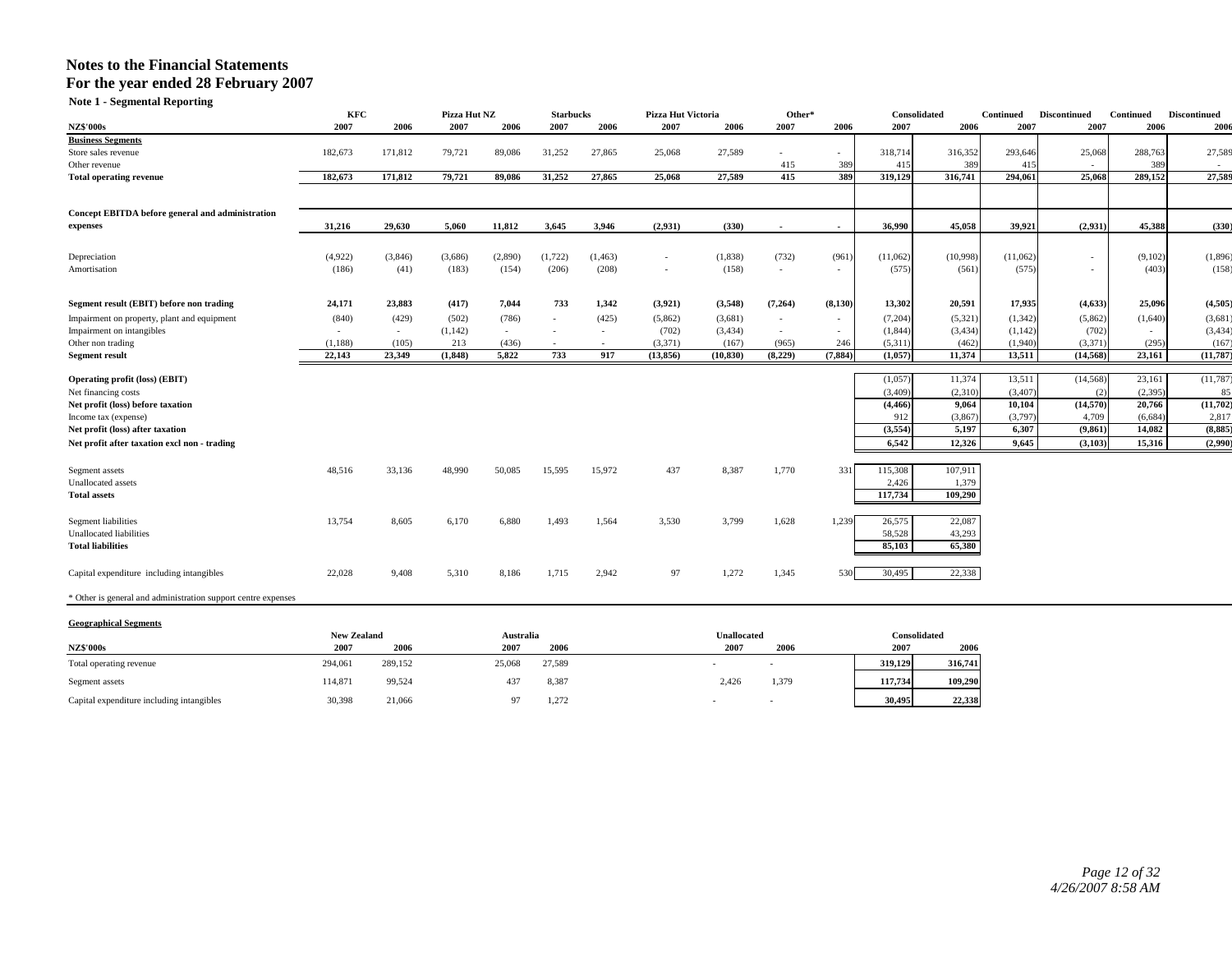#### **Notes to the Financial Statements (continued) For the year ended 28 February 2007 Note 2 - Discontinued Operations**

Losses attributable to the discontinued operations of Pizza Hut Victoria were as follows:

|                                                       | Group     | Group     |
|-------------------------------------------------------|-----------|-----------|
|                                                       | 2007      | 2006      |
|                                                       | \$'000    | \$'000    |
| <b>Results of discontinued operations</b>             |           |           |
| Revenue                                               | 25,068    | 27,589    |
| Cost of goods sold                                    | (22, 491) | (24, 214) |
| Distribution expenses                                 | (2,005)   | (2,234)   |
| Marketing expenses                                    | (3,502)   | (3, 428)  |
| General and administration expenses                   | (1,703)   | (2,218)   |
| Results from operating activities                     | (4,633)   | (4,505)   |
| Income tax credit                                     | 1,530     | 1,515     |
| Results from operating activities, net of income tax  | (3,103)   | (2,990)   |
| Non trading                                           | (3,371)   | (167)     |
| Net financing costs                                   | (2)       | 85        |
| Loss on sale of discontinued operations (impairment)  | (6, 564)  | (7, 115)  |
| Income tax on loss on sale of discontinued operations | 3,179     | 1,302     |
| (Loss) for the period                                 | (9, 861)  | (8, 885)  |
| Basic (loss) cents per share                          | (10.15)   | (9.16)    |
| <b>Cash flows from discontinued operations</b>        |           |           |
| Net cash (used in) operating activities               | (6,380)   | (2,216)   |
| Net cash (used in) investing activities               | (1, 851)  | (1, 567)  |
| Net cash (used in) from financing activities          | (30)      | 15        |
| Net cash (used in) discontinued operations            | (8,261)   | (3,768)   |

The loss for the period reflects the realised and unrealised net losses on store disposals of \$2.0 million including costs of disposal and fees paid to the franchisor, Yum Restaurants International (Yum!), impairment of franchise fees of \$0.7 million and fixed asset impairment of \$5.9 million.

Because the franchise agreements with Yum! in this market now create obligations that are onerous in nature, these future financial obligations relating to the as yet unsold stores have been estimated and taken up in this financial year as a provision for onerous contracts under NZIFRS37. These are in the sum of \$1.3 million.

As the Group is in the process of exiting the Pizza Hut Victorian business it has reclassified these assets and liabilities as held for sale and the results from trading as discontinued operations.

## **Note 3 - Non-current assets held for sale**

Pizza Hut Victoria is presented as a disposal group held for sale following the commitment of the Group's management, to a plan to sell the business. Sale of the disposal group is expected to be completed in the new financial year. All other assets held by the disposal group have been impaired to nil.

|                                         | Group  |
|-----------------------------------------|--------|
|                                         | 2007   |
| Assets classified as held for sale      | \$'000 |
| Inventories                             | 104    |
| Trade and other receivables             | 333    |
|                                         | 437    |
| Liabilities classified as held for sale |        |
| Trade and other payables                | 3.530  |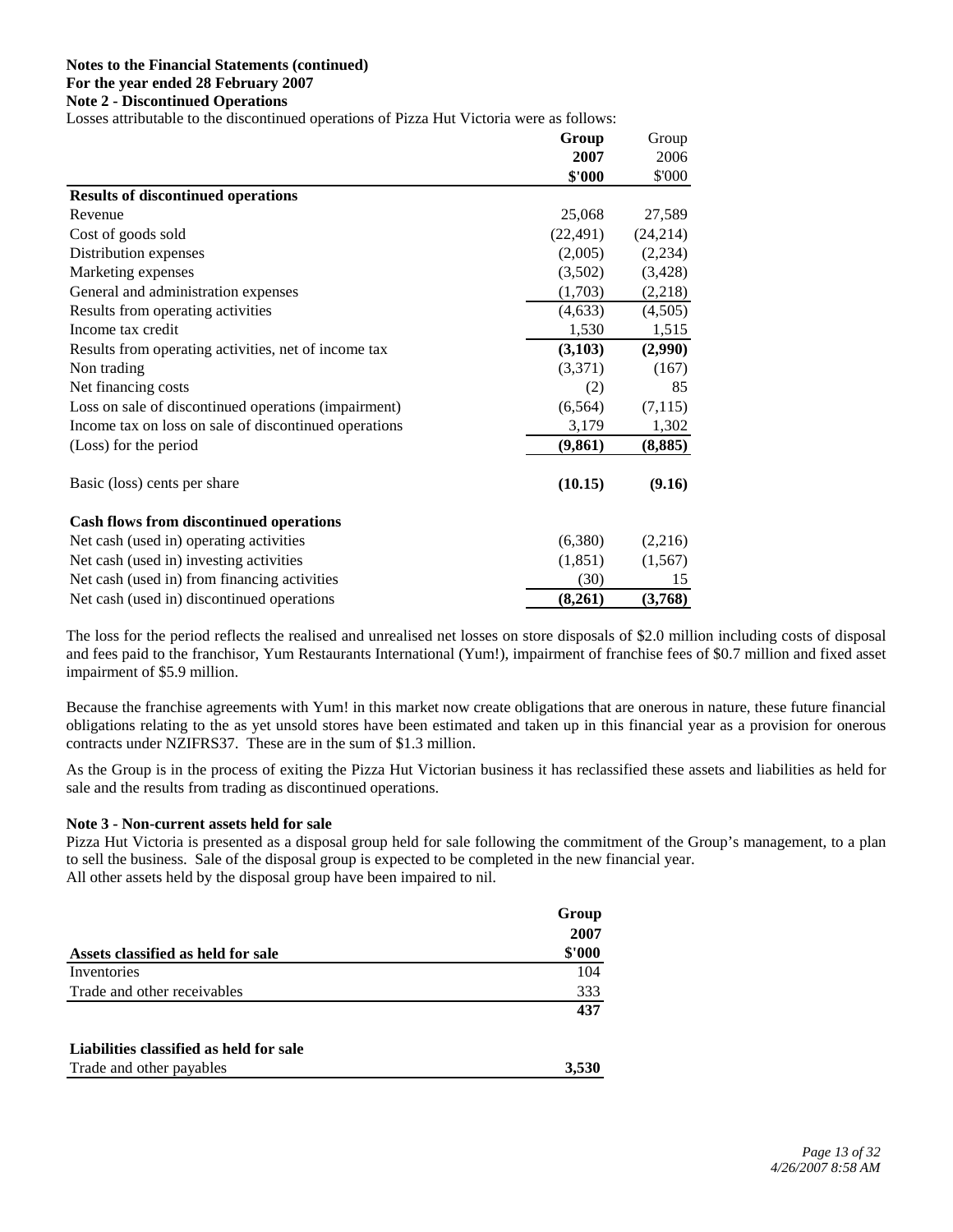## **Notes to the Financial Statements (continued) For the year ended 28 February 2007 Note 4 - Analysis of expenses**

The surplus before taxation is calculated after charging the following items:

|                                                                  | Group          |                | Group Company  | Company        |
|------------------------------------------------------------------|----------------|----------------|----------------|----------------|
|                                                                  | 2007<br>\$'000 | 2006<br>\$'000 | 2007<br>\$'000 | 2006<br>\$'000 |
| Auditors' remuneration:                                          |                |                |                |                |
| To KPMG for statutory audit services                             | 100            | 94             |                |                |
| To KPMG for other assurance services                             | 25             | 24             |                |                |
| To KPMG for financial advisory services                          | 37             | 62             |                |                |
| To KPMG for taxation services                                    | 34             | 59             |                |                |
| Government training grants (included in general and              |                |                |                |                |
| administration expenses)                                         | (165)          | (160)          |                |                |
| Government training grants (included in cost of sales)           | (159)          | (884)          |                |                |
| Amortisation of intangibles (included in cost of sales)          | 575            | 561            |                |                |
| Royalties paid                                                   | 18,908         | 18,780         |                |                |
| Operating rental expenses                                        | 21,190         | 19,994         |                |                |
| Net loss on disposal of property, plant and equipment            | 1,408          | 516            |                |                |
| Donations                                                        |                | 30             |                |                |
| Directors' fees                                                  | 226            | 260            |                |                |
| Interest expense (net)                                           | 3,256          | 2,345          | 3,697          | 2,534          |
| Finance lease interest                                           | 153            | 60             |                |                |
|                                                                  |                |                |                |                |
| Non trading items                                                |                |                |                |                |
| Pizza Hut Victoria:                                              |                |                |                |                |
| Impairment of Pizza Hut Victoria goodwill                        |                | 3,023          |                |                |
| Impairment of Pizza Hut Victoria property, plant and equipment   | 5,862          | 3,681          |                |                |
| Impairment of Pizza Hut Victoria other intangibles               | 702            | 411            |                |                |
| Other store closure costs                                        | 3,371          | 50             |                |                |
| Other store relocation and refurbishment costs                   |                | 117            |                |                |
|                                                                  | 9,935          | 7,282          |                |                |
| New Zealand:                                                     |                |                |                |                |
| Impairment of Pizza Hut NZ goodwill                              | 1,142          |                |                |                |
| Other store closure costs                                        | 1,335          | 1,283          |                |                |
| Other store relocation and refurbishment costs                   | 2,075          | 846            |                |                |
| Other revenue                                                    | (128)          | (194)          |                |                |
|                                                                  | 4,424          | 1,935          |                |                |
|                                                                  |                |                |                |                |
| <b>Personnel Expenses</b>                                        | Group          | Group          |                |                |
|                                                                  | 2007           | 2006           |                |                |
|                                                                  | \$'000         | \$'000         |                |                |
| Wages and salaries                                               | 84,061         | 80,133         |                |                |
| (Decrease) in liability for long-service leave                   | (43)           | (16)           |                |                |
| Equity-settled share-based payment transactions                  | 15             | 24             |                |                |
|                                                                  | 84,033         | 80,141         |                |                |
| The perent company has no personnel expanse $(2006; \text{nil})$ |                |                |                |                |

The parent company has no personnel expense (2006: nil).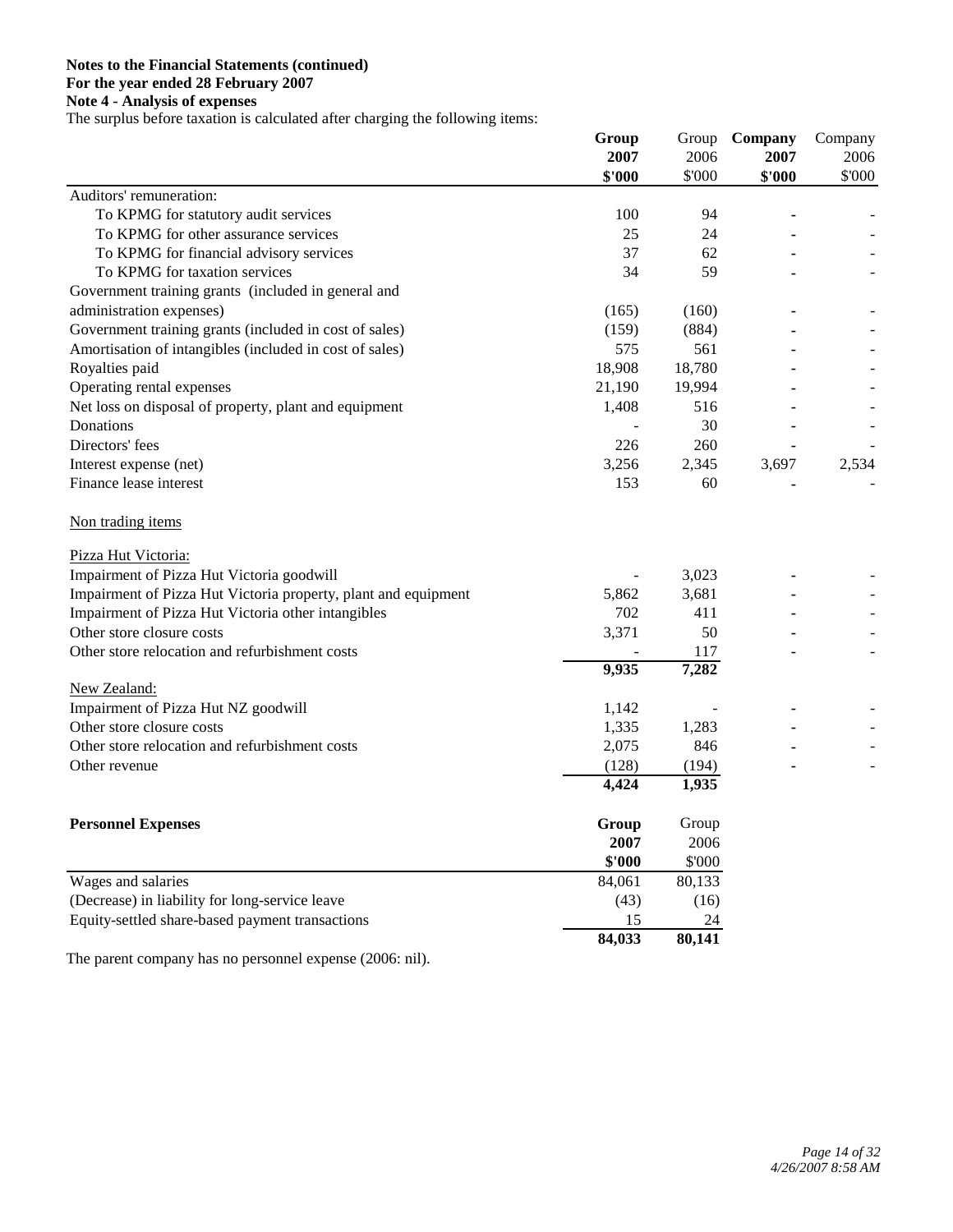## **Notes to the Financial Statements (continued) For the year ended 28 February 2007 Note 5 -Income tax expense in the income statement Reconciliation of effective tax rate Group** Group **Group** Group **Company** Company

|                                                                   |              |            |          |            | $\mathsf{u}_\mathsf{u}$ | ,,,,,,                   | -panj                    |
|-------------------------------------------------------------------|--------------|------------|----------|------------|-------------------------|--------------------------|--------------------------|
|                                                                   |              |            | 2007     |            | 2006                    | 2007                     | 2006                     |
|                                                                   | Note         |            | \$'000   |            | \$'000                  | \$'000                   | \$'000                   |
| Total (loss)/ profit for the period                               | $\mathbf{1}$ |            | (4, 466) |            | 9,064                   | 4,072                    | 7,160                    |
| Total income tax credit (expense)                                 | $\mathbf{1}$ |            | 912      |            | (3,867)                 | 1,219                    | 836                      |
| (Loss)/ profit excluding income tax                               |              |            | (3, 554) |            | 5,197                   | 5,291                    | 7,996                    |
| Income tax using the Company's domestic tax rate                  |              | 33.0%      | 1,474    | 33.0%      | (2,991)                 | (1, 344)                 | (2,363)                  |
| Non assessable income                                             |              |            |          |            |                         | 2,563                    | 3,199                    |
| Non deductible expenses                                           |              | $(10.5\%)$ | (467)    | $(12.6\%)$ | (1,138)                 |                          |                          |
| Change in recognition of deferred tax asset                       |              | $(2.1\%)$  | (95)     | 2.9%       | 262                     | $\overline{\phantom{a}}$ | $\overline{\phantom{a}}$ |
| Total income tax credit (expense)                                 |              | 20.4%      | 912      | 23.3%      | (3, 867)                | 1,219                    | 836                      |
| <b>Current tax expense</b>                                        |              |            |          |            |                         |                          |                          |
| Current tax credit/ (expense)                                     |              |            | 1,231    |            | (5, 433)                | 1,219                    | 836                      |
| Reclassified as deferred tax                                      |              |            | (1,231)  |            |                         | $\blacksquare$           | ۰                        |
|                                                                   |              |            |          |            | (5, 433)                | 1,219                    | 836                      |
| Deferred tax expense                                              |              |            |          |            |                         |                          |                          |
| Deferred tax (expense)/ credit                                    |              |            | 1,007    |            | 1,285                   |                          |                          |
| Prior period adjustments                                          |              |            |          |            |                         |                          |                          |
| (Over)/ under provided in prior periods                           |              |            | (95)     |            | 281                     |                          |                          |
| Net tax credit/ (expense)                                         |              |            | 912      |            | (3, 867)                | 1,219                    | 836                      |
| <b>Income Statement Taxation Expense</b>                          |              |            |          |            |                         |                          |                          |
| Income tax (expense) from continuing operations                   |              |            | (3,797)  |            | (6,684)                 |                          |                          |
| Income tax credit from discontinued operations (excluding loss on |              |            |          |            |                         |                          |                          |
| sale)                                                             | $\sqrt{2}$   |            | 1,530    |            | 1,515                   |                          |                          |
| Income tax expense (excluding tax on sale of discontinued         |              |            | (2,267)  |            | (5,169)                 |                          |                          |
| operations)                                                       |              |            |          |            |                         |                          |                          |
| Income tax expense on loss on sale from discontinued operations   | 2            |            | 3,179    |            | 1,302                   |                          |                          |
| Total income tax credit (expense)                                 | $\mathbf{1}$ |            | 912      |            | (3, 867)                |                          |                          |
| <b>Imputation credits</b>                                         |              |            |          | Group      | Group                   |                          |                          |
|                                                                   |              |            |          | 2007       | 2006                    |                          |                          |
|                                                                   |              |            |          | \$'000     | \$'000                  |                          |                          |
| Imputation credits at 1 March 2006                                |              |            |          | 6,949      | 5,987                   |                          |                          |
| New Zealand tax payments, net of refunds                          |              |            |          | (44)       | 4,993                   |                          |                          |
| Imputation credits attached to dividends received                 |              |            |          | 9          |                         | 5                        |                          |
| Imputation credits attached to dividends paid                     |              |            |          | (3,236)    | (4,037)                 |                          |                          |
| Other                                                             |              |            |          |            |                         |                          |                          |
| Imputation credits at 28 February 2007                            |              |            |          | 3,678      | 6,949                   |                          |                          |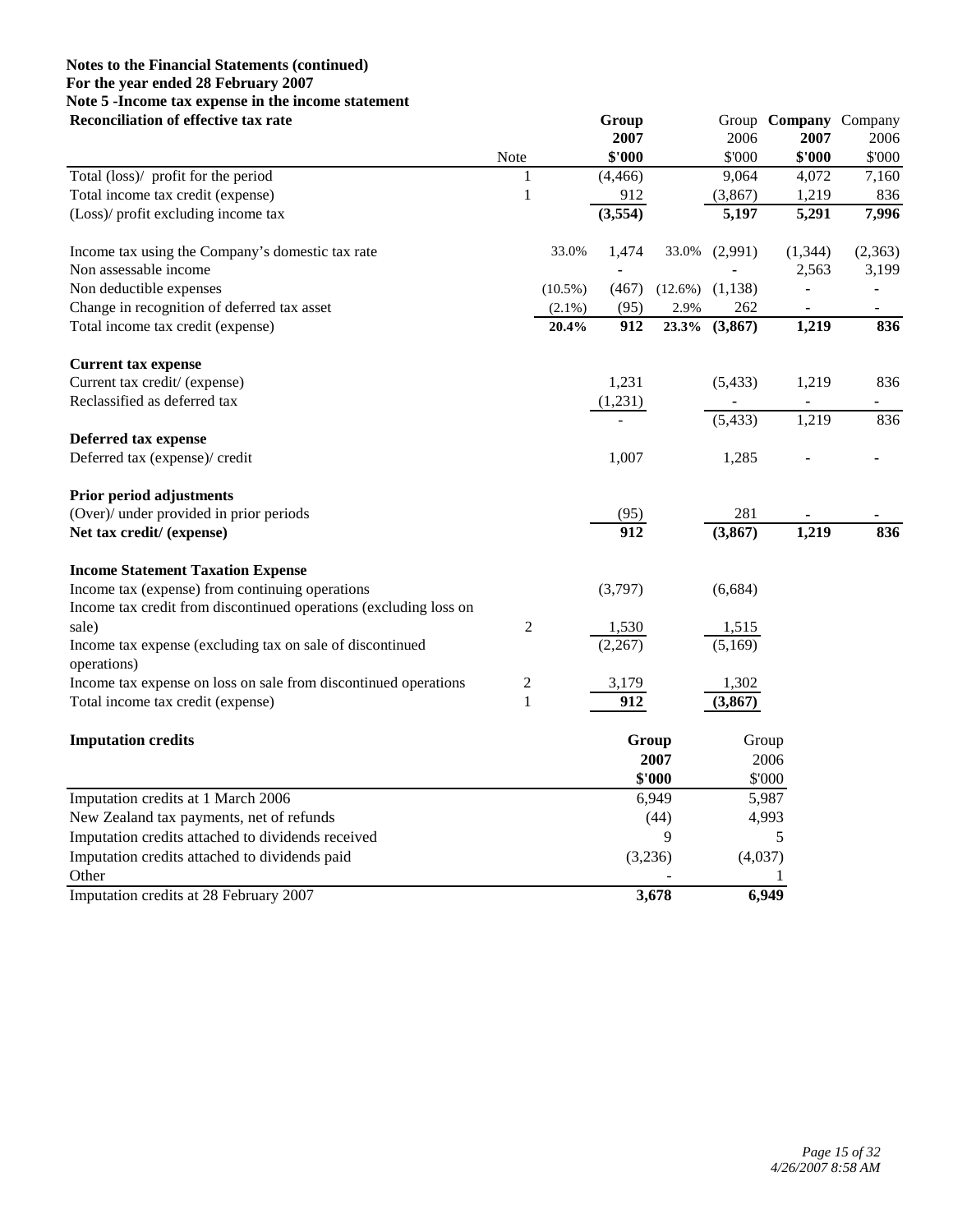## **Notes to the Financial Statements (continued) For the year ended 28 February 2007 Note 6 – Property, plant and equipment**

| <b>NZ000's</b>                                         | Leasehold           | Plant,                    | Motor          | <b>Leased</b>                 | Capital                    | <b>Total</b> |
|--------------------------------------------------------|---------------------|---------------------------|----------------|-------------------------------|----------------------------|--------------|
|                                                        | <b>Improvements</b> | Equipment<br>and Fittings | <b>Vehicle</b> | <b>Plant</b> and<br>Equipment | Work in<br><b>Progress</b> |              |
| Cost                                                   |                     |                           |                |                               |                            |              |
| <b>Balance as at 1 March 2005</b>                      | 55,191              | 50,187                    | 1,135          | 404                           | 6,092                      | 113,009      |
| Additions for year ended Feb 2006                      |                     | 1,139                     | 373            | 1,401                         | 18,735                     | 21,648       |
| Transfer from work in progress for year ended Feb 2006 | 11,786              | 6,368                     |                |                               | (18, 154)                  |              |
| Disposals for year ended Feb 2006                      | (993)               | (2,216)                   | (334)          | (90)                          |                            | (3,633)      |
| Movement in exchange rates for year ended Feb 2006     | 200                 | 137                       | 5              |                               | 5                          | 347          |
| <b>Balance as at 28 February 2006</b>                  | 66,184              | 55,615                    | 1,179          | 1,715                         | 6,678                      | 131,371      |
| Additions for year ended Feb 2007                      |                     | 2,529                     | 193            | 395                           | 24,518                     | 27,635       |
| Transfer from work in progress for year ended Feb 2007 | 16,270              | 5,396                     |                |                               | (21, 666)                  |              |
| Disposals for year ended Feb 2007                      | (11,090)            | (8, 879)                  | (227)          | (99)                          |                            | (20, 295)    |
| Movement in exchange rates for year ended Feb 2007     | 237                 | 159                       | $\overline{4}$ |                               | 12                         | 413          |
| <b>Balance as at 28 February 2007</b>                  | 71,601              | 54,820                    | 1,149          | 2,012                         | 9,542                      | 139,124      |
| <b>Accumulated Depreciation</b>                        |                     |                           |                |                               |                            |              |
| <b>Balance as at 1 March 2005</b>                      | (13, 935)           | (28, 484)                 | (651)          | (212)                         |                            | (43, 282)    |
| Charge for year ended Feb 2006                         | (4,759)             | (5, 724)                  | (283)          | (232)                         |                            | (10,998)     |
| Disposals for year ended Feb 2006                      | 104                 | 1,834                     | 272            | 53                            |                            | 2,263        |
| Movement in exchange rates for year ended Feb 2006     | (74)                | (73)                      | (2)            |                               | $\sim$                     | (149)        |
| <b>Balance as at 28 February 2006</b>                  | (18, 664)           | (32, 447)                 | (664)          | (391)                         | $\blacksquare$             | (52, 166)    |
| Charge for year ended Feb 2007                         | (5, 145)            | (5,075)                   | (201)          | (641)                         | ٠                          | (11,062)     |
| Disposals for year ended Feb 2007                      | 5,688               | 6,781                     | 198            | 32                            | ä,                         | 12,699       |
| Movement in exchange rates for year ended Feb 2007     | (98)                | (95)                      | (3)            |                               |                            | (196)        |
| <b>Balance as at 28 February 2007</b>                  | (18, 219)           | (30, 836)                 | (670)          | (1,000)                       | $\overline{a}$             | (50, 725)    |
| <b>Impairment Provision</b>                            |                     |                           |                |                               |                            |              |
| <b>Balance as at 1 March 2005</b>                      | (721)               | (80)                      |                |                               |                            | (801)        |
| Charge for year ended Feb 2006                         | (5,161)             | (160)                     |                |                               |                            | (5,321)      |
| Utilised/disposed for the year ended Feb 2006          | 681                 | 74                        |                |                               | ä,                         | 755          |
| Movement in exchange rates for year ended Feb 2006     | 31                  |                           |                |                               |                            | 31           |
| <b>Balance as at 28 February 2006</b>                  | (5,170)             | (166)                     | $\blacksquare$ | $\blacksquare$                | $\overline{a}$             | (5,336)      |
| Charge for year ended Feb 2007                         | (3,883)             | (3,166)                   | (136)          | (19)                          | ä,                         | (7,204)      |
| Utilised/disposed for year ended Feb 2007              | 4,599               | 1,328                     | 3              | 4                             | -                          | 5,934        |
| Movement in exchange rates for year ended Feb 2007     | 88                  | 119                       | 5              |                               |                            | 213          |
| Balance as at 28 February 2007                         | (4,366)             | (1, 885)                  | (128)          | (14)                          | $\blacksquare$             | (6,393)      |

Impairment charges incurred and utilised/disposed are recognised in non trading in the income statement.

| <b>Carrying Amounts</b>        |        |        |                 |      |       |        |
|--------------------------------|--------|--------|-----------------|------|-------|--------|
| Balance as at 1 March 2005     | 40,535 | 21.623 | 484             | 192  | 6.092 | 68,926 |
| Balance as at 28 February 2006 | 42,350 | 23,002 | 51 <sup>2</sup> | .324 | 6.678 | 73,869 |
| Balance as at 28 February 2007 | 49,016 | 22,099 | 351             | 998  | 9.542 | 82,006 |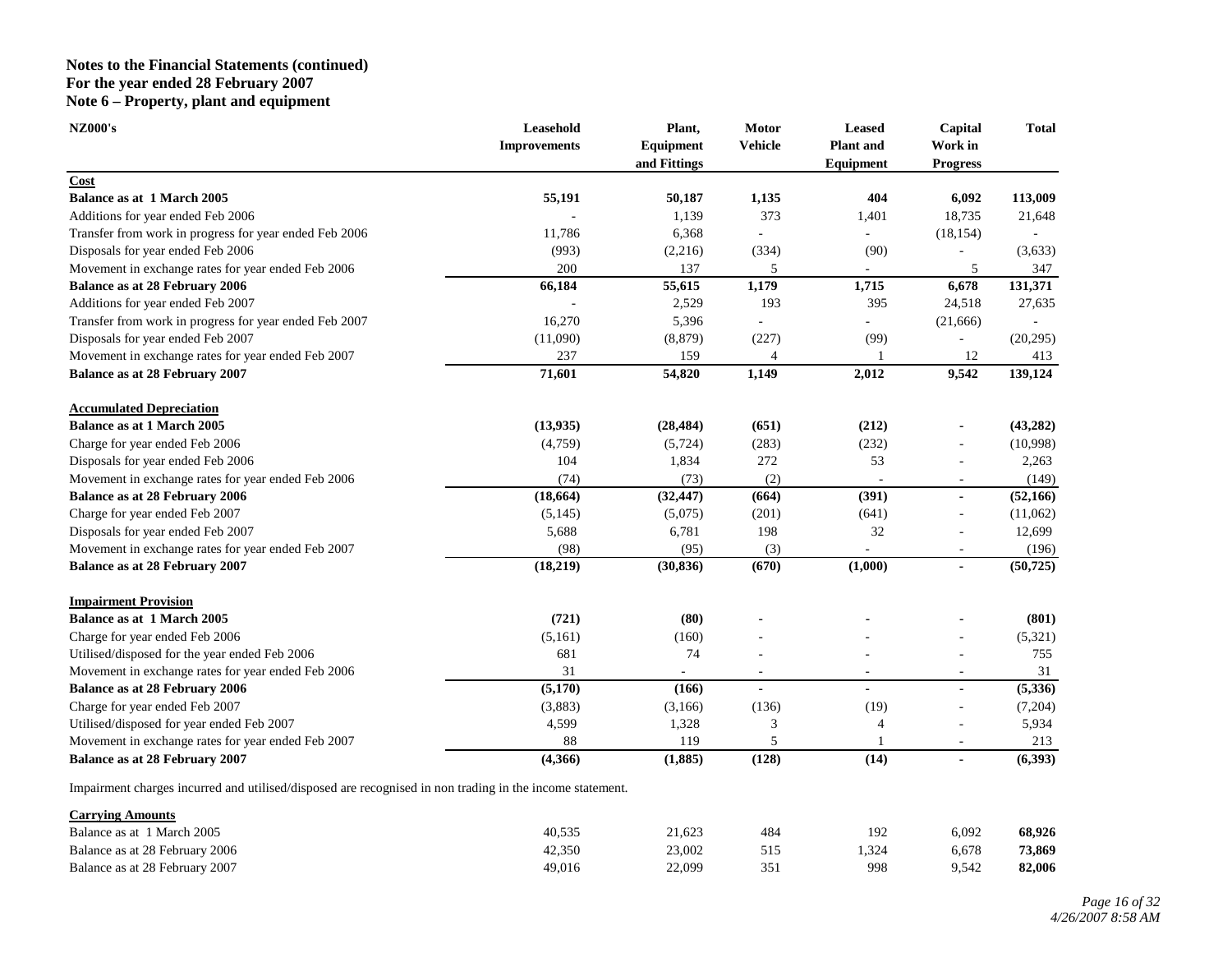## **Notes to the Financial Statements (continued) For the year ended 28 February 2007 Note 7 - Intangibles**

| <b>NZ000's</b>                                                              | Goodwill  | <b>Franchise Fees</b> | Concept<br><b>Development Costs</b> | <b>Total</b> |
|-----------------------------------------------------------------------------|-----------|-----------------------|-------------------------------------|--------------|
| Cost                                                                        |           |                       |                                     |              |
| <b>Balance as at 1 March 2005</b>                                           | 38,960    | 4,017                 | 1,994                               | 44,971       |
| Additions for year ended Feb 2006                                           |           | 690                   |                                     | 690          |
| Movement in exchange rates Feb 2006                                         | 82        | 18                    | 11                                  | 111          |
| Balance as at 28 February 2006                                              | 39,042    | 4,725                 | 2,005                               | 45,772       |
| Additions for year ended Feb 2007                                           |           | 2,728                 | 132                                 | 2,860        |
| Movement in exchange rates Feb 2007                                         | 18        | $\overline{4}$        | $\overline{c}$                      | 24           |
| <b>Balance as at 28 February 2007</b>                                       | 39,060    | 7,457                 | 2,139                               | 48,656       |
| <b>Accumulated Amortisation</b>                                             |           |                       |                                     |              |
| <b>Balance as at 1 March 2005</b>                                           | (12, 174) | (1,469)               | (693)                               | (14, 336)    |
| Charge for the year ended Feb 2006                                          |           | (413)                 | (148)                               | (561)        |
| Movement in exchange rates Feb 2006                                         | (16)      | (4)                   | (3)                                 | (23)         |
| <b>Balance as at 28 February 2006</b>                                       | (12,190)  | (1,886)               | (844)                               | (14,920)     |
| Charge for the year ended Feb 2007                                          |           | (472)                 | (103)                               | (575)        |
| Effective movement in exchange rates                                        | (3)       | (1)                   | (1)                                 | (5)          |
| Balance as at 28 February 2007                                              | (12, 193) | (2,359)               | (948)                               | (15,500)     |
| Amortisation charge is recognised in cost of sales in the income statement. |           |                       |                                     |              |
| <b>Impairment Provision</b>                                                 |           |                       |                                     |              |
| <b>Balance as at 1 March 2005</b>                                           |           |                       |                                     |              |
| Charge for the year ended Feb 2006                                          | (3,023)   |                       | (411)                               | (3, 434)     |
| Movement in exchange rates Feb 2006                                         | (9)       |                       | (5)                                 | (14)         |
| Balance as at 28 February 2006                                              | (3,032)   |                       | (416)                               | (3, 448)     |
| Charge for the year ended Feb 2007                                          | (1, 142)  | (702)                 |                                     | (1, 844)     |
| Effective movement in exchange rates                                        | (15)      | 38                    | (1)                                 | 22           |
| <b>Balance as at 28 February 2007</b>                                       | (4,189)   | (664)                 | (417)                               | (5,270)      |
| Impairment charges are recognised in non trading in the income statement.   |           |                       |                                     |              |
| <b>Carrying Amounts</b>                                                     |           |                       |                                     |              |
| Balance as at 1 March 2005                                                  | 26,786    | 2,548                 | 1,301                               | 30,635       |
| Balance as at 28 February 2006                                              | 23,820    | 2,839                 | 745                                 | 27,404       |
| Balance as at 28 February 2007                                              | 22,678    | 4,434                 | 774                                 | 27,886       |

The parent company has no intangible assets (2006: nil).

#### **Goodwill**

In the year ended 28 February 2006, the Directors considered the carrying amount of goodwill in the company's investment in Pizza Hut Victoria. It was determined, that given the trading position of the business, the value of the goodwill as currently recorded was not substantiated. Accordingly the full amount of the carrying value of the Pizza Hut Victoria goodwill was fully impaired, resulting in an impairment loss of \$3.0 million in the income statement.

#### **Franchise costs**

During the current year, the Group signed a new KFC Master Franchise Agreement with Yum!, the franchisor for its KFC and Pizza Hut brands. Under the agreement, approximately fifty percent of the KFC store franchises were renewed for \$2.6 million. The remaining KFC stores will be renewed in May 2007, on payment of a similar renewal fee. The payment of \$2.6 million is included under intangible assets.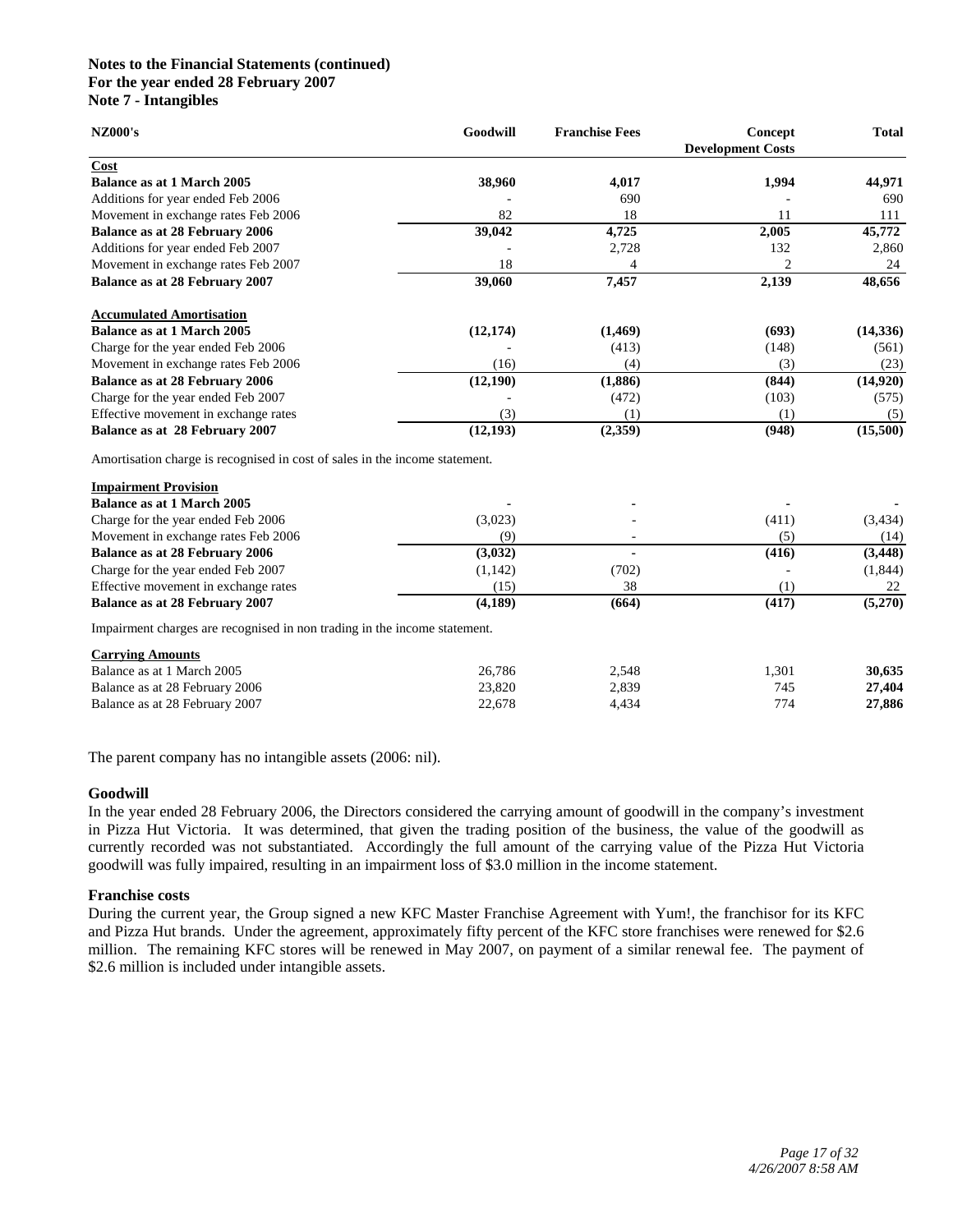## **Impairment testing for cash-generating units containing goodwill**

For the purpose of impairment testing, goodwill is allocated to the Group's operating divisions which represent the lowest level within the Group at which the goodwill is monitored for internal management purposes.

The aggregate carrying amounts of goodwill allocated to each unit are as follows:

|                       | Group  | Group  |
|-----------------------|--------|--------|
|                       | 2007   | 2006   |
|                       | \$'000 | \$'000 |
| <b>KFC</b>            | 1.348  | 1.348  |
| Pizza Hut New Zealand | 21,330 | 22,472 |

The recoverable amount of each cash-generating unit was based on its value in use. There was an impairment loss identified for the Pizza Hut New Zealand segment.

Value in use was determined by discounting the future cash flows generated from the continuing use of the unit and was based on the following key assumptions:

*KFC* 

Value in use was determined by discounting the future cash flows generated from the continuing use of the unit. Cashflows were projected based on the 3 year strategic business plan as approved by the board of directors. The cashflows were based on sales growth of 6-9% pa over 2008 – 2010. Adjustments were made for operating expenses, capital expenditure and taxation. A terminal year was calculated based on the 2010 year and assumes a continuous growth of a minimum of projected inflation estimates of 2.5%.

The discount rate, applied to future cashflows is based on a weighted average cost of capital applicable to Restaurant Brands.

## *Pizza Hut New Zealand*

Value in use was determined by discounting the future cash flows generated from the continuing use of the unit. Cashflows were projected based on the 3 year strategic business plan as approved by the board of directors. The cash flows were based on sales growth of a decrease of 2% in 2008, and up to an increase of 5.4% pa over 2009 – 2010. Adjustments were made for operating expenses, capital expenditure and taxation. A terminal year was calculated based on the 2010 year and assumes a continuous growth of a minimum of projected inflation estimates of 2.5%.

The downturn in performance in Pizza Hut New Zealand in the current financial year because of significant competitor activity led to a review of future operating activities and the board of directors has decided to impair Pizza Hut New Zealand goodwill by \$1.1 million.

The discount rate, applied to future cashflows is based on a weighted average cost of capital applicable to Restaurant Brands.

The values assigned to the key assumptions represent management's assessment of future trends in the industry and are based on both external sources and internal sources (historical data).

The above estimates are particularly sensitive in the following areas:

## *Pizza Hut New Zealand*

A ten percent decrease in future planned EBITDA would increase the impairment by \$6.4 million. An increase of one percentage point in the discount rate would increase the impairment by \$4.5 million.

## **Note 8 - Investment in subsidiaries**

The subsidiary companies, all of which are wholly owned, have a 28 February balance date, and have been owned for the full financial year, are as follows:

#### *Restaurant operating companies Investment holding companies*

Restaurant Brands Limited RB Holdings Limited Restaurant Brands Australia Pty Limited RBP Holdings Limited (incorporated in Victoria, Australia) RBDNZ Holdings Limited

*Property holding companies* Restaurant Brands Properties Limited *Non trading subsidiary companies*

*Employee share option plan trust company* Kentucky Fried Chicken Limited Restaurant Brands Nominees Limited

RBN Holdings Limited

Restaurant Brands Pizza Limited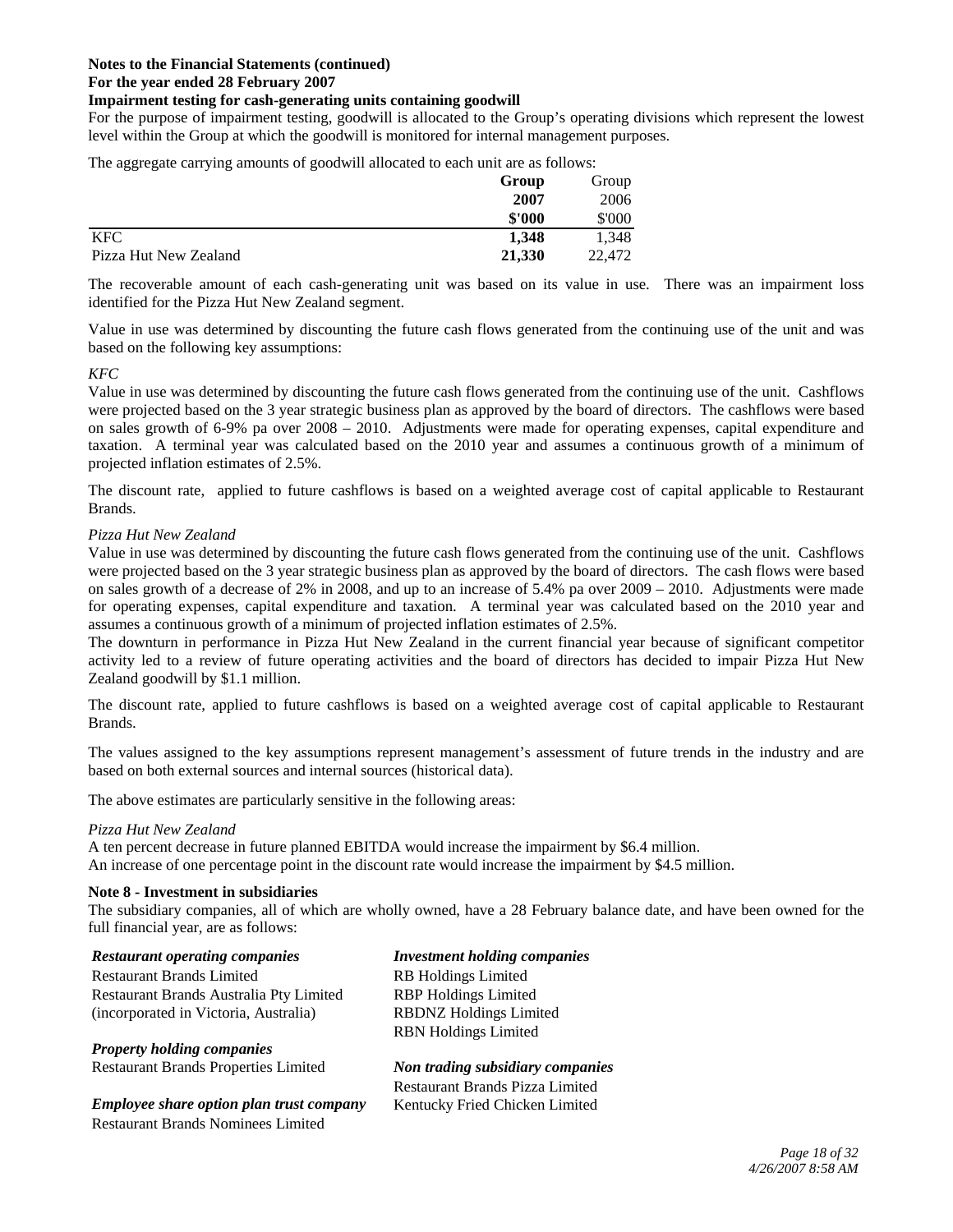## **Note 9 - Deferred tax assets and liabilities**

Recognised deferred tax assets and liabilities are attributable to the following:

| Group                         | <b>Assets</b> |        | <b>Liabilities</b>       |          | <b>Net</b> |          |
|-------------------------------|---------------|--------|--------------------------|----------|------------|----------|
|                               | 2007          | 2006   | 2007                     | 2006     | 2007       | 2006     |
|                               | \$'000        | \$'000 | \$'000                   | \$'000   | \$'000     | \$'000   |
| Property, plant and equipment | 1,701         | 1,830  | (880)                    | (570)    | 821        | 1,260    |
| Inventory                     | 42            | 33     |                          |          | 42         | 33       |
| <b>Debtors</b>                |               | 5      | $\overline{\phantom{a}}$ |          |            | 5        |
| Provisions                    | 3,307         | 3,528  |                          | ۰        | 3,307      | 3,528    |
| Intangibles                   | 192           | ۰.     | (3,499)                  | (3, 443) | (3,307)    | (3, 443) |
| Other                         |               |        | (3)                      | (3)      | (3)        | (3)      |
| Tax Losses                    | 1,231         |        | $\overline{\phantom{a}}$ |          | 1,231      |          |
|                               | 6,480         | 5,396  | (4,382)                  | (4,016)  | 2,098      | 1,380    |

The parent company has no deferred tax assets or liabilities (2006: nil).

Movement in temporary differences during the year:

| <b>Group \$'000</b>           | <b>Balance</b>    | 1 Recognised in Recognised |           |                  | <b>Balance Recognised in Recognised</b> |           | <b>Balance</b>   |
|-------------------------------|-------------------|----------------------------|-----------|------------------|-----------------------------------------|-----------|------------------|
|                               | <b>March 2005</b> | income                     | in equity | 28 February 2006 | income                                  | in equity | 28 February 2007 |
|                               |                   | statement                  |           |                  | statement                               |           |                  |
| Property, plant and equipment | (199)             | 1,457                      |           | 1.260            | (289)                                   | (150)     | 821              |
| Inventory                     | 10                | 23                         |           | 33               | 10                                      | $^{(1)}$  | 42               |
| Debtors                       |                   |                            |           |                  |                                         |           |                  |
| Provisions                    | 2.314             | 1,207                      |           | 3.528            | (94)                                    | (127)     | 3,307            |
| Intangibles                   | (2,041)           | (1,402)                    |           | (3, 443)         | 147                                     | (11)      | (3,307)          |
| Other                         |                   | (3)                        |           | (3)              |                                         |           | (3)              |
| <b>Tax Losses</b>             |                   |                            |           |                  | 1,231                                   |           | 1,231            |
|                               | 86                | .285                       |           | 1.380            | 1,007                                   | (289)     | 2,098            |

Recognition of the tax losses of \$1.2 million is dependent upon the requirements of income tax legislation being met and these are expected to be utilised within the next year.

## **Note 10 - Inventories**

|                                     | <b>Group</b> Group |        |
|-------------------------------------|--------------------|--------|
|                                     | 2007               | 2006   |
|                                     | \$'000             | \$'000 |
| Raw materials and consumables       | 2.022              | 2.253  |
| All inventories are valued at cost. |                    |        |

## **Note 11 – Trade and other receivables**

|               | Group  |        | Group <b>Company</b>     | Company |
|---------------|--------|--------|--------------------------|---------|
|               | 2007   | 2006   | 2007                     | 2006    |
|               | \$'000 | \$'000 | \$'000                   | \$'000  |
| Prepayments   | 575    | 1,408  | $\overline{\phantom{a}}$ |         |
| Other debtors | 316    | 245    | ٠                        |         |
|               | 891    | 1,653  | ۰                        |         |

Included in other debtors are foreign currency debtors of nil, (2006: \$17,000, AUD \$16,000).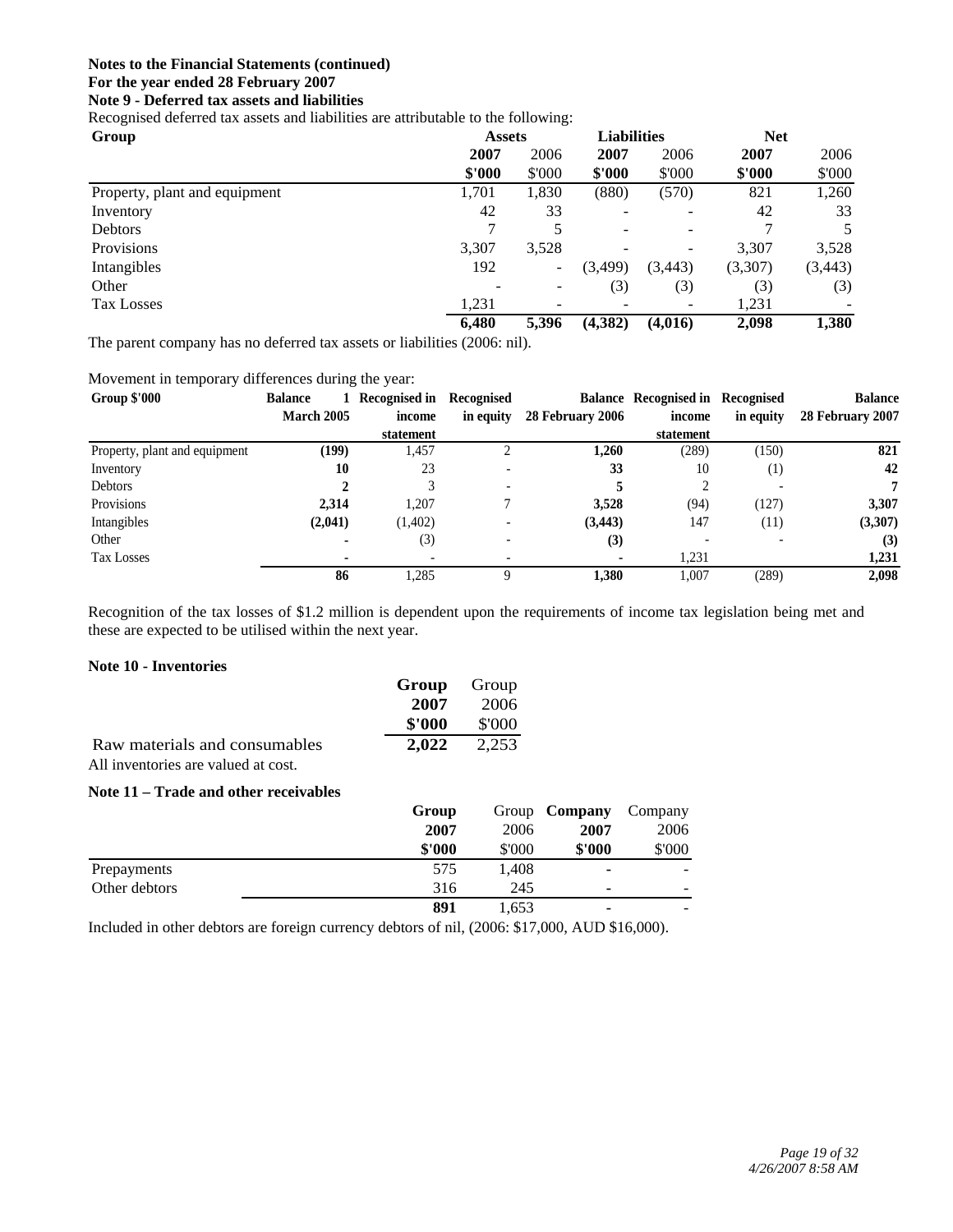#### **Note - 12 Capital and reserves**

| Reconciliation of movement in capital and reserves<br>Group \$'000s | <b>Share</b><br>Capital | <b>Share</b><br>Option | Foreign<br><b>Currency</b><br><b>Reserve Translation</b><br><b>Reserve</b> | Hedging<br><b>Reserve</b> | <b>Retained</b><br><b>Earnings</b> | <b>Total</b> |
|---------------------------------------------------------------------|-------------------------|------------------------|----------------------------------------------------------------------------|---------------------------|------------------------------------|--------------|
| <b>Balance as at 1 March 2005</b>                                   | (25, 297)               | (46)                   |                                                                            | (57)                      | (22, 642)                          | (48, 042)    |
| Total recognised income and expense                                 |                         |                        | (111)                                                                      | 49                        | (5,197)                            | (5,259)      |
| Share based payments                                                |                         | (24)                   |                                                                            |                           |                                    | (24)         |
| Net dividends distributed                                           |                         |                        |                                                                            |                           | 9.694                              | 9,694        |
| Options excercised                                                  | (279)                   |                        |                                                                            |                           |                                    | (279)        |
| <b>Balance as at 28 February 2006</b>                               | (25,576)                | (70)                   | (111)                                                                      | (8)                       | (18, 145)                          | (43,910)     |
| <b>Balance as at 1 March 2006</b>                                   | (25, 576)               | (70)                   | (111)                                                                      | (8)                       | (18, 145)                          | (43,910)     |
| Total recognised income and expense                                 |                         |                        | 9                                                                          | 8                         | 3,554                              | 3,571        |
| Share based payments                                                |                         | (15)                   |                                                                            |                           |                                    | (15)         |
| Net dividends distributed                                           |                         |                        |                                                                            |                           | 7,769                              | 7,769        |
| Options excercised                                                  | (46)                    |                        |                                                                            |                           |                                    | (46)         |
| <b>Balance as at 28 February 2007</b>                               | (25, 622)               | (85)                   | (102)                                                                      |                           | (6, 822)                           | (32, 631)    |
| Company                                                             |                         |                        |                                                                            |                           |                                    |              |
| <b>Balance as at 1 March 2005</b>                                   | (25, 297)               | (46)                   |                                                                            | (57)                      | 17,301                             | (8,099)      |
| Total recognised income and expense                                 |                         |                        |                                                                            | 57                        | (7,996)                            | (7,939)      |
| Share based payments                                                |                         | (24)                   |                                                                            |                           |                                    | (24)         |
| Net dividends distributed                                           |                         |                        |                                                                            |                           | 9,694                              | 9,694        |
| Options excercsied                                                  | (279)                   |                        |                                                                            |                           |                                    | (279)        |
| <b>Balance as at 28 February 2006</b>                               | (25,576)                | (70)                   |                                                                            |                           | 18,999                             | (6, 647)     |
| <b>Balance as at 1 March 2006</b>                                   | (25,576)                | (70)                   |                                                                            |                           | 18,999                             | (6, 647)     |
| Total recognised income and expense                                 |                         |                        |                                                                            |                           | (5,291)                            | (5,291)      |
| Share based payments                                                |                         | (15)                   |                                                                            |                           |                                    | (15)         |
| Net dividends distributed                                           |                         |                        |                                                                            |                           | 7,769                              | 7,769        |
| Options excercised                                                  | (46)                    |                        |                                                                            |                           |                                    | (46)         |
| <b>Balance as at 28 February 2007</b>                               | (25, 622)               | (85)                   |                                                                            |                           | 21,477                             | (4,230)      |

## **Share option reserve**

The share option reserve comprises the net change in options exercised during the period and the cumulative net change of share based payments incurred.

## **Foreign currency translation reserve**

The foreign currency translation reserve comprises all foreign currency differences arising from transactions of the financial statements of the foreign currency operation.

## **Hedging reserve**

The hedging reserve comprises the effective portion of the cumulative net change in the fair value of cash flow hedging instruments related to hedging transactions that have not yet incurred.

## **Note - 13 Dividend distributions**

|                                                                           | Group  | Group  | Company | Company |
|---------------------------------------------------------------------------|--------|--------|---------|---------|
|                                                                           | 2007   | 2006   | 2007    | 2006    |
|                                                                           | \$'000 | \$'000 | \$'000  | \$'000  |
| Interim dividend of 2.5 cents per share paid (2006:4.5 cents per share)   | 2.429  | 4.367  | 2.429   | 4.367   |
| Final dividend of 5.5 cents per share paid for the year ended 28 February |        |        |         |         |
| 2006 (2006:5.5 cents per share)                                           | 5.340  | 5.327  | 5,340   | 5,327   |
|                                                                           | 7.769  | 9.694  | 7.769   | 9,694   |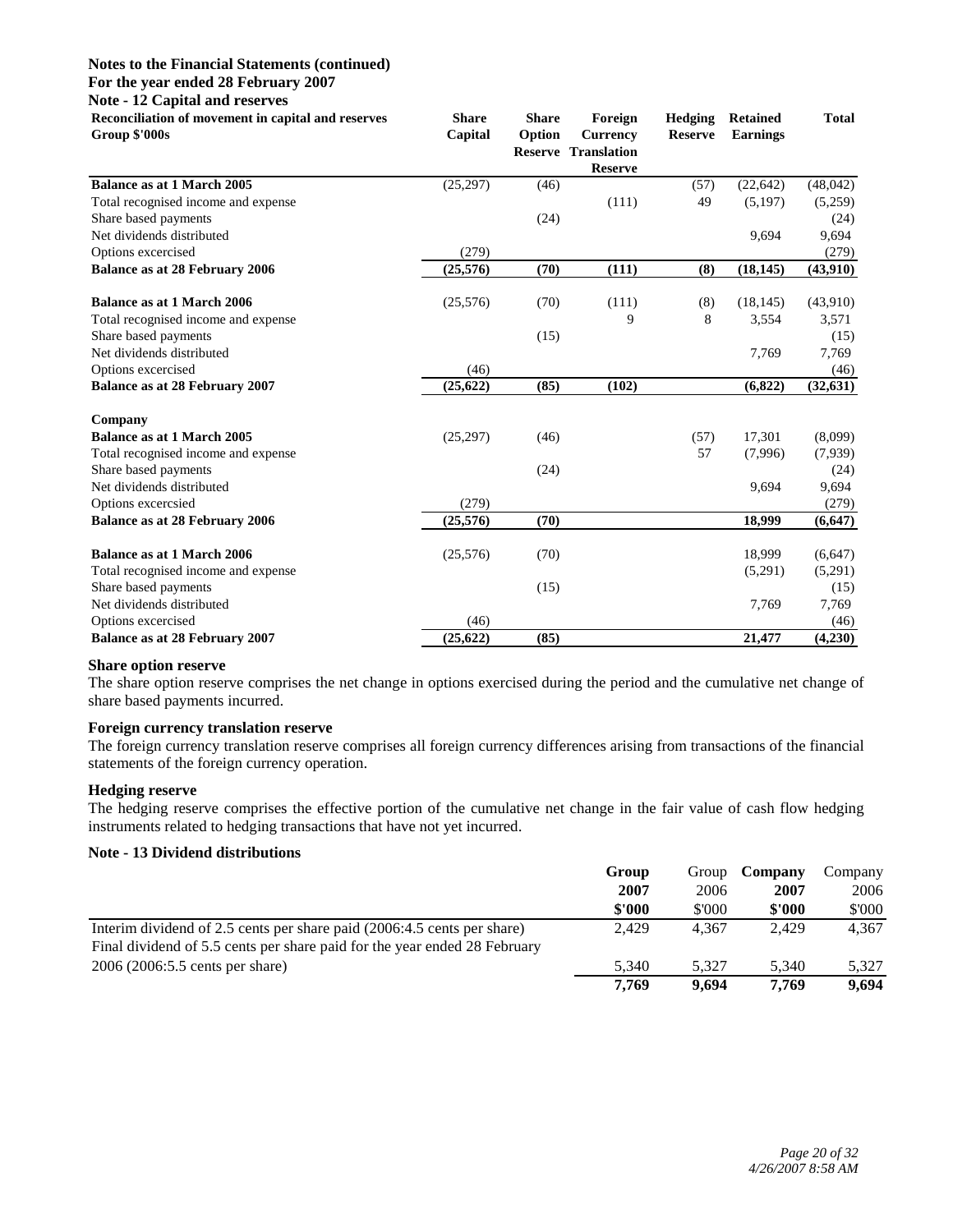## **Notes to the Financial Statements (continued) For the year ended 28 February 2007 Note 14 – Equity**

The issued capital of the Company is 97,128,956 (2006: 97,081,875) ordinary fully paid up shares. All issued shares carry equal rights in respect of voting and the receipt of dividends, and upon winding up rank equally with regard to the Company's residual assets.

| <b>Shares</b>                                | Group $\&$ | Group & | Group $\&$        | Group $\&$ |
|----------------------------------------------|------------|---------|-------------------|------------|
|                                              | Company    | Company | Company           | Company    |
|                                              | 2007       | 2007    | 2006              | 2006       |
|                                              | number     | \$'000  | number            | \$'000     |
| Balance at beginning of year ordinary shares | 97,081,875 | 25.576  | 96,843,475        | 25,297     |
| Movements in reported capital:               |            |         |                   |            |
| Ordinary shares                              | 47.081     | 46      | 238,400           | 279        |
| Balance at end of year                       | 97,128,956 |         | 25.622 97.081.875 | 25,576     |

## **Note 15 – Earnings per share**

The calculation of basic earnings per share for the year ended 28 February 2007 was based on the profit from continuing operations attributable to ordinary shareholders of \$6.3 million and a weighted average number of ordinary shares outstanding during the year of 97,113,095 shares calculated as follows:

| Weighted average number of ordinary shares for the period                    | 2007            |                     | 2006            |                     |               |
|------------------------------------------------------------------------------|-----------------|---------------------|-----------------|---------------------|---------------|
|                                                                              | 000's of shares |                     | 000's of shares |                     |               |
| Issued ordinary shares at February 2005                                      |                 |                     | 96,843          |                     |               |
| Effect of shares issued in May 2005                                          |                 |                     | 6               |                     |               |
| Effect of shares issued in July 2005                                         |                 |                     | 83              |                     |               |
| Effect of shares issued in August 2005                                       |                 |                     | 21              |                     |               |
| Effect of shares issued in September 2005                                    |                 |                     | 13              |                     |               |
| Effect of shares issued in October 2005                                      |                 |                     | 2               |                     |               |
| Effect of shares issued in December 2005                                     |                 |                     |                 |                     |               |
| Effect of shares issued in December 2005                                     |                 |                     |                 |                     |               |
| Issued ordinary shares at February 2006                                      | 97,082          |                     |                 |                     |               |
| Effect of shares issued in March 2006                                        | 6               |                     |                 |                     |               |
| Effect of shares issued in May 2006                                          | 14              |                     |                 |                     |               |
| Effect of shares issued in June 2006                                         |                 |                     |                 |                     |               |
| Effect of shares issued in July 2006                                         | 10              |                     |                 |                     |               |
| Effect of shares issued in February 2007                                     |                 |                     |                 |                     |               |
| Weighted average number of ordinary shares                                   | 97,113          |                     | 96,970          |                     |               |
|                                                                              |                 | Group<br>2007       | Group<br>2007   | Group<br>2006       | Group<br>2006 |
|                                                                              |                 | (cents)<br>Earnings | \$'000          | (cents)<br>Earnings | \$'000        |
| Profit/ (loss) attributable to ordinary shareholders continued operations    |                 | per share<br>6.49   | 6,307           | per share<br>14.52  | 14,082        |
| (Loss)/ profit attributable to ordinary shareholders discontinued operations |                 |                     |                 |                     |               |
|                                                                              |                 | (10.15)             | (9, 861)        | (9.16)              | (8,885)       |
| (Loss)/ profit attributable to ordinary shareholders total operations        |                 | (3.66)              | (3,554)         | 5.36                | 5,197         |

Group Group **2007 2007** 2006 2006  $$'000$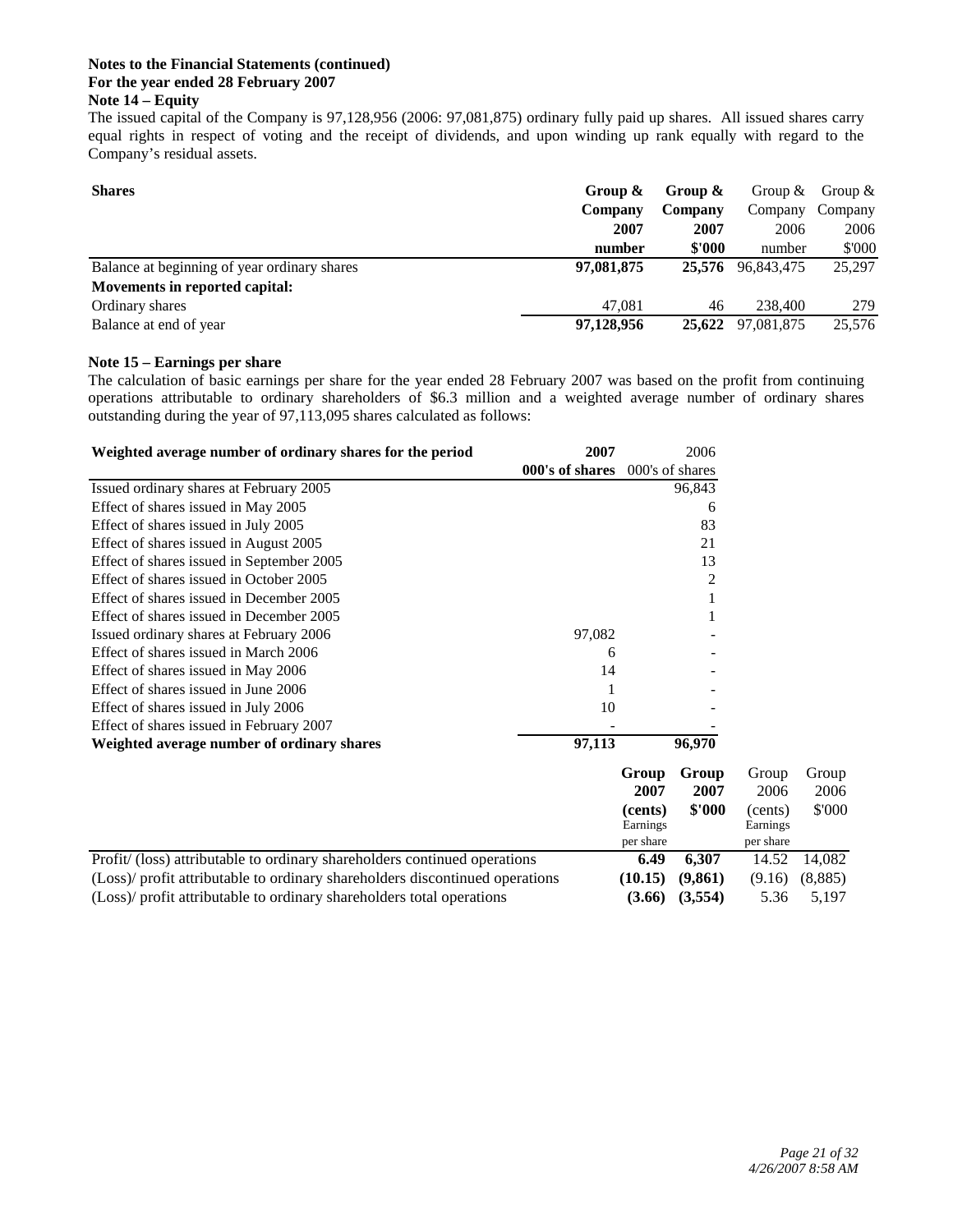## **Notes to the Financial Statements (continued) For the year ended 28 February 2007 Note 16 – Loans and finance leases**

This note provides information about the contractual terms of the Group's interest-bearing loans and borrowings. All existing bank loans, loans and finance leases are denominated in New Zealand dollars, (2006 \$0.03 million of finance leases were denominated in Australian dollars). For more information about the Company's exposure to interest rate and foreign currency risk see note 19.

|                                | Group  | Group                    | Company                  | Company |
|--------------------------------|--------|--------------------------|--------------------------|---------|
|                                | 2007   | 2006                     | 2007                     | 2006    |
|                                | \$'000 | \$'000                   | \$'000                   | \$'000  |
| <b>Non current liabilities</b> |        |                          |                          |         |
| Finance leases                 | 591    | 735                      |                          |         |
| Secured bank loans             | 48,580 | 32,365                   | 48,580                   | 32,365  |
|                                | 49,171 | 33,100                   | 48,580                   | 32,365  |
| <b>Current liabilities</b>     |        |                          |                          |         |
| Finance leases                 | 605    | 674                      | $\overline{\phantom{0}}$ |         |
| Other loans                    | 190    | $\overline{\phantom{a}}$ | ۰                        | ۰       |
|                                | 795    | 674                      |                          |         |

Secured bank loans were renewed in 2007. Renewals are for 3 years.

The secured bank loan \$48.6 million, is unhedged for interest rate rises (2006: \$32.4 million). The loan is floating at an interest rate of 7.58% (2006:7.55%) at balance date. The bank loans are structured as a revolving wholesale advance facility with portions of the facility renewing on a regular basis.

As security over the loans and bank overdraft, the banks hold a negative pledge deed between Restaurant Brands New Zealand Limited and all its subsidiary companies. The negative pledge deed includes all obligations and cross guarantees between the guaranteeing subsidiaries. The other loan is at a fixed interest rate of 11% and is repayable within a year.

### **Note 17 – Current creditors and accruals**

|                              | Group  | Group  |                          | <b>Company Company</b> |  |
|------------------------------|--------|--------|--------------------------|------------------------|--|
|                              | 2007   | 2006   | 2007                     | 2006                   |  |
|                              | \$'000 | \$'000 | \$'000                   | \$000                  |  |
| Trade creditors              | 8,732  | 11,800 | -                        |                        |  |
| Other creditors and accruals | 8,418  | 5,650  | 312                      | 207                    |  |
| Employee entitlements        | 5,531  | 5,613  | $\overline{\phantom{a}}$ |                        |  |
| Indirect and other taxes     | 1.869  | 2.461  | ۰                        |                        |  |
|                              | 24,550 | 25,524 | 312                      | 207                    |  |

Included in trade creditors are foreign currency creditors of \$218,000 (AUD 7,000; US 149,000), (2006: NZ\$2,625,000 AU\$2,181,000; US\$133,000) which are not hedged. The trade creditors included in liabilities held for sale as per Note 3 are NZ\$1,253,000 and are not hedged.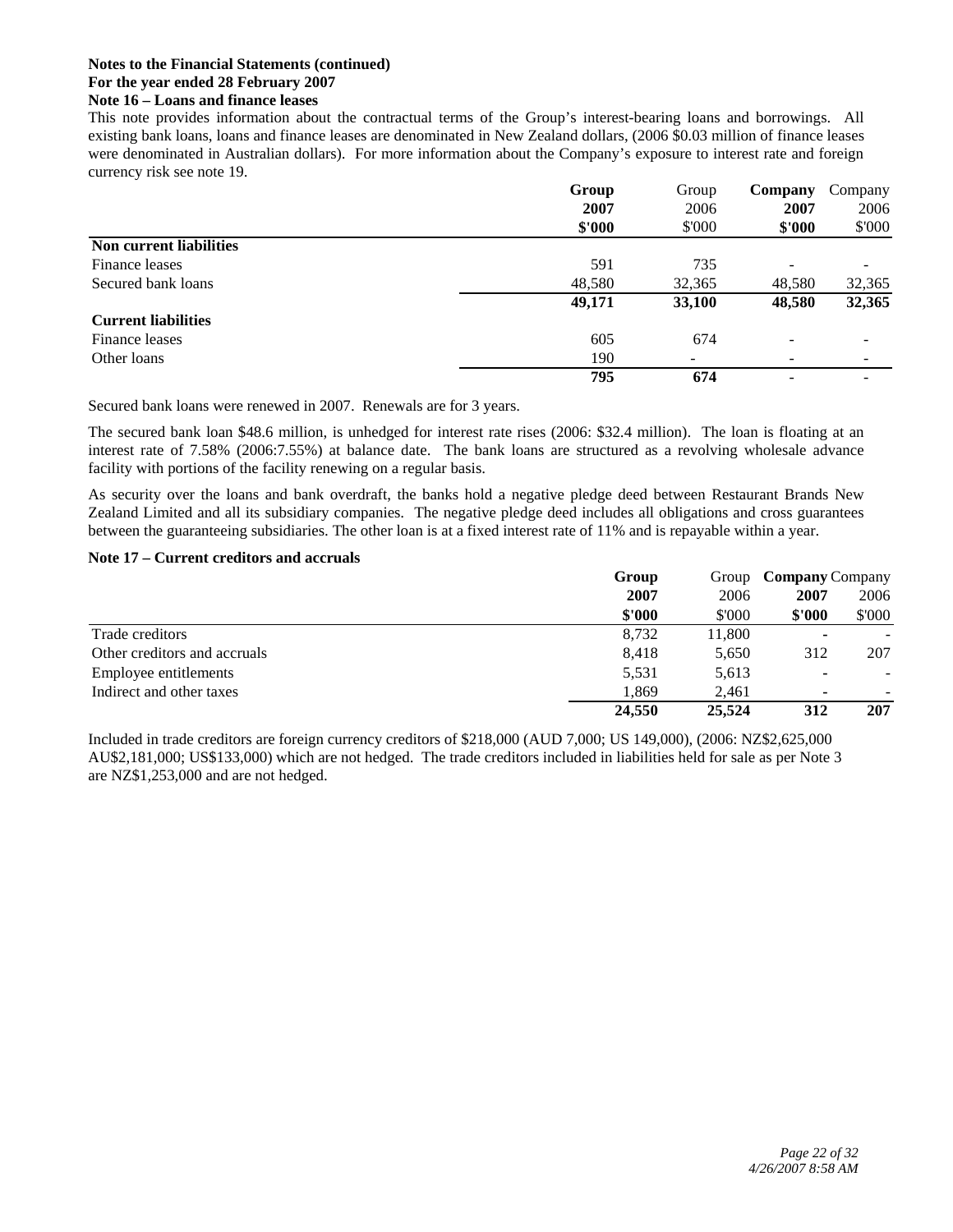#### **Notes to the Financial Statements (continued) For the year ended 28 February 2007 Note 18 - Provisions and deferred income**

|                                          | <b>Surplus lease</b> | Store closure | <b>Employee</b> | <b>Deferred</b> |              |
|------------------------------------------|----------------------|---------------|-----------------|-----------------|--------------|
| <b>Group \$'000</b>                      | space                | costs         | entitlements    | <b>Income</b>   | <b>Total</b> |
| Balance at 1 March 2006                  | 698                  | 364           | 475             | 4,545           | 6,082        |
| Provisions created during the period     | 227                  | 250           | 377             | 2,515           | 3,369        |
| Provisions used during the period        | (509)                | (258)         | (361)           | (1,035)         | (2,163)      |
| Provisions released during the period    | (41)                 | (86)          |                 |                 | (127)        |
| Unwind of discount                       | (26)                 | (19)          |                 |                 | (45)         |
| Provisions reclassified as held for sale |                      |               | (59)            |                 | (59)         |
| <b>Balance at 28 February 2007</b>       | 349                  | 251           | 432             | 6,025           | 7,057        |
| 2007:                                    |                      |               |                 |                 |              |
| Non-current                              |                      |               | 432             | 4,757           | 5,189        |
| Current                                  | 349                  | 251           |                 | 1,268           | 1,868        |
|                                          | 349                  | 251           | 432             | 6,025           | 7,057        |
| 2006:                                    |                      |               |                 |                 |              |
| Non-current                              |                      |               | 475             | 3,611           | 4,086        |
| Current                                  | 698                  | 364           |                 | 934             | 1,996        |
|                                          | 698                  | 364           | 475             | 4,545           | 6,082        |

The provision for surplus lease space reflects lease commitments that the Group has on properties leased that are surplus to its current operating requirements. The Group is currently seeking tenants to sub-lease the excess space that it has. The provision has been used in the period to off-set payments made to lessors.

The provision for store closure costs reflects the estimated costs of make good and disposal of fixed assets for stores committed for closure.

The provision for deferred income relates to non routine revenue from suppliers and landlords and is recognised in the income statement on a systematic basis over the life of the associated contract.

The provision for employee entitlements is long service leave. The provision is affected by a number of estimates, including the expected length of service of employees and the timing of benefits being taken.

## **Note 19 - Financial instruments**

Exposure to credit, interest rate and currency risks arises in the normal course of the Group's business. Derivative financial instruments are sometimes used to hedge exposure to fluctuations in foreign exchange rates and interest rates.

## **(a) Foreign currency risk**

The Group is exposed to foreign currency risk on purchases that are denominated in a currency other than the New Zealand dollar. The currencies giving rise to this risk are primarily U.S. dollars and Australian dollars.

The direct exposure to foreign currency risk is small and is primarily confined to raw material purchases, some items of capital equipment and some franchise fee payments. Where any one item is significant, the company will specifically hedge its exposure.

The Group has an indirect exposure to foreign currency risk on some of its locally sourced ingredients, where those ingredients in turn have a high imported component. Where this is significant the Group contracts to a known purchase price with its domestic supplier based on a forward cover position taken by that supplier on its imported components.

The Group has a residual foreign currency risk on its assets and liabilities that are denominated in Australian dollars as part of its remaining Australian investment.

#### **(b) Interest rate risk**

The Group hedges its exposure to changes in interest rates primarily through the use of interest rate swaps. There are no minimum prescribed guidelines as to level of hedging.

The Group classifies interest rate swaps as cash flow hedges and states them at fair value. The fair value of swaps are adjusted against the opening balance of the hedging reserve at that date.

No interest hedge exists at 28 February 2007, (2006: nil).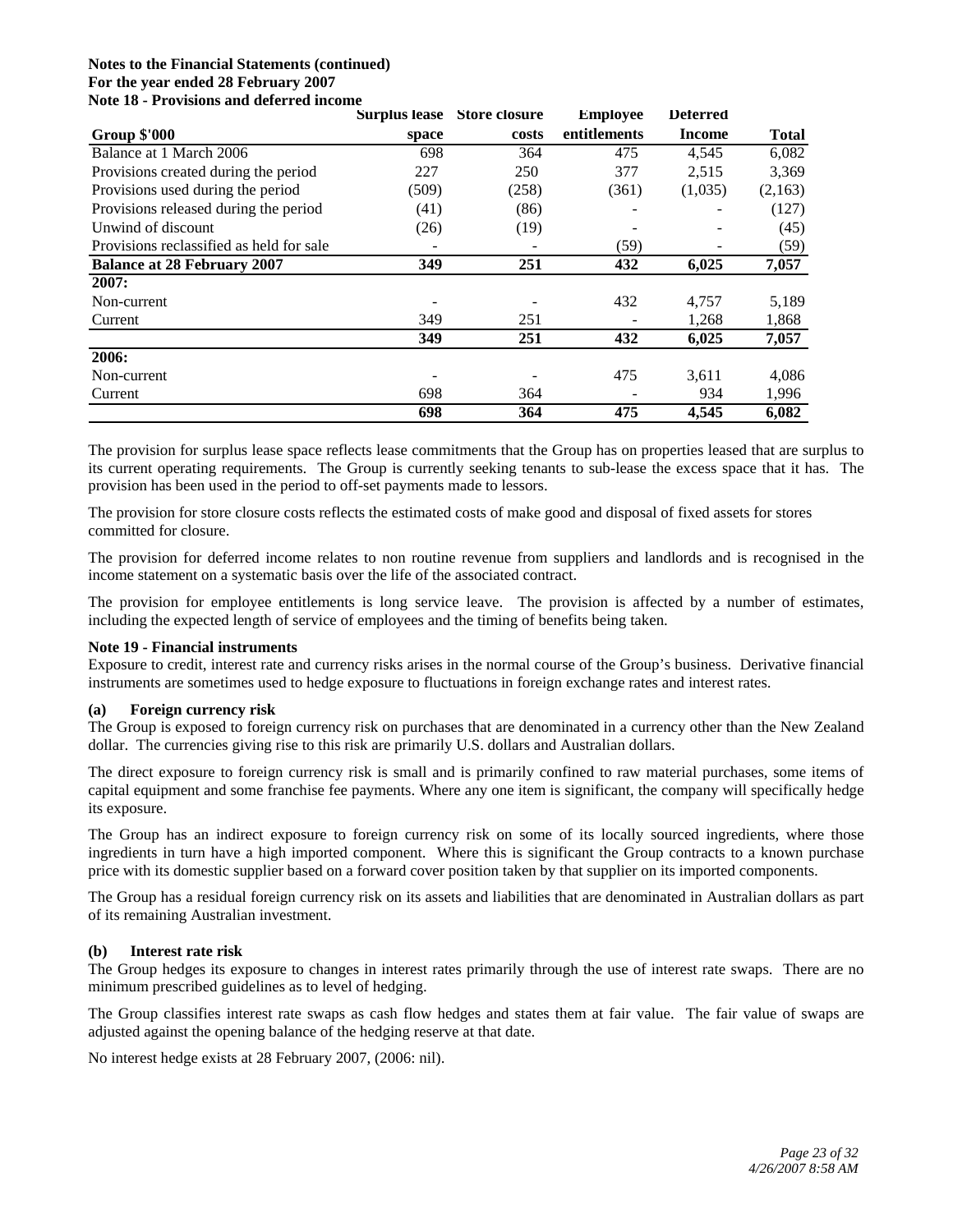## **(c) Repricing analysis**

In respect of the Group's income earning financial assets and interest bearing financial liabilities, the following table indicates their effective interest rate at balance date and the periods in which they reprice.

| Group 2007            | <b>Effective interest rate</b> | Total     | 12 months or less | 12 months or more |  |
|-----------------------|--------------------------------|-----------|-------------------|-------------------|--|
|                       |                                | \$'000    | \$'000            | \$'000            |  |
| Cash                  | 6.75%                          | 2,081     | 2,081             |                   |  |
| <b>Bank Overdraft</b> | 9.15%                          | (981)     | (981)             |                   |  |
| Other loans           | $11\% *$                       | (190)     | (190)             |                   |  |
| Bank term loans       | 7.58%                          | (48.580)  | (48,580)          |                   |  |
| Finance leases        |                                | (1,196)   | (605)             | (591)             |  |
|                       |                                | (48, 866) | (48,275)          | (591)             |  |

\* Other loans are a fixed interest rate.

| Group 2006            | <b>Effective interest rate</b> | <b>Total</b> | 12 months or less | 12 months or more |
|-----------------------|--------------------------------|--------------|-------------------|-------------------|
|                       |                                | \$'000       | \$'000            | \$'000            |
| Cash                  | 1.00%                          | 2.537        | 2,537             |                   |
| <b>Bank Overdraft</b> | 9.15%                          | (504)        | (504)             |                   |
| Bank term loans       | 7.55%                          | (32,365)     | (32,365)          |                   |
| Finance leases        |                                | (1,409)      | (674)             | (735)             |
|                       |                                | (31,741)     | (31,006)          | (735)             |

The bank term loans are at floating interest rates and the other loan is at a fixed interest and is repayable within a year. The bank term loans are not due for payment within 12 months, however they are structured as a revolving wholesale advance facility with portions of the facility renewing on a regular basis. This leads to the loans being sensitive to interest rate movement in 12 months or less.

The company position for both 2007 and 2006 reflects the group position in the case of the bank term loans and the overdraft.

### **(d) Credit facilities**

The Group has bank funding facilities, excluding overdraft facilities, of \$70 million (2006: \$50 million) available at variable rates. The amount undrawn at balance date was \$21.4million (2006: \$17.6million).

#### **(e) Credit risk**

 No collateral is required in respect of financial assets. Management has a credit policy in place and the exposure to credit risk is monitored on an ongoing basis. The nature of the business results in most sales being conducted on a cash basis that significantly reduces the risk that the Group is exposed to. Reputable financial institutions are used for investing and cash handling purposes.

 At balance date there were no significant concentrations of credit risk and the maximum exposure to credit risk is represented by the carrying value of each financial asset in the statement of financial position. There is no exposure to credit risk arising from derivative financial instruments as the net differential paid or received on forward exchange contracts is recognised as a component of interest expense over the period of the agreement.

#### **(f) Fair values**

 The carrying values of bank loans and finance leases are the fair value of these liabilities. A Group set-off arrangement is in place between certain bank accounts operated by the Group.

#### **Sensitivity analysis**

In managing interest rate and currency risks the Group aims to reduce the impact of short-term fluctuations on the Group's earnings. Over the longer-term, however, permanent changes in foreign exchange and interest rates on a weighted average balance will have an impact on profit.

At 28 February 2007 it is estimated that a general increase of one percentage point in interest rates would decrease the Group's profit before income tax by approximately \$0.4 million (2006: \$0.3 million).

A general increase of one percentage point in the value of the New Zealand dollar against other foreign currencies would have minimal impact on the cost of the Group's directly imported ingredients denominated in foreign currencies.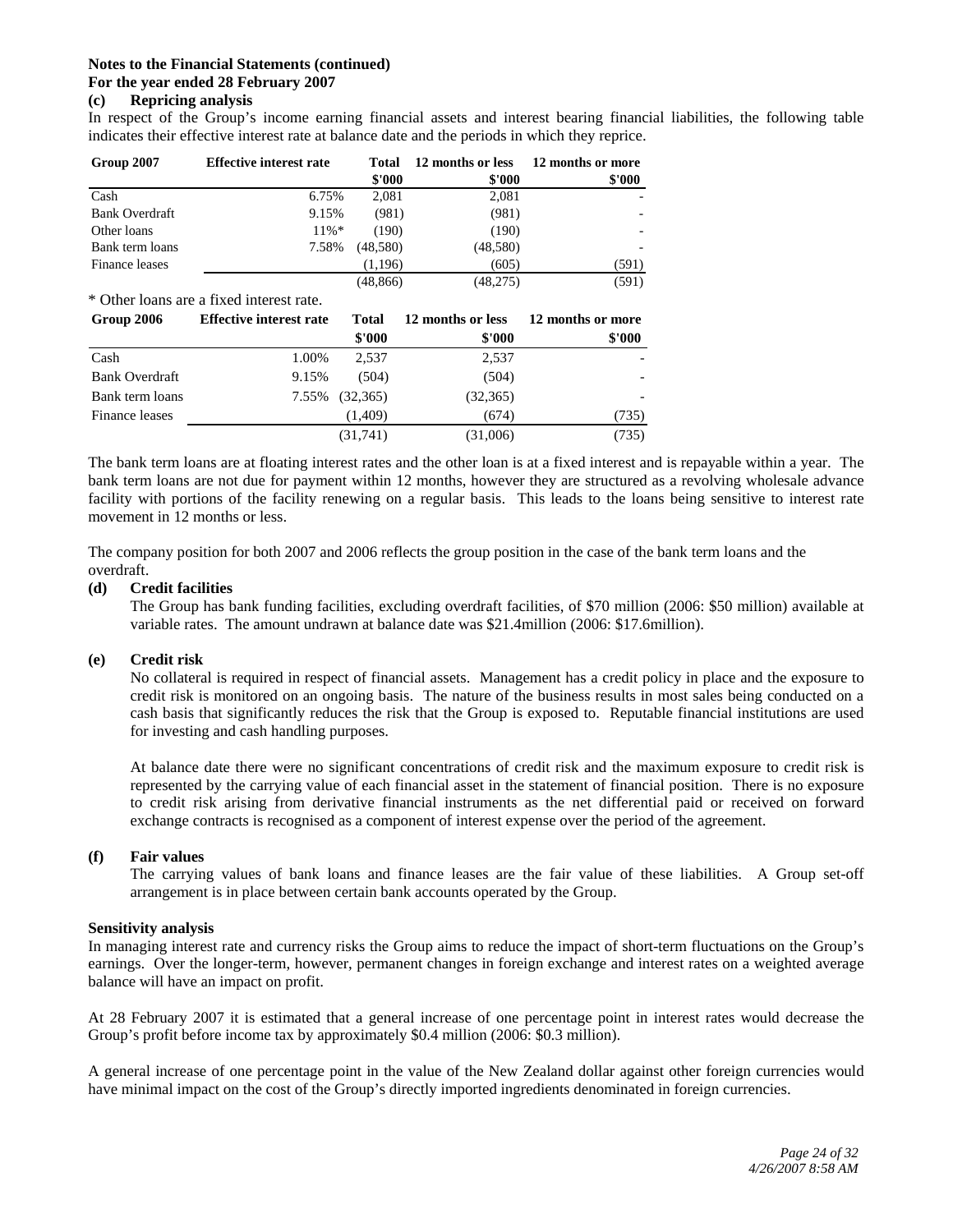#### **Notes to the Financial Statements (continued) For the year ended 28 February 2007 Note 20 – Commitments**

## **(a) Capital commitments**

The Group has capital commitments which are not provided for in these financial statements, as follows:

|                           | Group | Group |
|---------------------------|-------|-------|
|                           | 2007  | 2006  |
|                           | \$000 | \$000 |
| <b>Store Development</b>  | 650   | 1.520 |
| KFC Franchise fee renewal | 2,588 | -     |

## **(b) Operating lease commitments**

Non cancellable operating lease rentals are payable as follows:

|                                                    | Group  | Group  |
|----------------------------------------------------|--------|--------|
|                                                    | 2007   | 2006   |
|                                                    | \$000  | \$000  |
| Not later than one year                            | 17,684 | 19,363 |
| Later than one year but not later than two years   | 15,831 | 17,237 |
| Later than two years but not later than five years | 33,578 | 36,124 |
| Later than five years                              | 19,152 | 22.682 |
|                                                    | 86,245 | 95,406 |

## **(c) Renewal rights of operating leases**

The Group has entered into a number of operating lease agreements for retail premises. The lease periods vary and many have an option to renew. Lease payments are increased as per the lease contracts to reflect market rentals. The table below summarises the Group's lease portfolio.

| Number of leases with:                             | <b>Rights of renewal</b> |      | No right of renewal |      |  |
|----------------------------------------------------|--------------------------|------|---------------------|------|--|
|                                                    | 2007                     | 2006 | 2007                | 2006 |  |
| Leases expiring in:                                |                          |      |                     |      |  |
| Not later than one year                            | 34                       | 31   | 10                  | 13   |  |
| Later than one year but not later than two years   | 23                       | 30   |                     | 11   |  |
| Later than two years but not later than five years | 63                       | 74   | 36                  | 46   |  |
| Later than five years                              | 76                       | 90   | 26                  | 14   |  |

## **(d) Finance lease commitments**

The carrying amount of finance leases for the Group as at 28 February 2007 is \$1.0 million, (2006: \$1.3 million). Non cancellable finance lease rentals are payable as follows:

|                                                    | Group<br>2007<br>\$'000 | Group<br>2006<br>\$'000 |
|----------------------------------------------------|-------------------------|-------------------------|
| Not later than one year                            | 659                     | 733                     |
| Later than one year but not later than two years   | 556                     | 550                     |
| Later than two years but not later than five years | 226                     | 406                     |
|                                                    | 1,441                   | 1,689                   |
| Future lease finance charges                       | (245)                   | (280)                   |
| Net finance lease liability                        | 1,196                   | 1,409                   |
| Current                                            | 605                     | 674                     |
| Non-current                                        | 591                     | 735                     |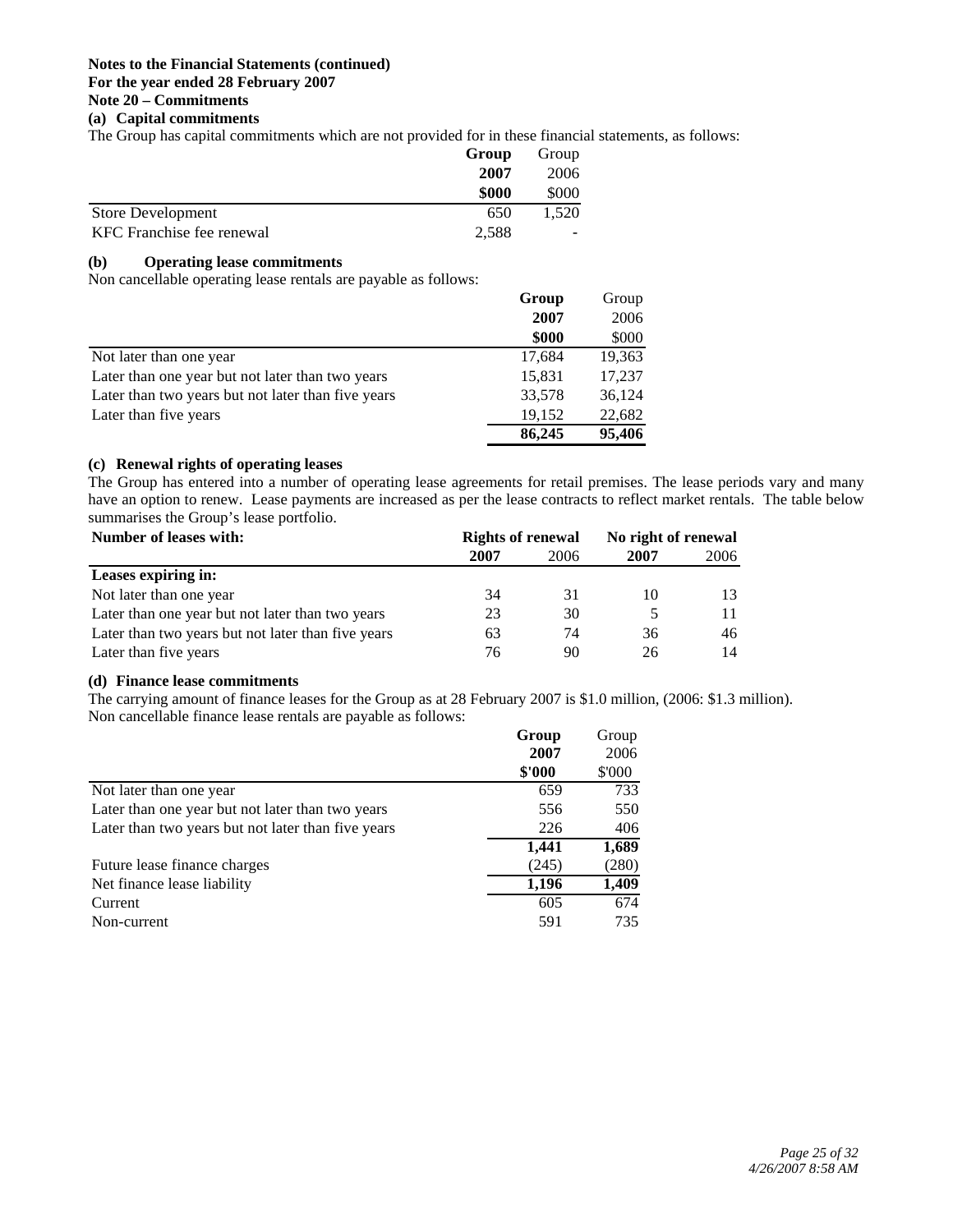## **Note 21 - Net cash flow from operating activities**

The following is a reconciliation between the surplus after taxation for the year shown in the income statement and the net cash flow from operating activities.

|                                                                                | Group   |         | Group Company | Company                  |
|--------------------------------------------------------------------------------|---------|---------|---------------|--------------------------|
|                                                                                | 2007    | 2006    | 2007          | 2006                     |
|                                                                                | \$'000  | \$'000  | \$'000        | \$'000                   |
| (Loss)/ profit after taxation                                                  | (3,554) | 5,197   | 5,291         | 7,996                    |
| Add items classified as investing/financing activities:                        |         |         |               |                          |
| Loss on disposal of fixed assets                                               | 1,408   | 516     |               |                          |
| Other non-operating costs of exiting Pizza Hut Victoria                        | 1,851   |         |               |                          |
|                                                                                | (295)   | 5,713   |               |                          |
| Add/ (less) non-cash items:                                                    |         |         |               |                          |
| Depreciation                                                                   | 11,062  | 10,998  |               |                          |
| Increase / (decrease) in provision for exit costs                              | 1,362   |         |               |                          |
| (Decrease) / increase in provisions                                            | (432)   | 517     |               |                          |
| Amortisation of intangible assets                                              | 575     | 561     |               |                          |
| Impairment on Pizza Hut Victoria goodwill                                      |         | 3,023   |               |                          |
| Impairment of Pizza Hut Victoria intangibles and property, plant and equipment | 6,564   | 4,092   |               |                          |
| Impairment of NZ property, plant and equipment                                 | 1,342   | 1,640   |               |                          |
| Impairment of Pizza Hut New Zealand goodwill                                   | 1,142   |         |               |                          |
| (Decrease) in deferred tax liability                                           | (718)   | (1,294) |               |                          |
| Share based payments                                                           | 15      | 24      |               |                          |
|                                                                                | 20,912  | 19,561  |               |                          |
| Add/ (less) movement in working capital:                                       |         |         |               |                          |
| Decrease (increase) in inventories                                             | 127     | (192)   |               |                          |
| Decrease in trade debtors and other receivables                                | 435     | 538     | 589           | 733                      |
| Increase / (decrease) in trade creditors and other payables                    | (323)   | 2,484   | 107           | 122                      |
| (Increase)/ decrease in income tax receivable                                  | (8)     | 140     |               | $\overline{\phantom{a}}$ |
|                                                                                | 231     | 2,970   | 696           | 855                      |
| Net cash from operating activities                                             | 20,848  | 28,244  | 5,987         | 8,851                    |

#### **Note 22 - Contingent liabilities**

There are no contingent liabilities that the directors consider will have a significant impact on the financial position of the Company and Group.

#### **Note 23 - Related party disclosures**

#### **Parent and ultimate controlling party**

The immediate parent of the Group is Restaurant Brands New Zealand Limited.

#### **Identity of related parties with whom material transactions have occurred**

Note 8 identifies all entities within the Group. All of these entities are related parties of the Company.

In addition, the directors and key management personnel of the Group are also related parties.

#### **Transactions with related parties**

Key management personnel compensation comprised short term benefits for the year ended 28 February 2007 of \$2.3 million (2006: \$2.1 million). Directors fees were \$0.2 million (2006: \$0.3 million).

During the year the Group purchased fixed assets of \$0.1 million (2006: \$0.3 million) from Premier Stainless Pty Limited, a company of which Restaurant Brands director, Danny Diab is a director and a shareholder. There was nil owing as at 28 February 2007 (2006: nil).

Material transactions within the Group are loans and advances to and from Group companies and dividend payments. All inter company group loans in the parent company are non interest bearing, repayable on demand and disclosed as a current liability.

Where the Company enters into financial guarantee contracts to guarantee the performance or indebtedness of other companies within the group, the Company considers these to be insurance arrangements and accounts for them as such. In this respect, the Company treats the guarantee contracts as a contingent liability until such time as it becomes probable that the Company will be required to make a payment under the guarantee.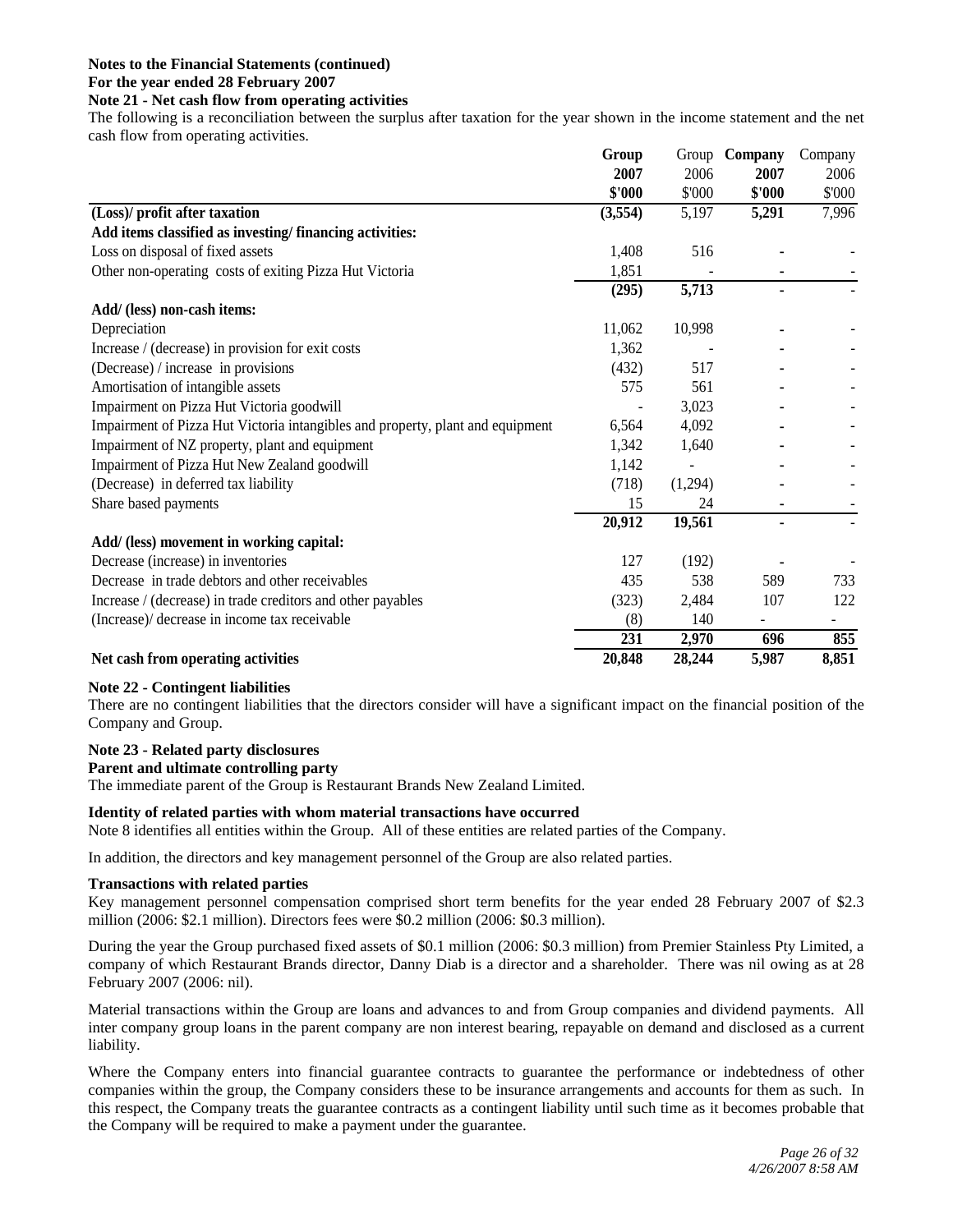#### **Notes to the Financial Statements (continued) For the year ended 28 February 2007 Note 24 – Senior Executive Share Option Plan**

On completion of the listing of the Company in 1997, senior executives were granted 852,271 non-transferable options to subscribe for shares in the Company. No options have been exercised or lapsed since granted, and 653,408 have been forfeited on termination of individual's employment. No amount was payable on the grant of the options, and the option exercise price of each option was the final price of the initial public offer (220 cents per share) plus 10% (a resulting price of 242 cents per share).

Each option provides the executive with the entitlement to subscribe for one share (adjusted for bonus share issues). Subject to insider trading legislation and other applicable laws, the options are exercisable as long as the relevant executive remains an employee of the Company. Although in exceptional circumstances the Board has discretion to allow options to be exercised subject to conditions, if the executive is no longer an employee. If it appears that control of the Company will change, the Board are able to allow options to be exercised, again subject to conditions they may impose.

No new options were issued under the Plan during the year. Senior executives exercised no options during the year.

The shares issued under this scheme, will rank equally with other shares.

### **Note 25- Employee Share growth Share Option Plan**

The Company had established an employee share option plan ('the Plan') for certain employees, under which it issued options at no cost for shares in the Company to the employees. The holder of an option is entitled to subscribe for one fully paid share for each option held (adjusted for bonus share issues), at an exercise price that is determined by reference to the market price at the time of issue of the options.

On the anniversary date of issue in each subsequent year 20% of the options issued become exercisable. Options only remain exercisable (subject to certain conditions and legislative provisions) whilst holders remain employed by the company. The options terminate 10 years from the date they are issued and are equity settled. Principal Officers and employees of the Company that participated in the Plan received an annual issue of options in respect of the number of shares equal to approximately 10% of their eligible earnings divided by the exercise price per share.

| Date of issue | <b>Exercise Price</b> | <b>Issued</b> |                        |           | <b>Exercised in Forfeited Options</b> |                            |
|---------------|-----------------------|---------------|------------------------|-----------|---------------------------------------|----------------------------|
|               |                       |               | <b>Exercised to 28</b> | Year      |                                       | <b>Outstanding Options</b> |
|               |                       |               | <b>February 2006</b>   |           |                                       | at 28 February 2007        |
| 5-Jun-97      | \$2.20                | 546,213       |                        |           | (381, 676)                            | 164,537                    |
| $31-Aug-98$   | \$0.94                | 1,318,062     | (474, 625)             | (19,603)  | (646, 472)                            | 177,362                    |
| $15-Sep-99$   | \$1.32                | 1,078,467     | (203, 228)             |           | (610, 363)                            | 264,876                    |
| $11-Sep-00$   | \$1.05                | 1,494,368     | (407, 333)             | (25,950)  | (748, 153)                            | 312,932                    |
| $12$ -Sep-01  | \$1.50                | 1,010,122     | (76,018)               |           | (568, 618)                            | 365,486                    |
| $13-Sep-02$   | \$1.85                | 905,128       |                        |           | (541,209)                             | 363,919                    |
| $23-Sep-03$   | \$1.39                | 1,228,423     | (34, 486)              |           | (598, 035)                            | 595,902                    |
| <b>Total</b>  |                       | 7,580,783     | (1, 195, 690)          | (45, 553) | (4,094,526)                           | 2,245,014                  |

#### **Options issued and outstanding under The Plan**:

In April 2003 the Employee Share growth plan was terminated and the final allocation of options was the September 2003 allocation. All existing rights with respect to options which have already been granted will be maintained.

Percentage of total shares on issue 2.3% (2006: 2.6%).

In March 2000 there was a 1:12 taxable bonus share issue. Therefore options issued prior to and exercised after this date will have a corresponding adjustment to the number of shares issued.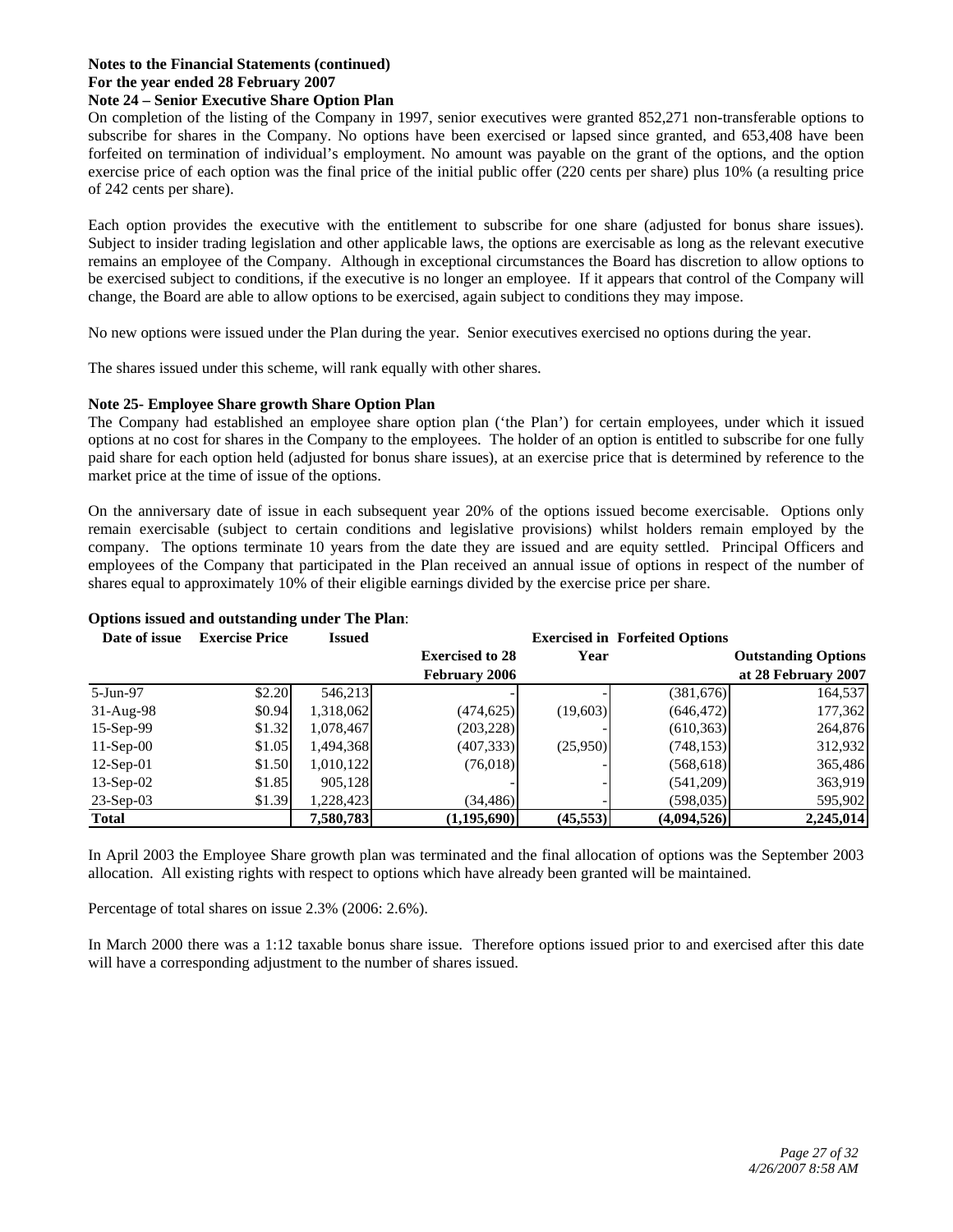#### **Notes to the Financial Statements (continued) For the year ended 28 February 2007 Note 26 - : Explanations of transition to New Zealand Equivalents to International Financial Reporting Standards (NZ IFRS)**

These are the Group's first consolidated financial statements prepared in accordance with NZ IFRS.

The accounting policies set out in the front of the financial statements have been applied in preparing the financial statements for the year ended 28 February 2007, the comparative information presented in these financial statements for the year ended 28 February 2006 and in the preparation of an opening NZ IFRS balance sheet at 1 March 2005 (the Group's date of transition).

The impact of adjustments on the financial statements is set out as follows:

#### **Re-measurement of business combinations**

The Group has elected not to apply NZ IFRS to business combinations that have occurred prior to the adoption of NZ IFRS.

### **Intangible Assets**

Under NZ IFRS internally generated elements of intangible assets cannot be recognised. This has resulted in \$0.08 million intangible assets previously recognised under NZ GAAP being written off to retained earnings in the year ended 28 February 2005.

NZ IFRS does not permit goodwill to be amortised, but subjects it to an annual impairment test. This has increased earnings by \$2.1 million in the year ended 28 February 2006 in relation to the New Zealand business. The goodwill of the Australian business had been fully impaired in the year ended 28 February 2006.

### **Taxation**

NZ IFRS requires the use of the "balance sheet" approach rather than the "profit and loss account" approach required under NZ GAAP in calculating deferred taxation. Adjustments to deferred taxation of \$1.5 million for the year ended 28 February 2005 resulting from change in earnings is set out in the attached tables.

#### **Financial Instruments**

Accounting for financial instruments under NZ IFRS involves some major changes from NZ GAAP. IFRS is very prescriptive on when a financial derivative can be considered an effective hedge of an underlying position or future cashflow. All derivative contracts will be carried at fair value on the Group's balance sheet. If a derivative financial transaction does not qualify for hedge accounting, the mark-to-market fair value movement will be taken to earnings. If a derivative financial transaction does qualify for cash flow hedge accounting, the mark-to-market fair value movement will be taken to a reserve within equity. All of the financial derivative instruments entered into are to hedge the Group's future cash flows and are not speculative in nature; the majority of instruments will qualify for hedge accounting. Upon first time adoption of NZ IFRS a mark-to-market fair value gain of \$0.06 million was recognised at 1 March 2005, this was recognised in the parent company.

#### **Long Service Leave**

Long service leave is currently recognised when it vests, whereas under NZ IFRS this is recognised on an actuarial basis from the date an employee is first employed. The impact on first adoption was \$0.4 million against retained earnings as at 1 March 2005.

#### **Foreign Currency Translation Reserve**

The balance of the foreign currency translation reserve of \$1.7 million at 28 February 2005 has been transferred to retained earnings from the foreign currency translation reserve on first time adoption of IFRS. There has been no impact on earnings or equity from this change.

## **Revenue Recognition**

The timing of revenue for certain transactions is treated differently under NZ IFRS. The impact of this is to reverse to the balance sheet a deferred portion of revenue previously recognised under NZ GAAP. The impact on first adoption was \$4.1 million against retained earnings.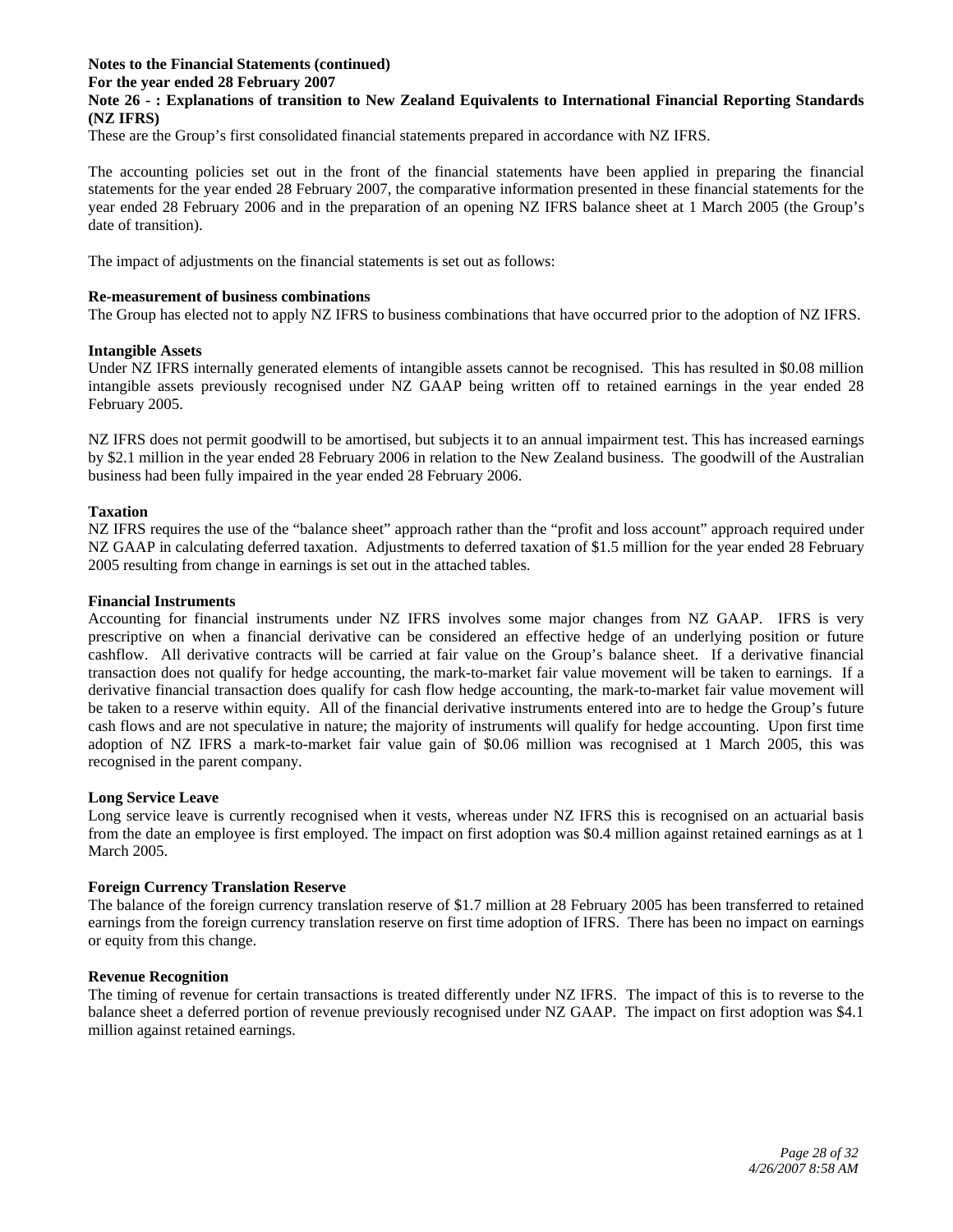#### **Notes to the Financial Statements (continued) For the year ended 28 February 2007 Share Based Payments**

The employee share growth share option plan allowed certain company employees to acquire shares of the Company. Under NZ IFRS the fair value of options granted is recognised as an employee expense with a corresponding increase in equity. Only the 23 September 2003 issue of options was affected. The fair value is measured at grant date and spread over the period during which the employees become unconditionally entitled to the options. The fair value of the options granted is measured using an options pricing model, taking into account the terms and conditions upon which the options were granted. The amount recognised as an expense is adjusted to reflect the actual number of share options that vest except where forfeiture is only due to share prices not achieving the threshold for vesting. This has resulted in \$0.04 million being transferred to share option reserve at 1 March 2005 in the parent company.

## **RESTAURANT BRANDS NEW ZEALAND LIMITED**

# **INCOME STATEMENT**

## **FOR THE YEAR ENDED 28 FEBRUARY 2006**

|                                     |                  | <b>YEAR ENDED FEB 2006</b> |                  |
|-------------------------------------|------------------|----------------------------|------------------|
|                                     | Reported         | Adjustments                | Reported         |
|                                     | Using            | to comply                  | Using            |
|                                     | NZ GAAP*         | with IFRS                  | <b>IFRS</b>      |
|                                     | <b>NZ\$'000s</b> | <b>NZ\$'000s</b>           | <b>NZ\$'000s</b> |
| Total store sales revenue           | 316,352          |                            | 316,352          |
| Other revenue                       | 1,413            | (1,024)                    | 389              |
| <b>Total operating revenue</b>      | 317,765          | (1,024)                    | 316,741          |
| Cost of goods sold                  | (250, 794)       | 483                        | (250,311)        |
| Gross profit                        | 66,971           | (541)                      | 66,430           |
| Distribution expenses               | (9,211)          |                            | (9,211)          |
| Marketing expenses                  | (22, 716)        |                            | (22,716)         |
| General and administration expenses | (13,920)         | 8                          | (13,912)         |
| Other non trading                   | (2,225)          | 123                        | (2,102)          |
| Amortisation of goodwill            | (2,733)          | 2,733                      |                  |
| Impairment of Pizza Hut Victoria    | (6,985)          | (130)                      | (7, 115)         |
| <b>EBIT</b>                         | 9,181            | 2,193                      | 11,374           |
| Interest revenue                    | 13               |                            | 13               |
| Interest expense                    | (2,490)          |                            | (2,490)          |
| Net foreign exchange gain           | 167              |                            | 167              |
| Net financing expenses              | (2,310)          |                            | (2,310)          |
| <b>Profit before taxation</b>       | 6,871            | 2,193                      | 9,064            |
| Taxation expense                    | (3, 492)         | (375)                      | (3, 867)         |
| <b>Profit after taxation</b>        | 3,379            | 1,818                      | 5,197            |

## **Earnings per share from total operations (cents) 3.48 5.36**

\*The statement of financial performance has been reclassified in order to comply with the functional disclosures required under NZIFRS. Pizza Hut Victoria has been reclassified as a discontinued operation in the financial statements to 28 February 2007.

The cashflow statement for the year ended 28 February 2006 has not been adjusted for the adoption of NZIFRS. However a number of cashflow items have been reclassified in order to align the presentation of the financial statements with the current format.

## **Note 27 - Subsequent event**

Subsequent to balance date, the directors have declared 3.0 cents per share final dividend for the year ended 28 February 2007.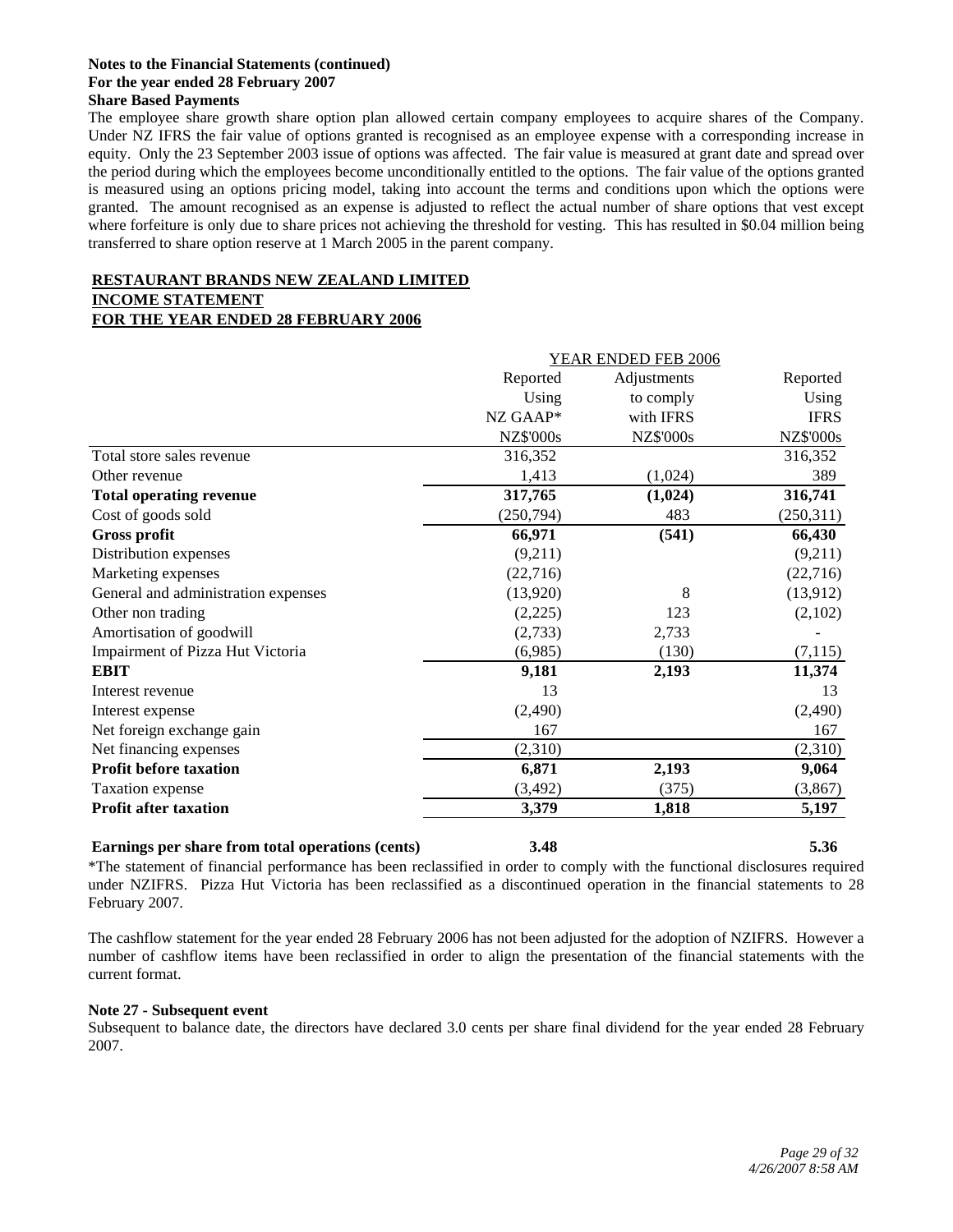**Restaurant Brands New Zealand Limited**

#### **Balance Sheet**

#### **AS AT 28 FEBRUARY 2005**

|                                                       |                | Reported<br>Using<br>NZ GAAP*<br>Feb 2005 | Adjustment<br>Intangibles<br><b>Start Up Costs</b> | Adjustment<br>Revenue | Adjustment<br>Fin.Instruments | Adjustment<br>First Time adoption<br><b>FCTR</b> | Adjustment<br>Share based pments<br>Share Options | Adjustment<br><b>Employee Benefits</b><br><b>Employee Benefits</b> | Adjustment<br>Deferred Tax | Reported<br>Using<br><b>NZ IFRS</b><br>Feb 2005 |
|-------------------------------------------------------|----------------|-------------------------------------------|----------------------------------------------------|-----------------------|-------------------------------|--------------------------------------------------|---------------------------------------------------|--------------------------------------------------------------------|----------------------------|-------------------------------------------------|
|                                                       |                | <b>NZ\$'000s</b>                          | <b>NZ\$'000s</b>                                   | <b>NZ\$'000s</b>      | <b>NZ\$'000s</b>              | <b>NZ\$'000s</b>                                 | <b>NZ\$'000s</b>                                  | <b>NZ\$'000s</b>                                                   | <b>NZ\$'000s</b>           | <b>NZ\$'000s</b>                                |
|                                                       | <b>Notes</b>   |                                           |                                                    |                       |                               |                                                  |                                                   |                                                                    |                            |                                                 |
| <b>Current Assets</b>                                 |                |                                           |                                                    |                       |                               |                                                  |                                                   |                                                                    |                            |                                                 |
| Inventories                                           | $10\,$         | 2,061                                     |                                                    |                       |                               |                                                  |                                                   |                                                                    |                            | 2,061                                           |
| <b>Financial Assets</b><br><b>Accounts Receivable</b> |                | $\overline{\phantom{a}}$                  |                                                    |                       | 57                            |                                                  |                                                   |                                                                    |                            | 57                                              |
| Income Tax Receivable                                 | 11             | 1,889<br>105                              |                                                    |                       |                               |                                                  |                                                   |                                                                    |                            | 1,889                                           |
| Cash                                                  |                | 1,642                                     |                                                    |                       |                               |                                                  |                                                   |                                                                    |                            | 105<br>1,642                                    |
|                                                       |                | 5,697                                     |                                                    |                       |                               |                                                  |                                                   |                                                                    |                            | 5,754                                           |
| <b>Non Current Assets</b>                             |                |                                           |                                                    |                       |                               |                                                  |                                                   |                                                                    |                            |                                                 |
| <b>Fixed Assets</b>                                   | 6              | 68,926                                    |                                                    |                       |                               |                                                  |                                                   |                                                                    |                            | 68,926                                          |
| Investments in Subsidiaries                           | $\,8\,$        |                                           |                                                    |                       |                               |                                                  |                                                   |                                                                    |                            | $\sim$                                          |
| Deferred Tax Asset                                    |                | $\overline{\phantom{a}}$                  |                                                    |                       |                               |                                                  |                                                   |                                                                    | 86                         | 86                                              |
| <b>Intangible Assets</b>                              | $\overline{7}$ | 30,713                                    | (78)                                               |                       |                               |                                                  |                                                   |                                                                    |                            | 30,635                                          |
|                                                       |                | 99,639                                    |                                                    |                       |                               |                                                  |                                                   |                                                                    |                            | 99,647                                          |
|                                                       |                |                                           |                                                    |                       |                               |                                                  |                                                   |                                                                    |                            |                                                 |
| <b>Total Assets</b>                                   |                | 105,336                                   |                                                    |                       |                               |                                                  |                                                   |                                                                    |                            | 105,401                                         |
| <b>Current Liabilities</b>                            |                |                                           |                                                    |                       |                               |                                                  |                                                   |                                                                    |                            |                                                 |
| Bank overdraft                                        |                |                                           |                                                    |                       |                               |                                                  |                                                   |                                                                    |                            |                                                 |
| Creditors & Accruals                                  |                | (25, 395)                                 |                                                    | (632)                 |                               |                                                  |                                                   |                                                                    |                            | (26, 027)                                       |
| Amounts Payable to subsidiaries                       |                |                                           |                                                    |                       |                               |                                                  |                                                   |                                                                    |                            |                                                 |
|                                                       | 17             | (25, 395)                                 |                                                    |                       |                               |                                                  |                                                   |                                                                    |                            | (26, 027)                                       |
| <b>Non Current Liabilities</b>                        |                |                                           |                                                    |                       |                               |                                                  |                                                   |                                                                    |                            |                                                 |
| Deferred tax liability                                | 9              | (1, 424)                                  |                                                    |                       |                               |                                                  |                                                   |                                                                    | 1,424                      |                                                 |
| Provisions/Accruals                                   |                |                                           |                                                    | (3, 447)              |                               |                                                  |                                                   | (439)                                                              |                            | (3,886)                                         |
| <b>Bank loans and Leases</b>                          | 16             | (27, 446)                                 |                                                    |                       |                               |                                                  |                                                   |                                                                    |                            | (27, 446)                                       |
|                                                       |                | (28, 870)                                 |                                                    |                       |                               |                                                  |                                                   |                                                                    |                            | (31, 332)                                       |
| <b>Total Liabilities</b>                              |                | (54,265)                                  |                                                    |                       |                               |                                                  |                                                   |                                                                    |                            | (57, 359)                                       |
| <b>Net Assets</b>                                     |                | 51,071                                    | (78)                                               | (4,079)               | 57                            | $\sim$                                           | $\blacksquare$                                    | (439)                                                              | 1,510                      | 48,042                                          |
|                                                       |                |                                           |                                                    |                       |                               |                                                  |                                                   |                                                                    |                            |                                                 |
| <b>Equity</b>                                         | 14             |                                           |                                                    |                       |                               |                                                  |                                                   |                                                                    |                            |                                                 |
| Share capital                                         |                | (25, 297)                                 |                                                    |                       |                               |                                                  |                                                   |                                                                    |                            | (25, 297)                                       |
| Share Option reserve                                  |                |                                           |                                                    |                       |                               |                                                  | (46)                                              |                                                                    |                            | (46)                                            |
| ${\mbox{FCTR}}$                                       |                | 1,684                                     |                                                    |                       |                               | (1,684)                                          |                                                   |                                                                    |                            |                                                 |
| <b>Hedging Reserve</b>                                |                | $\overline{a}$                            |                                                    |                       | (57)                          |                                                  |                                                   |                                                                    |                            | (57)                                            |
| <b>Other Reserves</b>                                 |                | (27, 458)                                 | 78                                                 | 4,079                 |                               | 1,684                                            | 46                                                | 439                                                                | (1,510)                    | (22, 642)                                       |
|                                                       |                | (51,071)                                  | $\overline{78}$                                    | 4,079                 | (57)                          | $\sim$                                           | $\sim$                                            | 439                                                                | (1,510)                    | (48, 042)                                       |

\*The balance sheet has been reclassified in order to comply with the disclosures required under NZ IFRS.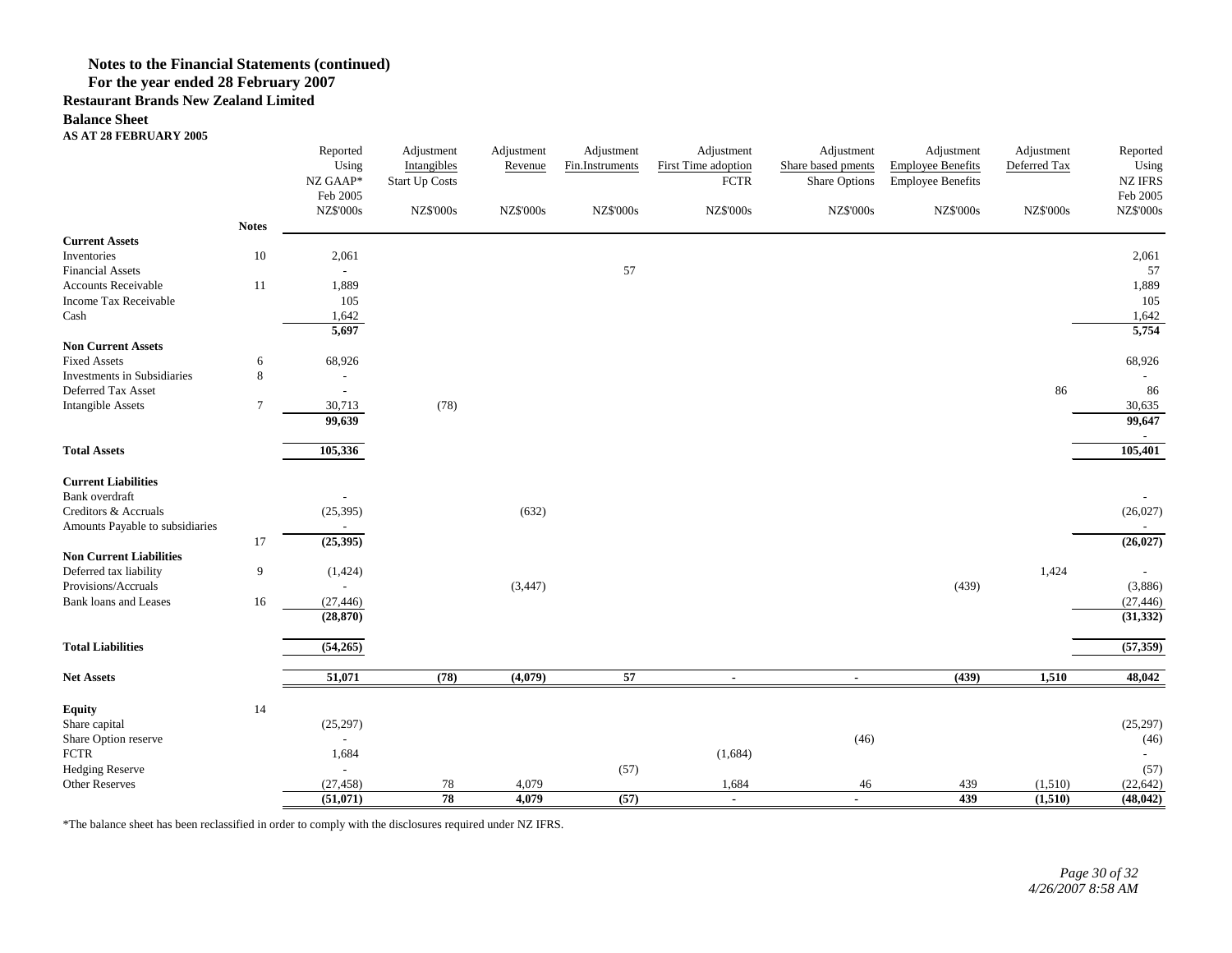## **Notes to the Financial Statements (continued)**

## **For the year ended 28 February 2007**

#### **Restaurant Brands New Zealand Limited**

#### **Balance Sheet**

#### **AS AT 28 FEBRUARY 2006**

|                                                     |             | Reported<br>Using<br>NZ GAAP*<br>Feb 2006<br><b>NZ\$'000s</b> | Adjustment<br>for changes<br>to IFRS for<br>Feb 2005 | Adjustment<br>Intangibles<br><b>Start Up Costs</b><br><b>NZ\$'000s</b> | Adjustment<br>Intangibles<br>Amortisation<br><b>NZ\$'000s</b> | Adjustment<br>Revenue<br><b>NZ\$'000s</b> | Adjustment<br>Fin.Instruments<br><b>NZ\$'000s</b> | Adjustment<br>Share based pments<br>Share Options<br><b>NZ\$'000s</b> | Adjustment Adjustment<br><b>Employee Benefits Deferred</b><br>Income<br>NZ\$'000s NZ\$'000s | Adjustment<br>Deferred Tax<br><b>NZ\$'000s</b> | Reported<br>Using<br><b>NZ IFRS</b><br>Feb 2006<br><b>NZ\$'000s</b> |
|-----------------------------------------------------|-------------|---------------------------------------------------------------|------------------------------------------------------|------------------------------------------------------------------------|---------------------------------------------------------------|-------------------------------------------|---------------------------------------------------|-----------------------------------------------------------------------|---------------------------------------------------------------------------------------------|------------------------------------------------|---------------------------------------------------------------------|
|                                                     | <b>Note</b> |                                                               |                                                      |                                                                        |                                                               |                                           |                                                   |                                                                       |                                                                                             |                                                |                                                                     |
| <b>Current Assets</b><br>Inventories                |             |                                                               |                                                      |                                                                        |                                                               |                                           |                                                   |                                                                       |                                                                                             |                                                |                                                                     |
| <b>Financial Assets</b>                             | $10\,$      | 2,253<br>$\sim$                                               | 57                                                   |                                                                        |                                                               |                                           | (49)                                              |                                                                       |                                                                                             |                                                | 2,253<br>8                                                          |
| <b>Accounts Receivable</b>                          | 11          | 1,645                                                         |                                                      |                                                                        |                                                               |                                           |                                                   |                                                                       |                                                                                             |                                                | 1,645                                                               |
| Income Tax Receivable                               |             | 698                                                           |                                                      |                                                                        |                                                               |                                           |                                                   |                                                                       |                                                                                             |                                                | 698                                                                 |
| Cash                                                |             | 2,033                                                         |                                                      |                                                                        |                                                               |                                           |                                                   |                                                                       |                                                                                             |                                                | 2,033                                                               |
|                                                     |             | 6,629                                                         |                                                      |                                                                        |                                                               |                                           |                                                   |                                                                       |                                                                                             |                                                | 6,637                                                               |
| <b>Non Current Assets</b>                           |             |                                                               |                                                      |                                                                        |                                                               |                                           |                                                   |                                                                       |                                                                                             |                                                |                                                                     |
| <b>Fixed Assets</b>                                 | 6           | 73,269                                                        |                                                      |                                                                        |                                                               |                                           |                                                   |                                                                       | 600                                                                                         |                                                | 73,869                                                              |
| Investments in Subsidiaries                         | 8           | $\overline{\phantom{a}}$                                      |                                                      |                                                                        |                                                               |                                           |                                                   |                                                                       |                                                                                             |                                                |                                                                     |
| <b>Intangible Assets</b>                            |             | 25,365                                                        | (78)                                                 | 38                                                                     | 2,079                                                         |                                           |                                                   |                                                                       |                                                                                             |                                                | 27,404                                                              |
| Deferred Tax Asset                                  |             | $245\,$<br>98,879                                             | 86                                                   |                                                                        |                                                               |                                           |                                                   |                                                                       |                                                                                             | 1,049                                          | 1,380                                                               |
|                                                     |             |                                                               |                                                      |                                                                        |                                                               |                                           |                                                   |                                                                       |                                                                                             |                                                | 102,653<br>$\sim$                                                   |
| <b>Total Assets</b>                                 |             | 105,508                                                       |                                                      |                                                                        |                                                               |                                           |                                                   |                                                                       |                                                                                             |                                                | 109,290                                                             |
|                                                     |             |                                                               |                                                      |                                                                        |                                                               |                                           |                                                   |                                                                       |                                                                                             |                                                |                                                                     |
| <b>Current Liabilities</b>                          |             |                                                               |                                                      |                                                                        |                                                               |                                           |                                                   |                                                                       |                                                                                             |                                                |                                                                     |
| Bank overdraft                                      |             |                                                               |                                                      |                                                                        |                                                               |                                           |                                                   |                                                                       |                                                                                             |                                                |                                                                     |
| Creditors & Accruals                                |             | (27, 260)                                                     | (632)                                                |                                                                        |                                                               | (222)                                     |                                                   |                                                                       | (80)                                                                                        |                                                | (28, 194)                                                           |
| Amounts Payable to subsidiaries                     |             |                                                               |                                                      |                                                                        |                                                               |                                           |                                                   |                                                                       |                                                                                             |                                                | $\sim$                                                              |
|                                                     | 17          | (27,260)                                                      |                                                      |                                                                        |                                                               |                                           |                                                   |                                                                       |                                                                                             |                                                | (28, 194)                                                           |
| <b>Non Current Liabilities</b>                      |             |                                                               |                                                      |                                                                        |                                                               |                                           |                                                   |                                                                       |                                                                                             |                                                |                                                                     |
| Deferred tax liability                              | 9           | $\overline{\phantom{a}}$                                      | 1,424                                                |                                                                        |                                                               |                                           |                                                   |                                                                       |                                                                                             | (1, 424)                                       |                                                                     |
| Provisions/Accruals<br><b>Bank loans and Leases</b> | 16          | (33,100)                                                      | (3,886)                                              |                                                                        |                                                               | 356                                       |                                                   |                                                                       | (36)<br>(520)                                                                               |                                                | (4,086)                                                             |
|                                                     |             | (33,100)                                                      |                                                      |                                                                        |                                                               |                                           |                                                   |                                                                       |                                                                                             |                                                | (33,100)<br>(37, 186)                                               |
|                                                     |             |                                                               |                                                      |                                                                        |                                                               |                                           |                                                   |                                                                       |                                                                                             |                                                |                                                                     |
|                                                     |             |                                                               |                                                      |                                                                        |                                                               |                                           |                                                   |                                                                       |                                                                                             |                                                |                                                                     |
| <b>Total Liabilities</b>                            |             | (60, 360)                                                     |                                                      |                                                                        |                                                               |                                           |                                                   |                                                                       |                                                                                             |                                                | (65,380)                                                            |
|                                                     |             |                                                               |                                                      |                                                                        |                                                               |                                           |                                                   |                                                                       |                                                                                             |                                                |                                                                     |
| <b>Net Assets</b>                                   |             | 45,148                                                        | (3,029)                                              | $\overline{38}$                                                        | 2,079                                                         | 134                                       | (49)                                              | $\blacksquare$                                                        | (36)<br>$\sim$                                                                              | (375)                                          | 43,910                                                              |
|                                                     |             |                                                               |                                                      |                                                                        |                                                               |                                           |                                                   |                                                                       |                                                                                             |                                                |                                                                     |
| <b>Equity</b><br>Share capital                      | 14          | (25,576)                                                      |                                                      |                                                                        |                                                               |                                           |                                                   |                                                                       |                                                                                             |                                                | (25, 576)                                                           |
| Share Option reserve                                |             | $\sim$                                                        | (46)                                                 |                                                                        |                                                               |                                           |                                                   | (24)                                                                  |                                                                                             |                                                | (70)                                                                |
| ${\mbox{FCTR}}$                                     |             | 1,571                                                         | (1,684)                                              |                                                                        |                                                               |                                           |                                                   |                                                                       | $\sqrt{2}$                                                                                  |                                                | (111)                                                               |
| <b>Hedging Reserve</b>                              |             | $\sim$                                                        | (57)                                                 |                                                                        |                                                               |                                           | $49\,$                                            |                                                                       |                                                                                             |                                                | (8)                                                                 |
| <b>Other Reserves</b>                               |             | (21, 143)                                                     | 4,816                                                | (38)                                                                   | (2,079)                                                       | (134)                                     |                                                   | $24\,$                                                                | 34                                                                                          | 375                                            | (18, 145)                                                           |
|                                                     |             | (45, 148)                                                     | 3,029                                                | (38)                                                                   | (2,079)                                                       | (134)                                     | $\overline{49}$                                   | $\blacksquare$                                                        | 36<br>$\overline{\phantom{a}}$                                                              | 375                                            | (43,910)                                                            |

\*The balance sheet has been reclassified in order to comply with the functional disclosures required under NZ IFRS.